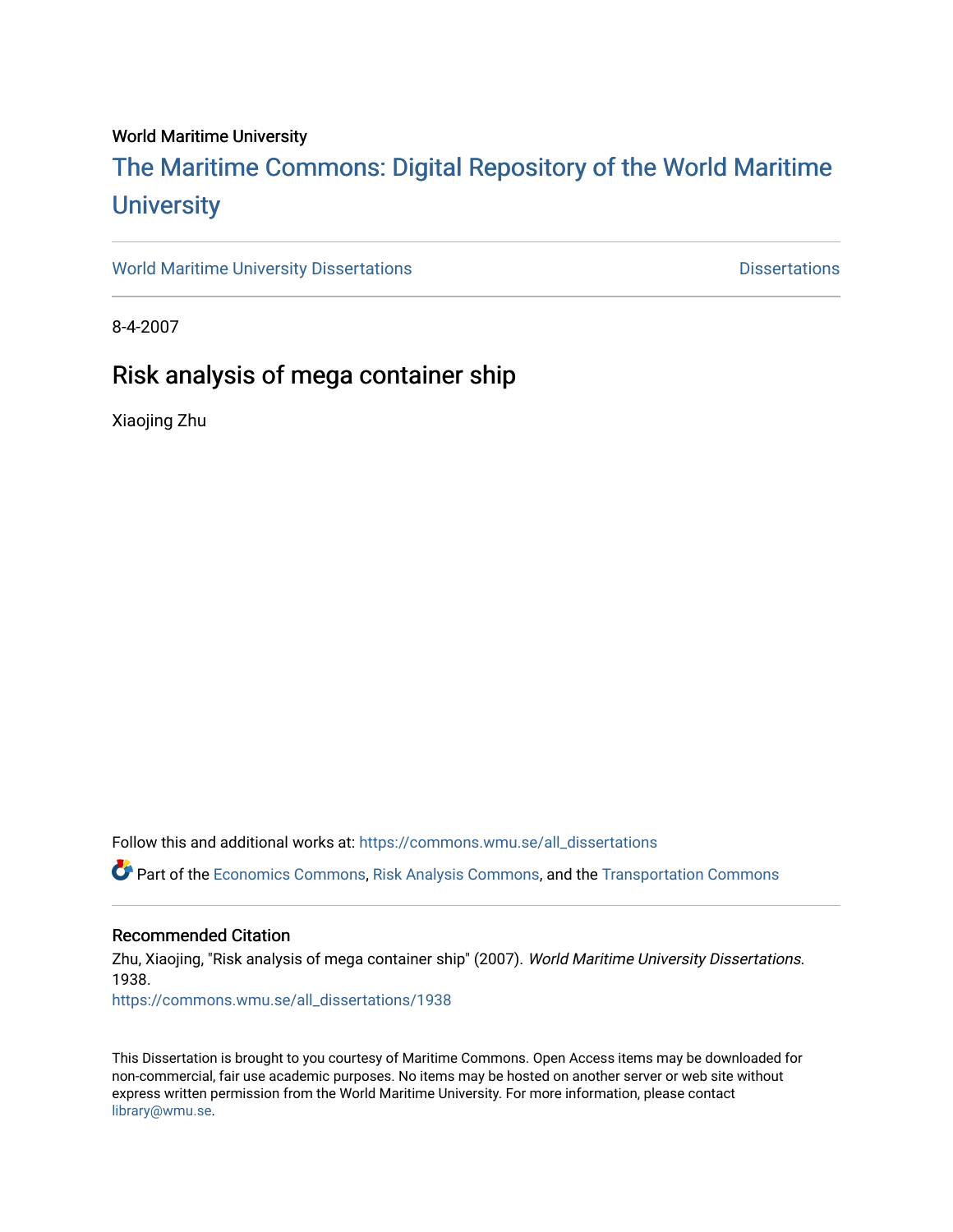

# **WORLD MARITIME UNIVERSITY**

Shanghai, China

# **RISK ANALYSIS OF MEGA CONTAINER SHIP**

By

ZHU Xiaojing

**China** 

A research paper submitted to the World Maritime University in partial Fulfillment of the requirements for the award of the degree of

# **MASTER OF SCIENCE**

# **(INTERNATIONAL TRANSPORTATION AND LOGISTICS)**

2007

Copyright ZHU Xiaojing, 2007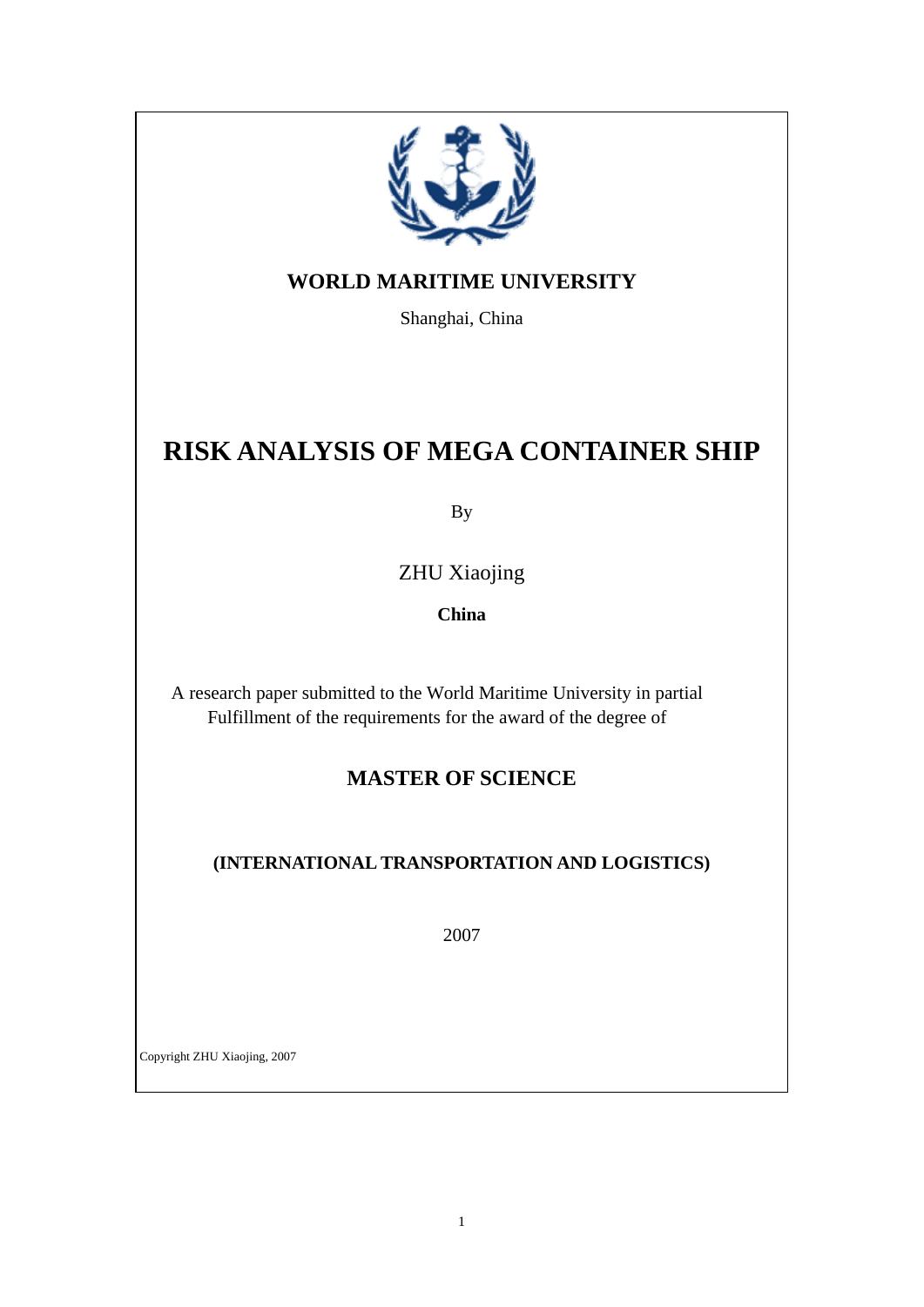# **DECLARATION**

<span id="page-2-0"></span>I certify that all the material in this research paper that is not my own work has been identified, and that no material is included for which a degree has previously been conferred on me.

The contents of this research paper reflect my own personal views, and are not necessarily endorsed by the University.

(Signature):

(Date):

**Supervised by**  Associate Professor Gu Weihong Shanghai Maritime University

**Assessor** 

**Co-Assessor**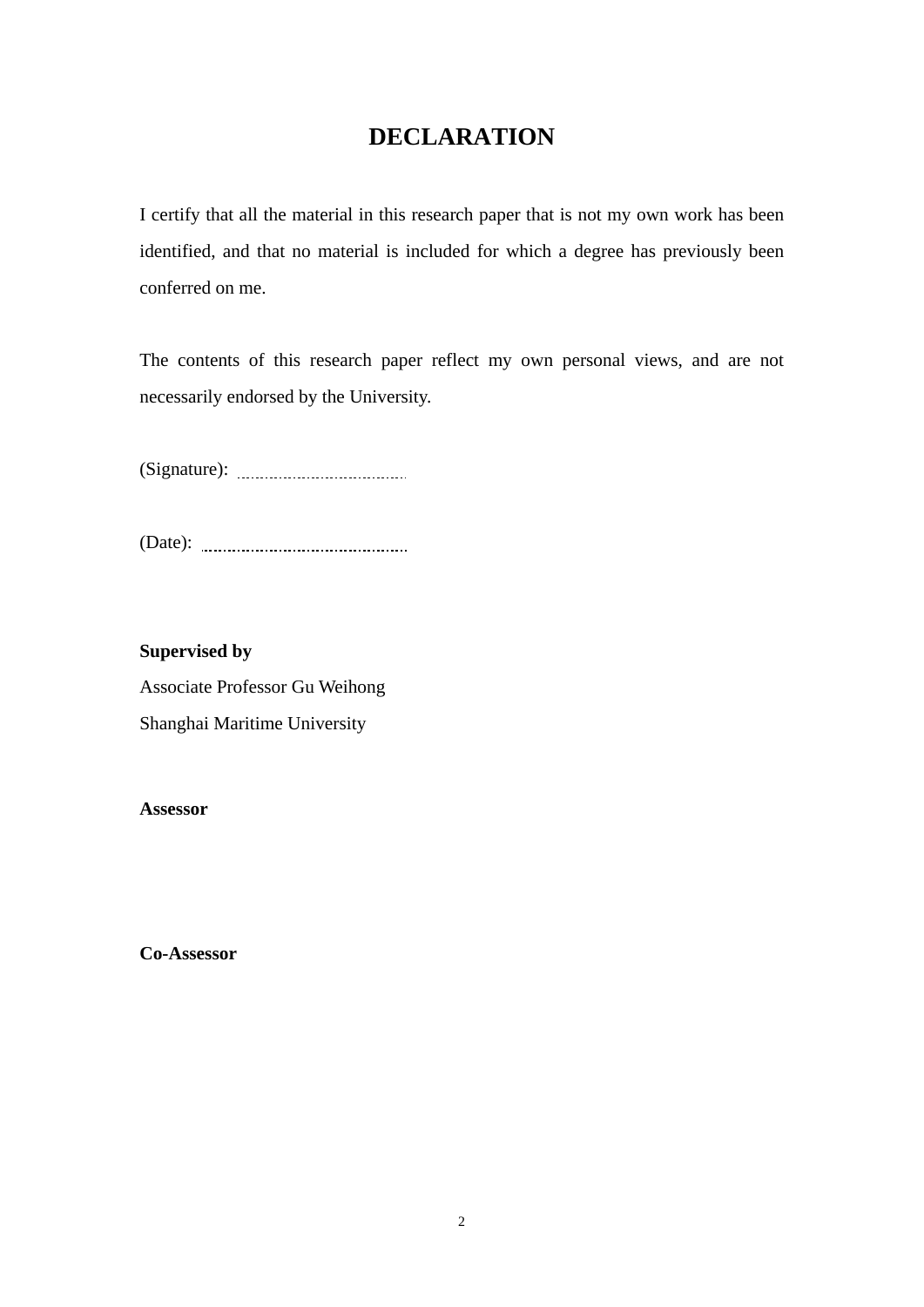# **ACKNOWLEDGEMENT**

<span id="page-3-0"></span>First of all, I would like to owe my deepest appreciation to my supervisor, Associate Professor Gu Weihong. Her guidance, support and encouragement are invaluable and critical throughout my dissertation writing. Without her insightful suggestions and continuous assistance, this dissertation would not have been completed. Also, her intelligence, wisdom, kindness, staidness and patience I have enjoyed during my study will benefit me for life.

I would like to thank all my friends. It is their help and support that make my life in Shanghai Maritime University an enjoyable experience.

Special thanks to my friend Miss. Peng Chenchen, who patiently taught me how to use the software referred in the dissertation.

I am grateful to Ms. Zhou Yingchun, Ms. Qu Shanshan, and Mr. Zhu Minjian, who are in charge of this joint postgraduate program on behalf of Shanghai Maritime University.

Finally, but certainly not least, I would like to send my indebtedness to my beloved parents, Zhu Tao and Fan Youfang, who offer both financial and emotional support to me. I am fortunate to have their eternal love and encouragement as I go forward.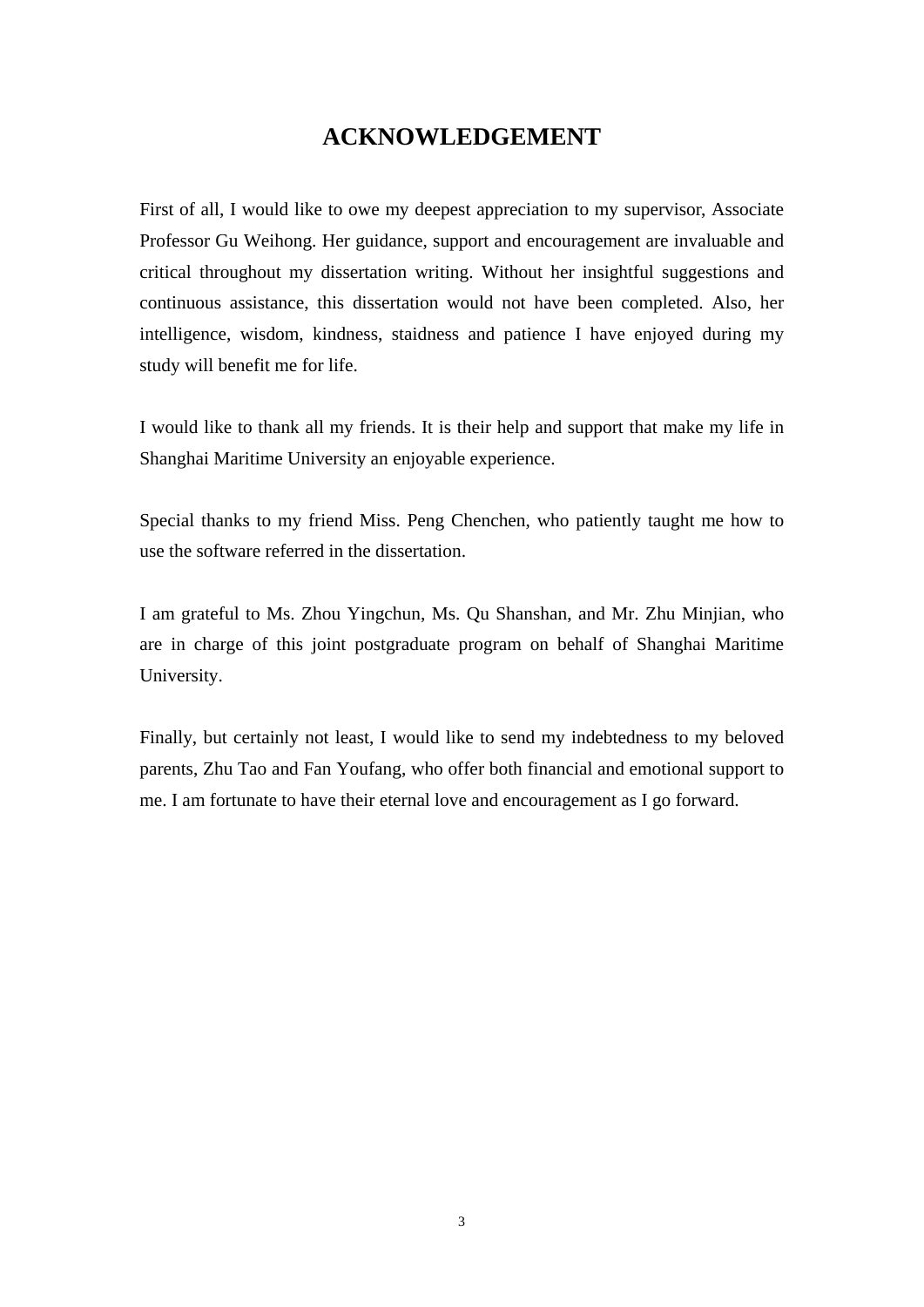# **ABSTRACT**

#### <span id="page-4-0"></span>Title of Dissertation: **Risk Analysis of Mega Container Ship**

Degree: **Master of Science in International Transportation and Logistics** 

With the globalization and integration of world economy, the maritime worldwide network is formed. Mega container ship is more and more popular, because of the increasing of freight quantity, main stem transportation, and the appearance of container hub ports. And as well known, the mega ship has the advantage of scale economies, but can they successfully getting into service depend on cargo flow, shipping distance, port efficiency and constraints? And, is it the truth that using a mega container ship will bring a rich and generous benefit? And if the market is bad, how the profit change? This dissertation `s goal is to illustrate the economic risk of mega container ships.

At first, the thesis analyzes the advantage and disadvantage of mega ships. The advantages are: occupy more market quotas, reduce cost, and promote the alliance and merge of liner ship company. And the disadvantages are: limitation of berthing, limitation of routing, and the risk of investment.

Then, two factors that affect the mega ship `s profit-making ability are listed, and the general views of them were given. The risk analyses were followed. From the analyses, we can get an answer about questions above.

**KEYWORDS**: mega ships, risk analysis, oil price, load rate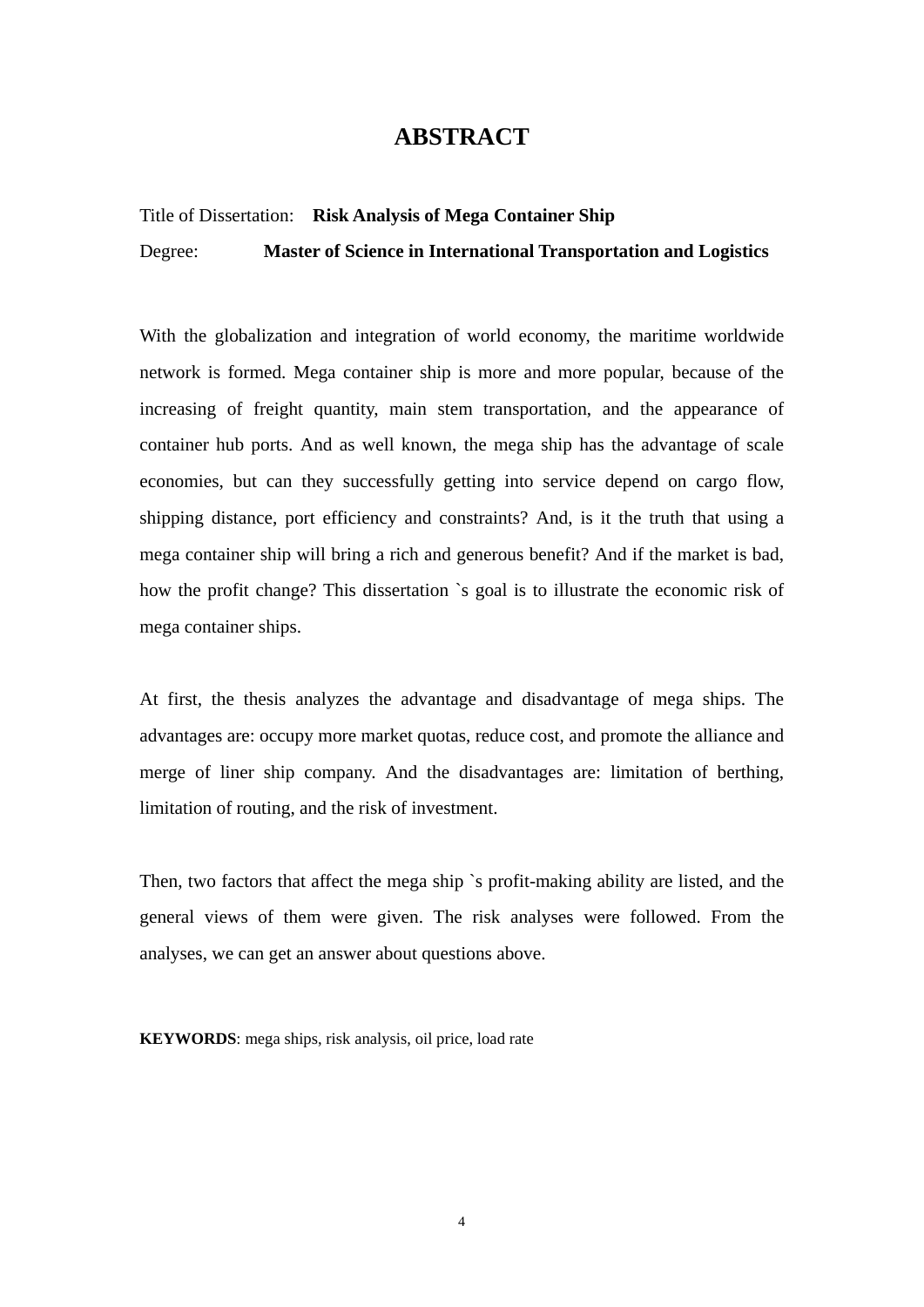# **TABLE OF CONTENTS**

<span id="page-5-0"></span>

| <b>DECLARATION</b>                                          | $\overline{2}$ |
|-------------------------------------------------------------|----------------|
| <b>ACKNOWLEDGEMENT</b>                                      | 3              |
| <b>ABSTRACT</b>                                             | $\overline{4}$ |
| <b>TABLE OF CONTENTS</b>                                    | 5              |
| <b>LIST OF TABLE</b>                                        | 6              |
| <b>LIST OF ABBREVIATIONS</b>                                | 7              |
| 1. Introduction                                             | 8              |
| 1.1 Background                                              | 8              |
| 1.2 Purpose of this study                                   | 11             |
| 1.3 Research methodology                                    | 13             |
| 1.4 The limitations of the study                            | 13             |
| 2 Advantage and disadvantage of mega-container ship         | 14             |
| 2.1 Advantage of mega ship                                  | 14             |
| 2.1.1 Occupy more market quotas                             | 14             |
| 2.1.2 Reduce cost                                           | 14             |
| 2.1.3 Promote the alliance and merger of liner ship company | 16             |
| 2.2 Disadvantage of mega ship                               | 17             |
| 2.2.1 Limitation of berthing                                | 17             |
| 2.2.2 Limitation of routing                                 | 19             |
| 2.2.3 risk of investment                                    | 20             |
| 2.3 Conclusion                                              | 22             |
| 3 Risk analysis of mega container ships                     | 23             |
| 3.1 general view of risk                                    | 23             |
| 3.2 Oil price factor                                        | 25             |
| 3.2.1 Trend of oil price                                    | 25             |
| 3.2. 2 Risk analysis about oil price                        | 27             |
| 3.3 Precarious marketing factor                             | 37             |
| 3.3.1 general view of world trade                           | 37             |
| 3.3.2 Risk analysis of precarious marketing                 | 39             |
| 3.4 conclusions                                             | 42             |
| <b>4 Conclusion and recommendations</b>                     | 43             |
| <b>References</b>                                           | 45             |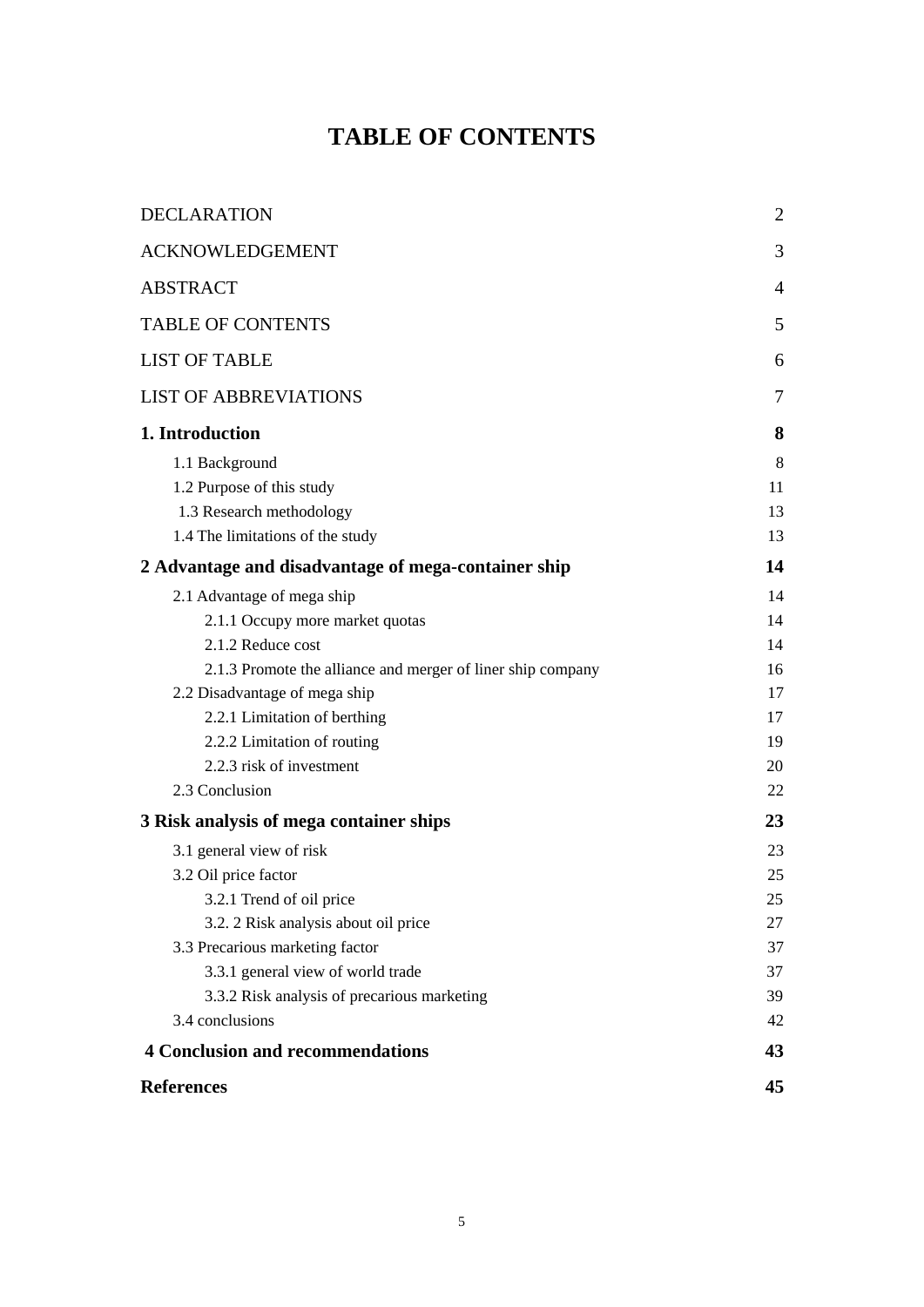# <span id="page-6-0"></span>**LIST OF TABLE**

| Table 1.1 Capacity structures of container ships from 2004.01 to 2007.01      | 10 <sup>°</sup> |
|-------------------------------------------------------------------------------|-----------------|
| Table 2.1 Operation cost contrast of different container ships                | 15              |
| Table 2.2 Comparison about changed building cost with different exchange rate | 20              |
| Table 2.3 Building cost of container ships                                    | 21              |
| Table 3.1 Oil price trend from 1970 to 2007                                   | 26              |
| Table 3.2 Operation cost of every container                                   | 30              |
| Table 3.3 Markup of oil price is 100%                                         | 33              |
| Table 3.4 Markup of oil price is 200%                                         | 34              |
| Table 3.5 Markup of oil price is 500%                                         | 35              |
| Table 3.6 Average container cost and building cost of container ships         | 36              |
| Table 3.7 Building cost and operation cost in one year                        | 40              |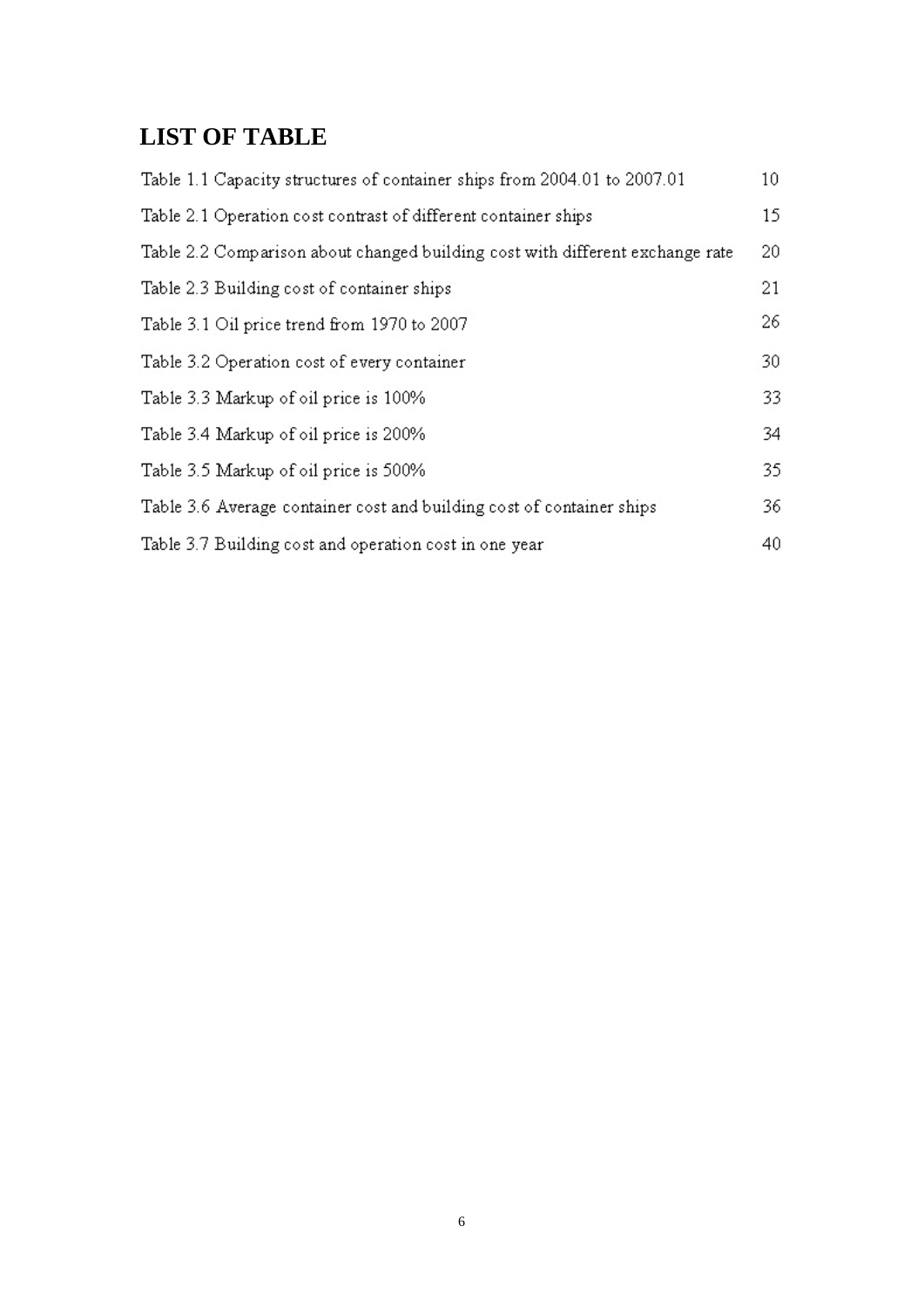# **LIST OF ABBREVIATIONS**

<span id="page-7-0"></span>

| <b>CFS</b>  | <b>Container Freight Station</b>                  |
|-------------|---------------------------------------------------|
| DA          | Depth measured in After-perpendicular             |
| DF          | Depth measured in Fore-perpendicular              |
| <b>OPEC</b> | Organization of the Petroleum Exporting Countries |
| R           | Rate                                              |
| <b>TSA</b>  | <b>Transportation Security Administration</b>     |
| <b>UK</b>   | United Kingdom                                    |
| <b>USA</b>  | <b>United States</b>                              |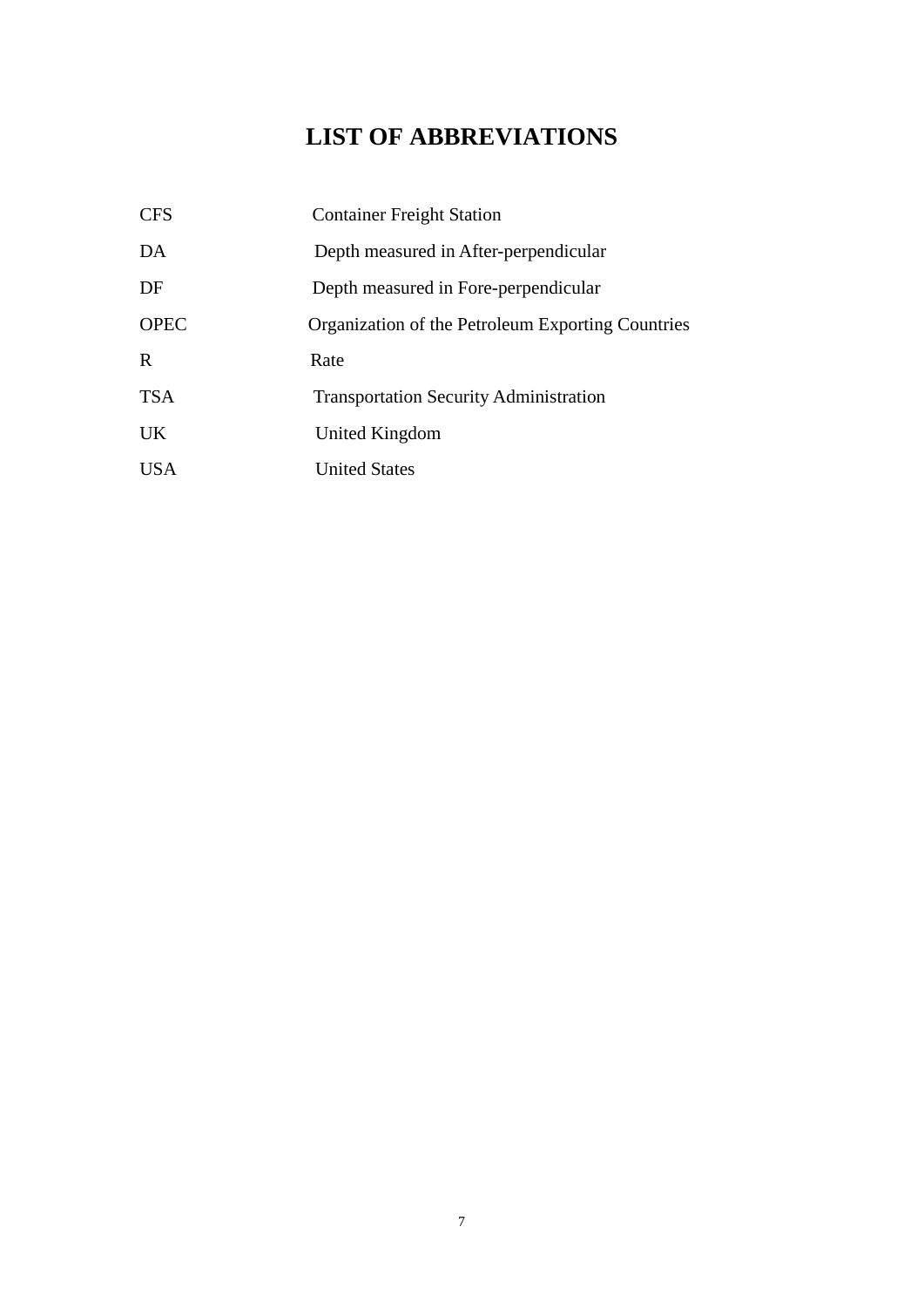# <span id="page-8-0"></span>**1. Introduction**

# **1.1 Background**

With the globalization and integration of world economy, the maritime worldwide network is formed. From the time when container ships born, the container ship can be dividing as six eras (SHI Jun-fang 2004): in era 1. Container ship can carry 70-1000 TEU; in era 2, the capability increased to 180—2000 TEU, and the speed of ships is 26-27kn; in era 3, the speed of ships sharply decreased to 2-22kn, and the weave of shipman is about 40 people. But, because of the bigger ship size and the improved transport efficiency, the stowage capability rise to about 3000 TEU. The characteristics of ships in the era are high efficiency, and saving energy sources; in era 4, the container ship size implements enlargement. The sail speed was increased and the carry capacity was mounted up which is 4,400 TEU. Ships in this era was called "Panamax container ship". With using high strengthen steal, the weight of container ship is reduced 25%. The high efficiency diesel engine development reduced the fuel bill greatly, and as a result of the ship `s automatic enhancement reduced the crew population, the container efficiency further enhanced; in era 5, the commissary is German Shipyard constructs first 5 APLC-10 type ships. This kind of ship can load 4800TEU, and the inverse proportion of captain and beam is 7-8. This causes the ships` restoring force increased.

Hereafter, the container ships are in era 6. In 1996, another kind of ship was completed. The most capacity is 8000TEU. This trend persists to today, and the max capacity now is far over 10,000 TEU. Ships in this area were called Mega Ship. Because of the increasing of freight quantity, main stem transportation, and the appearance of container hub ports, mega container ship is more and more popular. We can see the trend in Table 1.1.

The world famous international containership transportation market essayist -- Professor Steve Matthew pointed that, the export quantity of container cargo rose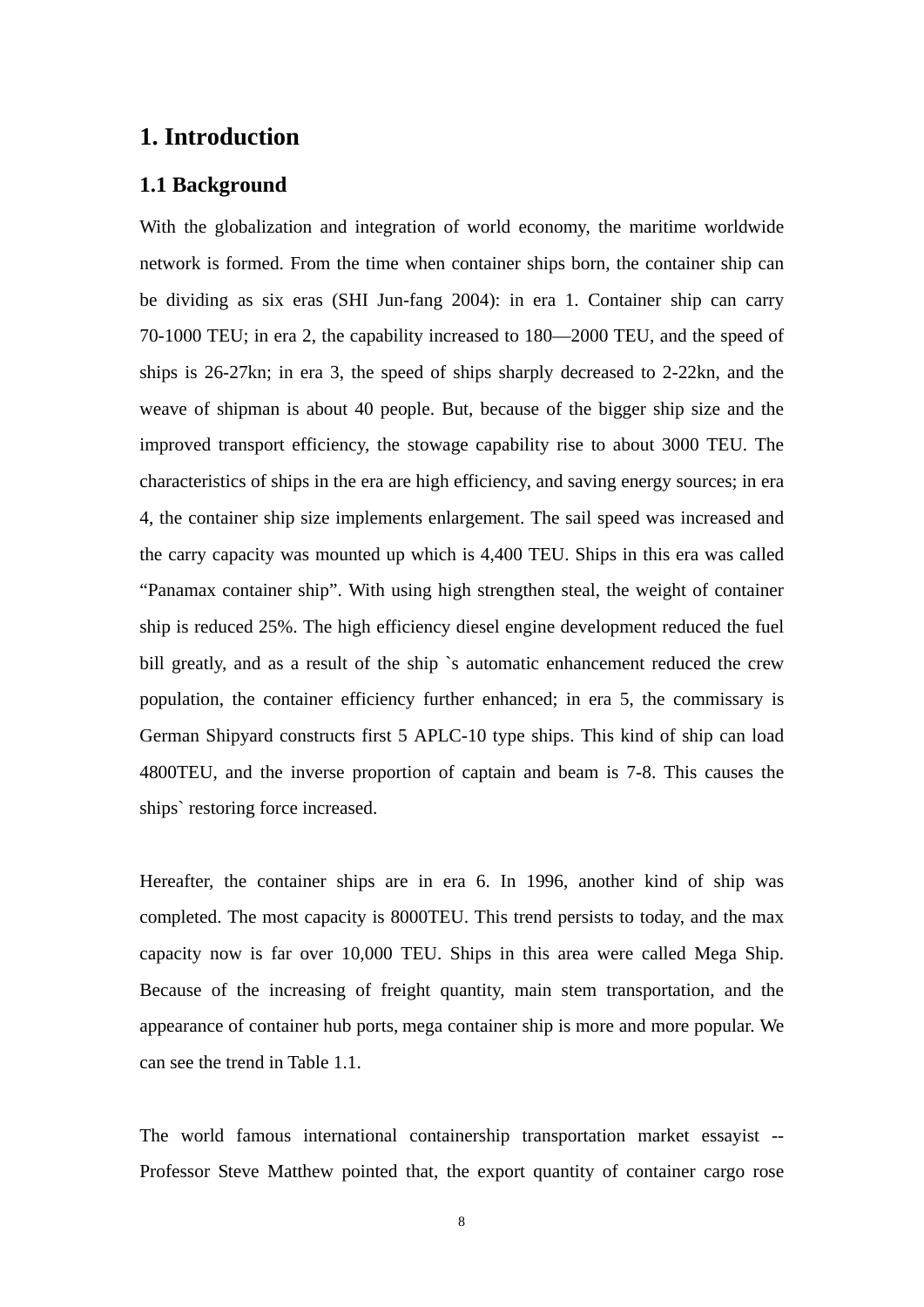quickly in Asia in 2006, especially in China. In every trade line around the world, the freight quantity grew day by day in a long period about six months. Almost container liner ship companies allege that their export container liner ships are all fully loaded. With such huge demand of transportation, nearly all carriers want to use large-size or even mega container ship to run their business.

With world trade expands and cargo traffic grows, the development stride of containership size being large are great, especially after 1990. The largest ship in the world is 4,400 TEU in 1991, 6,000 TEU in 1996, and 7,500 TEU in 2003. The 8,000 TEU ship of OOCL currently rewrites the record, and the ship is the largest ship among existing ships used. Moreover, mega ship of 9,000+ TEU will be brought into Asia-Europe and Transpacific services soon in the near future, and mega ship of 12,500+ TEU is also expected to deliver in five to ten years (Frankel, 2002). Today, we can see that the rise trend is from strength to strength. For example, sources from the communication departments of Fujian Province say that after an all-round test, the P&O Nedlloyd Shackleton, which belongs to P&O Nedlloyd Container Line Limited, was formally put into operation along the China-Europe shipping-line lately. With a length of 300 meters, a width of 42.8 meters and a draft of 14 meters the Shackleton is one of the largest containerships of the world. Departed from Shanghai, it will anchor at Xiamen, Fujian Province and Singapore, and then call at key ports in Europe. The largest container ship size is over 12,000 TEU up to now.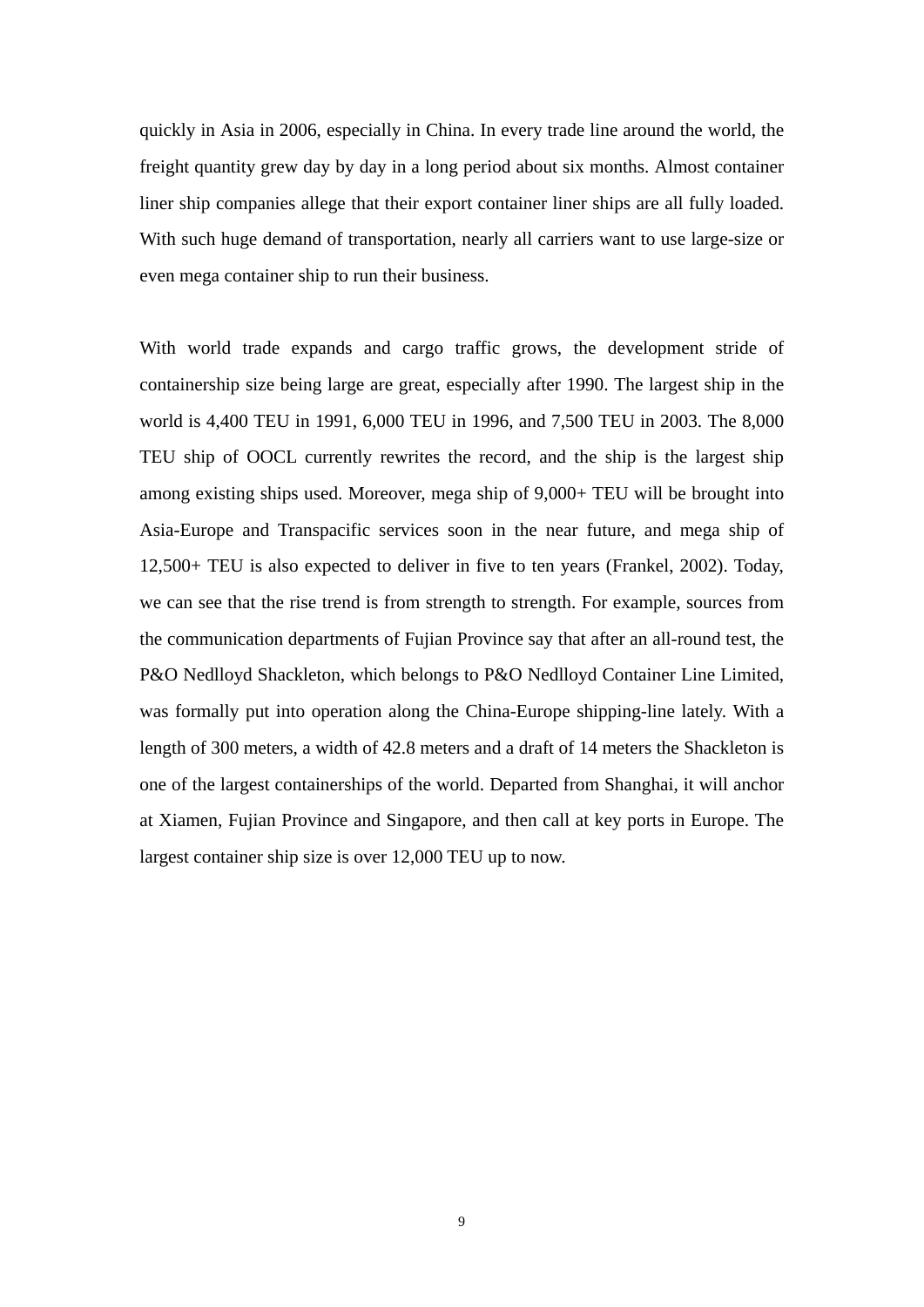| Table 1.1 capacity structures of container ships |         |         |         |         |  |  |  |  |
|--------------------------------------------------|---------|---------|---------|---------|--|--|--|--|
| from 2004.01 to 2007.01                          |         |         |         |         |  |  |  |  |
| Ship Type / Year                                 | 2004.01 | 2005.01 | 2006.01 | 2007.01 |  |  |  |  |
| 999-                                             | 554     | 596     | 630     | 693     |  |  |  |  |
| 1000-1999                                        | 1293    | 1355    | 1394    | 1513    |  |  |  |  |
| 2000-2999                                        | 1253    | 1356    | 1439    | 1602    |  |  |  |  |
| 3000-3999                                        | 950     | 971     | 990     | 1054    |  |  |  |  |
| 4000-4999                                        | 1046    | 1246    | 1323    | 1514    |  |  |  |  |
| 5000-5999                                        | 720     | 985     | 1077    | 1157    |  |  |  |  |
| 6000-6999                                        | 517     | 559     | 589     | 701     |  |  |  |  |
| 7000-7999                                        | 198     | 251     | 288     | 296     |  |  |  |  |
| $8000+$                                          | 16      | 231     | 350     | 855     |  |  |  |  |
| <b>Total Freight Capacity</b>                    | 6529    | 7550    | 8080    | 9385    |  |  |  |  |
| Total                                            |         |         |         |         |  |  |  |  |
| Freight Capacity of                              | 2017    | 2304    | 2304    | 3009    |  |  |  |  |
| Mega Ship                                        |         |         |         |         |  |  |  |  |
| Proportion of Mega Ship                          | 22.2%   | 26.7%   | 28.5%   | 32.1%   |  |  |  |  |

*Source: Drewry Shipping Consultants 2003*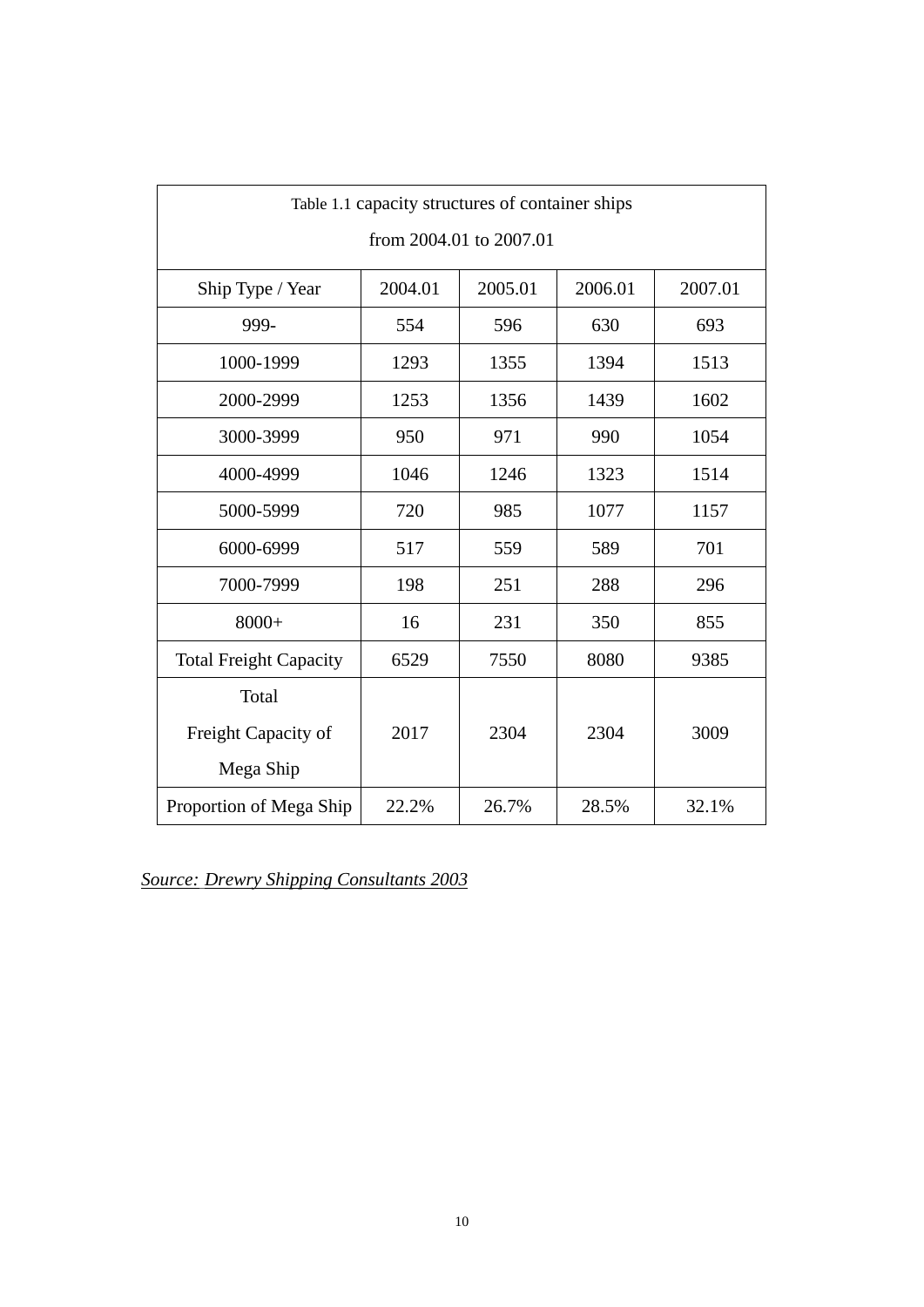# <span id="page-11-0"></span>**1.2 purpose of this study**

Nowadays, 90% of freightage is by ship in ocean. The container ship transportation occupies a big inverse proportion in the shipping market. And, from that time, the inverse proportion increases day by day. As the carrier of container ship transport, the container ship developed quickly in 50 years in many aspects, for example, in ship size, in shipbuilding technology and so on. The mainstream in these developments is ship size. Nearly all containership producers in the world have the strong wish to build the bigger size container ship than others do. The near five years and the near future will be the newness period of mega container ships. It will be the focus of world shipping market, whether in the aspect about ship designing and shipbuilding or in the aspect about booking and ship operation.

With the world economic straighten up, shipping market and shipbuilding market present a flourish vision that never appeared before, especially these two markets in container ships. From its birthday, the container ship owns much attention in the shipping market because of some characteristics of it. Container ship transportation is the emblematical commissary in modern traffic transport. It has good transit economical benefit, eminent security, perfect ability of punctuality and huge incidence. And, its effect for city development is obviously. A lot of research show that, the contribute of ports container ship transport is four times than crude oil and two times than coal. So, not only ship company favor container shipping, but also lots of seaports. With the transportation model of container ship, sorts or cargo owners can divide cargos. This kind of taxonomy can save space in the ship and can hold out a more scientific manage system. According some statistic data, people can find that the Size of container ship increased 42% than before, and the trends will persist in the future. The provider of container shipping seeks "the crazy scale effect". For instance, they hope the container ship size press close to limit. And they favor fixed shipping service, and they also like a no more than 36 hours `s stay time in the ports.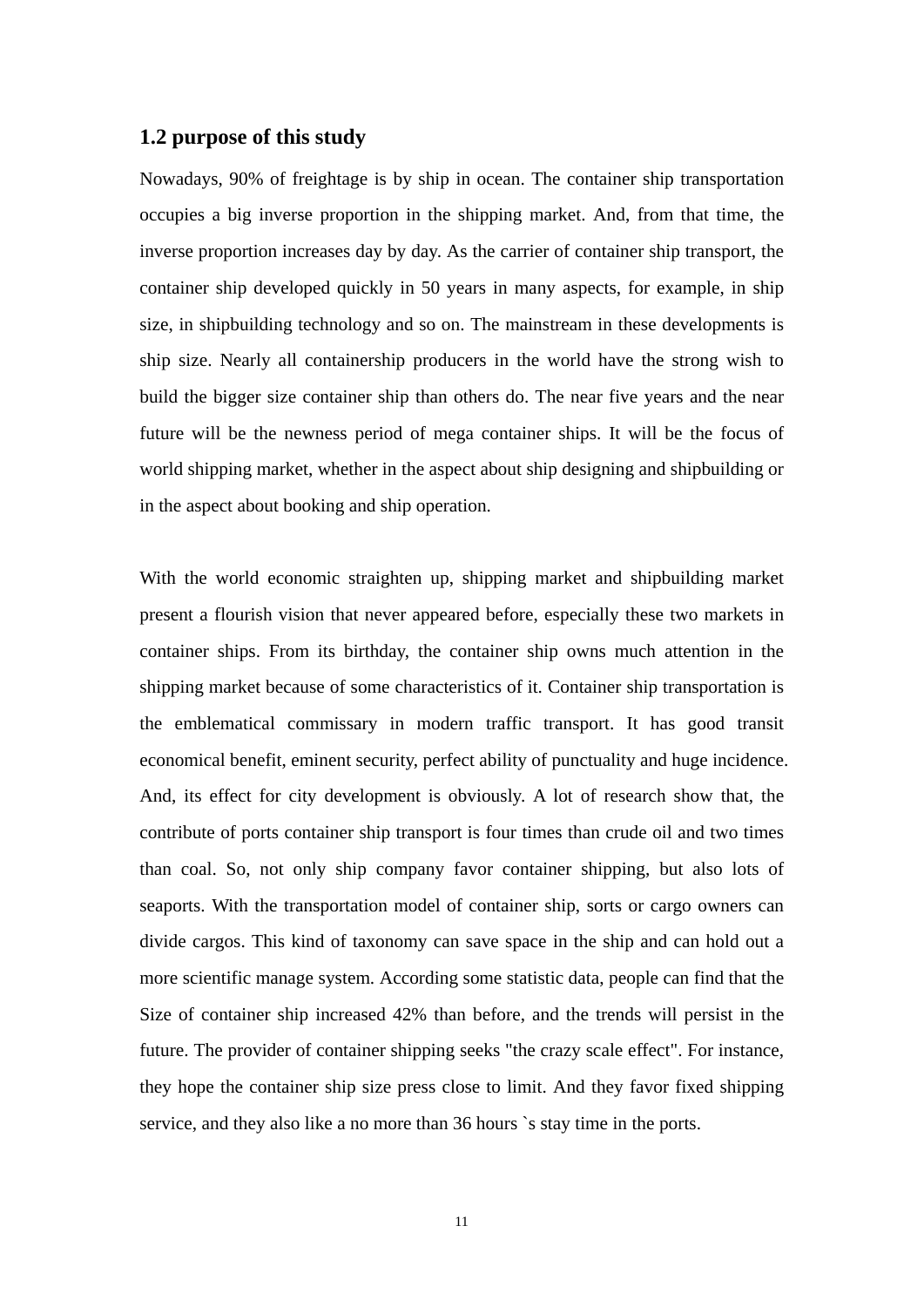A forecasting research based on real data today shows that, the trade demand capacity in container ship market between American Atlantic and European will be satisfied by use container ship with 10,000 TEU three times a week. The economic benefit and high working efficiency are obvious to all. But, is this sublimate status can become true? The answer is no. There is much causation about it, and an example will be given followed. It comes to light that a container ship size claimed as 10,000 TEU usually can not carry the max amount containers, because ratify carrying capacity is on the assumption that all cargo in container is low weight goods. Actually, in real transportation process, it is not probability for a ship to carry low weight goods only. So we can know that, in actual exercise, the carrying capacity cannot reach the ideal status, which means the container shipping market needs more container ships or larger size container ships to conveyance.

The main goal of this dissertation is to illustrate the economic risk of mega container ships. To achieve this goal, the first is to realize advantage and disadvantage of mega container ship. Then, according to the risk analysis about mega container ship, we can find that whether it can keep a good status with a bad shipping market. A modeling about how oil price and cargo quantity influence the earning of mega container ship will be built and measured to show the result.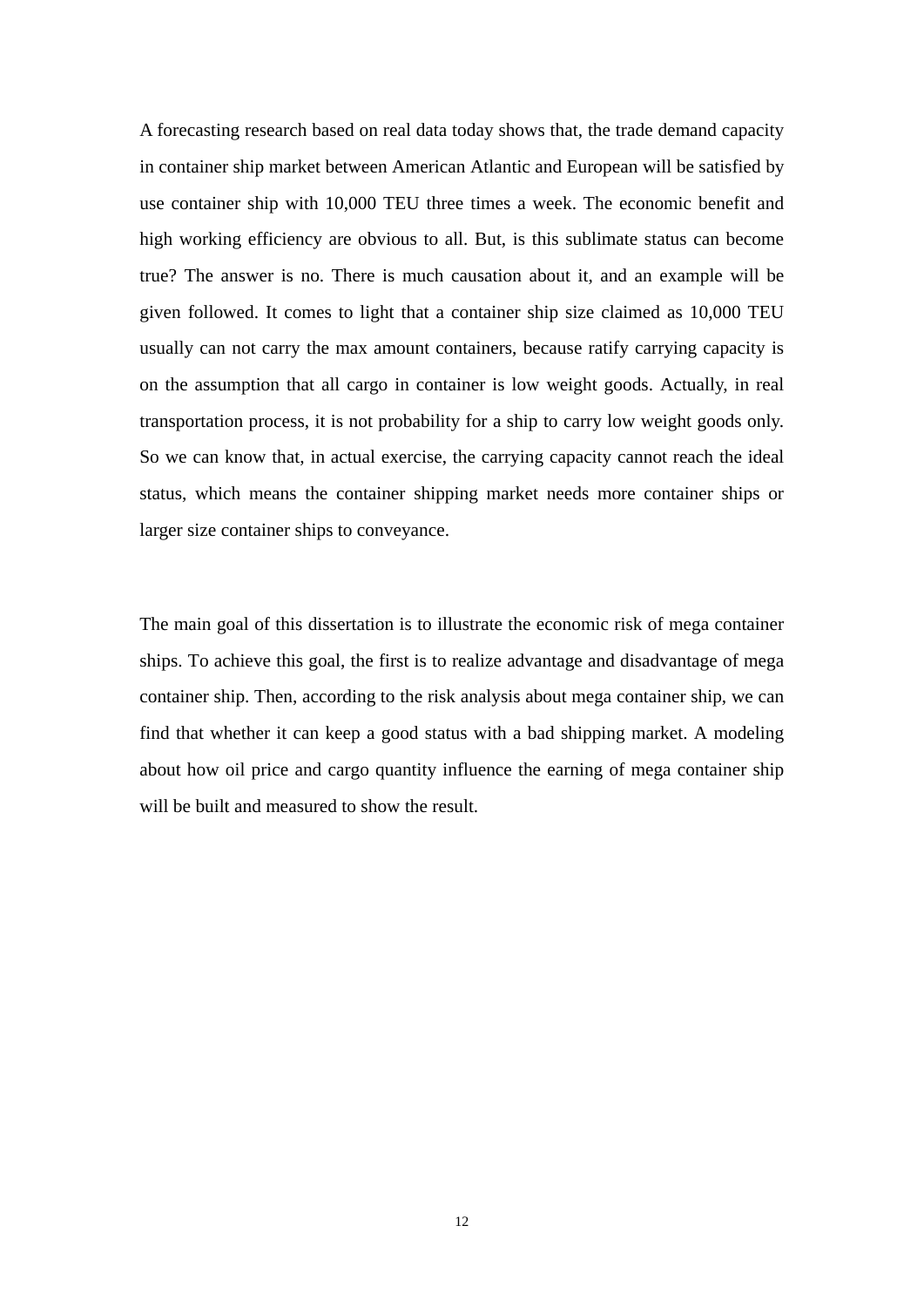# <span id="page-13-0"></span>**1.3 the research methodology**

The comprehensive view of mega container shipping market and the risk about it will be defined based on the review of literature and combined with the research on fact data. In this dissertation, the quantitative analysis and the qualitative analysis have mainly been used in the research process. And the standard analysis and the real diagnosis analysis have also been used to elicit the research result.

## **1.4 The limitations of the study**

There are some limitations about this study, because in real life many determinate complications exist. At first, the shipping market is so daedal that have good status and bad status. Nobody can forecast the market correctly. In 2005, more than half of whole shipping marketing exporters forecasted that the shipping market would drop sharply in 2006. But the truth is they were wrong. Actually, year 2006 is a bright period of time for maritime market. Secondly, oil price is precarious. As we all known, the oil price is important for a container ship `s operation, because it relates the operate cost directly. Thirdly, when the ship producers stigmata the container ship `s capacity, they usually use TEU as a unit. But in the container, light cargos are installed. It sticks out a mile that lots of cargos are weight goods. So, in real loading, a ship cannot carry so many containers as label. How heavy a real container with cargo is the difficult matter to judge. All these limitations are so idiographic that I could not define it exactly. So, in this paper, I just analyzed the risk with rough trends and some logical supposes.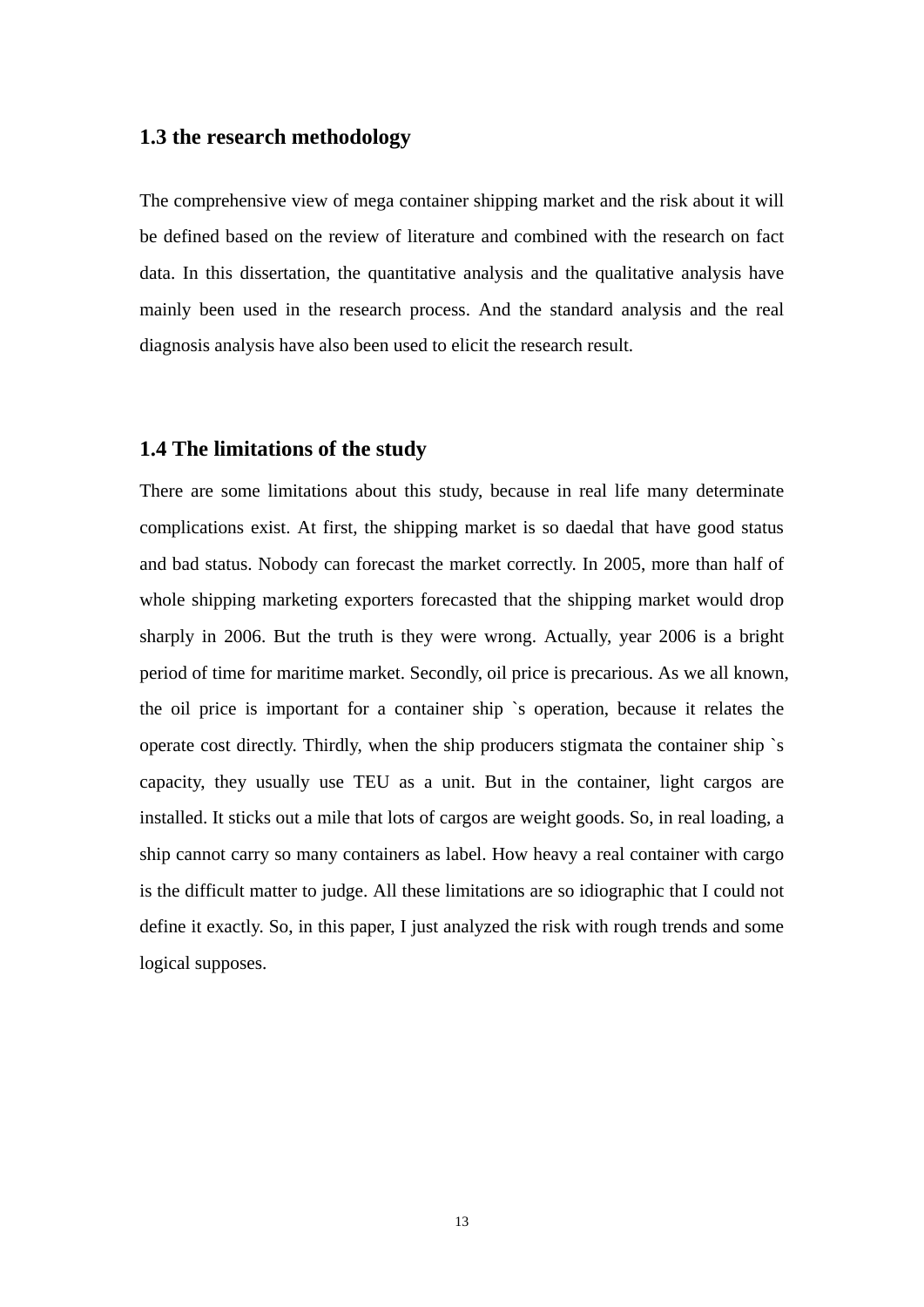# <span id="page-14-0"></span>**2 Advantage and disadvantage of mega-container ship**

# **2.1 Advantage of mega ship**

The increased international trade needs more mega ships. Because, the mega ships` advantages make it has more competition ability than other scale of container ships. Those advantages are listed and discussed in the following sections.

### **2.1.1 Occupy more market quotas**

Since the cold war had ended, the world economics have had the deep transformation, which improve the need of mega ships. On one hand, the economy had the globalization tendency, and the world wide resources started to carry on the disposition. At the same time, the enterprise's production method and the business model also had the significant change. Zero stock became the main production method, and the outsourcing tendency strengthens unceasingly. On the other hand, the process of science and technology progress, especially the advancement of electronic information technology, also causes cargo exchange in the global scope to become possible, and the marine technology progress causes this organization to become the reality.

With the demand of shipping capacity increased, mega container ships were used in international shipping. When the frequency of transportation is fixed, mega ship can carrier more containers than other scale of container ships. Because of this, shipping companies choose mega ships to help them occupy more market quotas.

#### **2.1.2 Reduce cost**

As we all know, the mega ship has the good scale economic performance in operation. The scale that mentioned in the word "scale economic" means the batch quantity of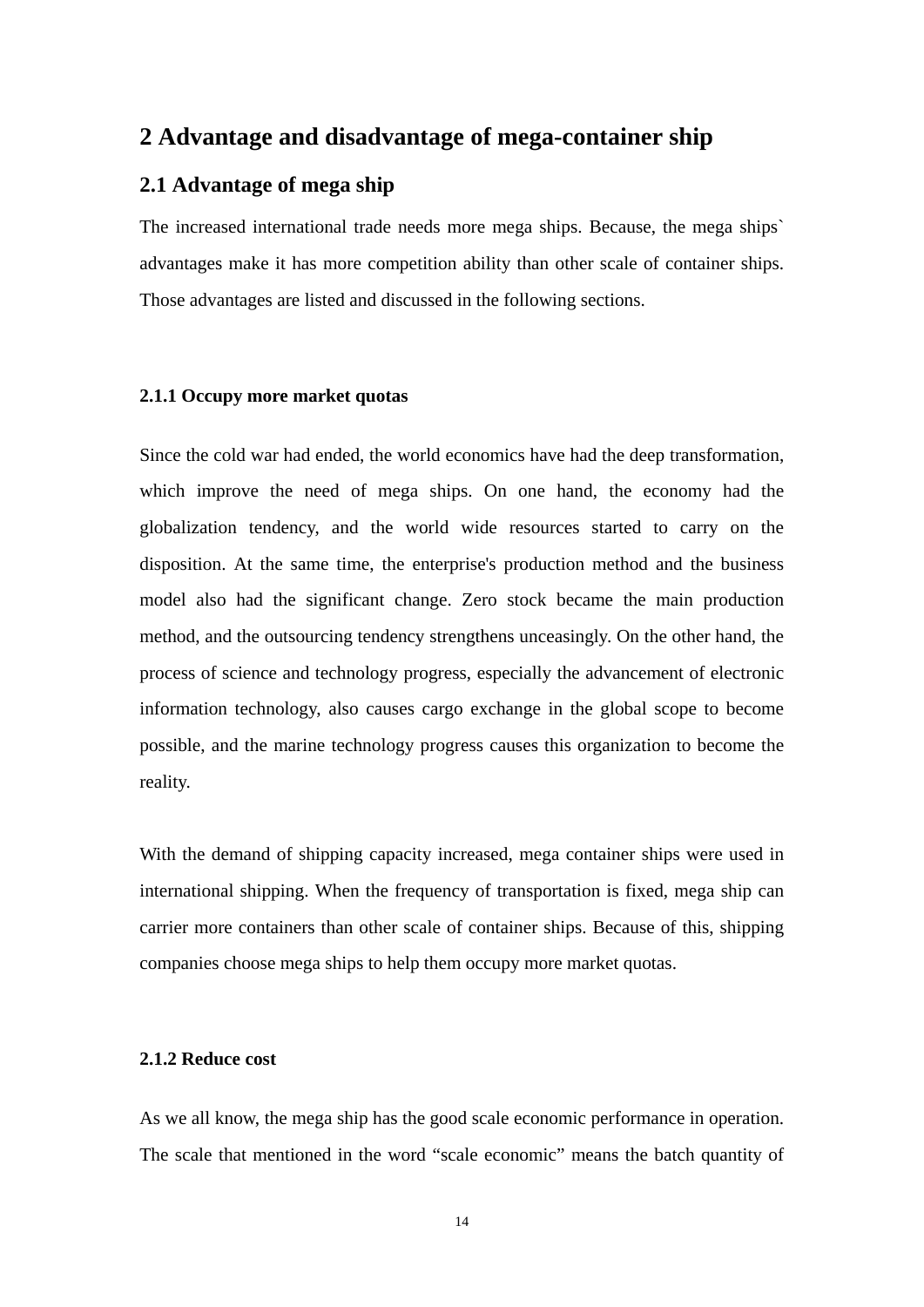production, and it has two kinds of circumstances concretely. The first kind is, with the constant equipments condition, in other words, in the condition that production ability is fixed, the change of batch quantity. The second kind is, the batch quantity change under the changed batch quantity. And the "scale" in the scale economic conception means the last one. And the economic means thrift.

Generally speaking, the economies of scale are taking certain economical scale as a foundation. The economies of scale basic meaning refers in the technical level invariable situation, as M times of investment produced has been bigger than M times of output. In the specific limit, along with the increase that delivers, the unit product cost can reduce gradually. This kind of production cost increases the phenomenon along with the volume of output, which reduces, is the economies of scale, or calls the increasing the scale benefit. But the mega ship has the latent scale efficiency. The shipping ton is bigger, the unit ships construction cost is lower, and the unit transportation cost is also lower. So, the ships transport business cost cannot increase along with the ships scale becomes the proportion enlargement, therefore the unit transport business cost quite usual is advantageous to the big ships. We can see from the Table 2.1 that, if the organization of high-quality goods source is well, and a certain carries box rate can be achieved, the saved cost for 6,000 TEU container ships is 20% compared with 4,000 TEU container ships. Like this not difficult to see, present exceeding over 10,000 TEU container ships can save more cost, and the scale benefit of it does not allow belittling.

| Table 2.1 Operation cost contrast of<br>different container ships |       |                                         |                                             |  |  |  |
|-------------------------------------------------------------------|-------|-----------------------------------------|---------------------------------------------|--|--|--|
| <b>Tons</b>                                                       | TEU   | <b>Operation Cost</b><br>per Day $(\$)$ | <b>Operation Cost</b><br>per Container (\$) |  |  |  |
| 12,000                                                            | 1,000 | 3,250                                   | 3.25                                        |  |  |  |
| 35,000                                                            | 2,900 | 4,400                                   | 1.52                                        |  |  |  |
| 48,000                                                            | 4,500 | 5,100                                   | 1.13                                        |  |  |  |
| 65,000                                                            | 6,000 | 5,500                                   | 0.92                                        |  |  |  |

*Source: World Shipping, 2001*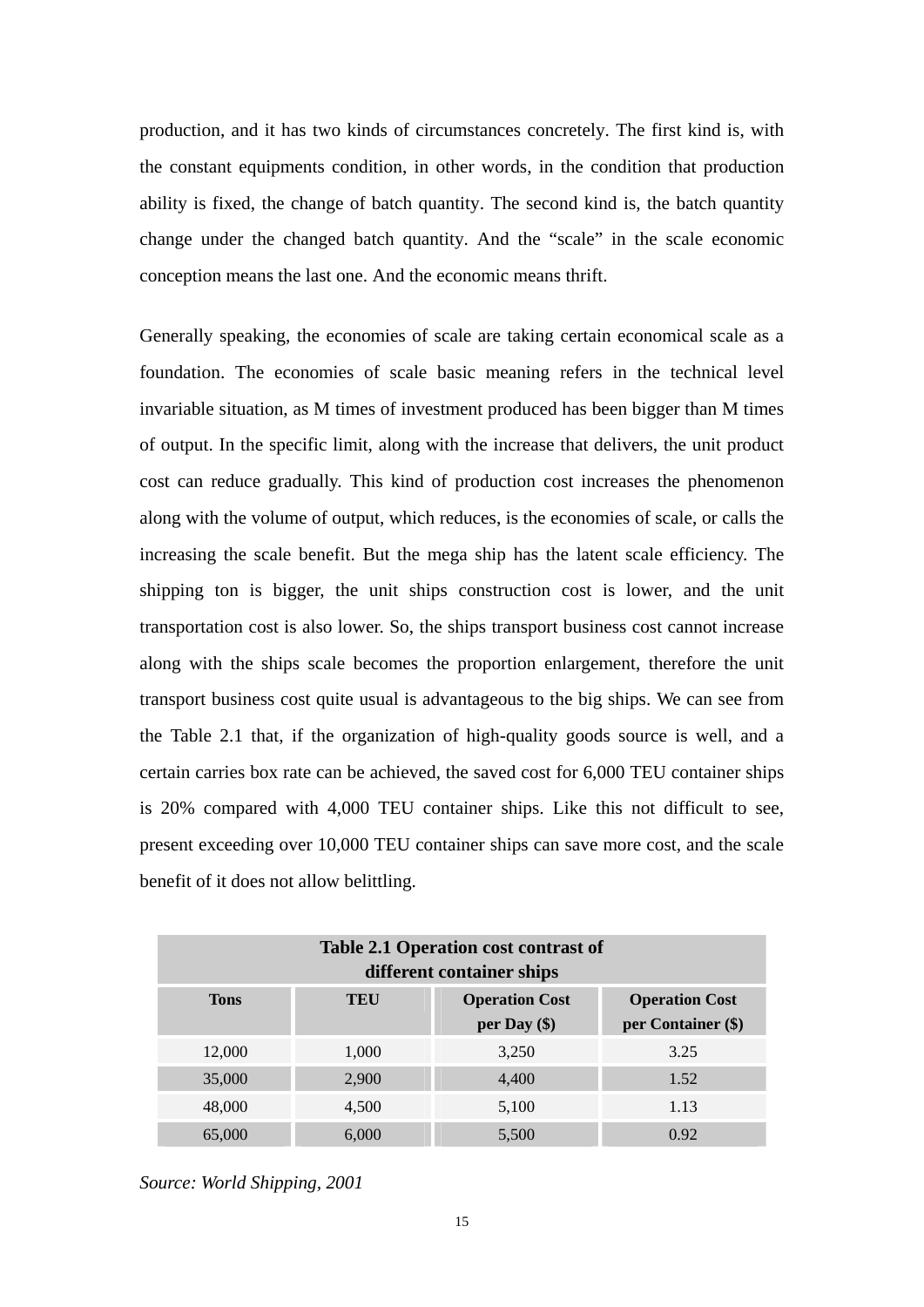#### <span id="page-16-0"></span>**2.1.3 Promote the alliance and merger of liner ship company**

In order to realize the economic scale, the mega ships need the high "suitable cargo scale". As we all know, the operation cost and building cost of mega ships are bigger than other scale ships. Without the enough cargo capacity, mega ships will lose the benefit in the business. When the cargo is less than anticipation capacity, the carriers will reduce the shipping frequency. This action will cause the customer's disaffection.

How to find the balance point between shipping frequency and cargo capacity? For the small market share liner ship companies, cannot provide achieves "the suitable cargo scale". For this kind of companies, there are two ways to solve the problem. The first one is to purchase other liner ship companies to enhance the market share in this route. The second way is to enhance the cooperation with other scheduled ship companies, and share the transport capacity.

The typical example is the great alliance and the new world alliance leagued "the super alliance". At present, these two alliances already reached the route collaboration agreement. In some kind of significance, the liner ship company's cooperation is equal to merge the market share, thus can provide more sufficient ship capacity. This causes both to be possible to guarantee the liner shipping frequency, and may realize the steamship scale economies fully. In fact, along with ships large-scale advancement, even if the high share liner ship companies cannot provide the suitable cargo scale easily. Therefore, they also favor in adopt the alliance to solve this problem, as well as the merger way. For any liner ship company, the way to solve this question is based on these two ways` synthesis.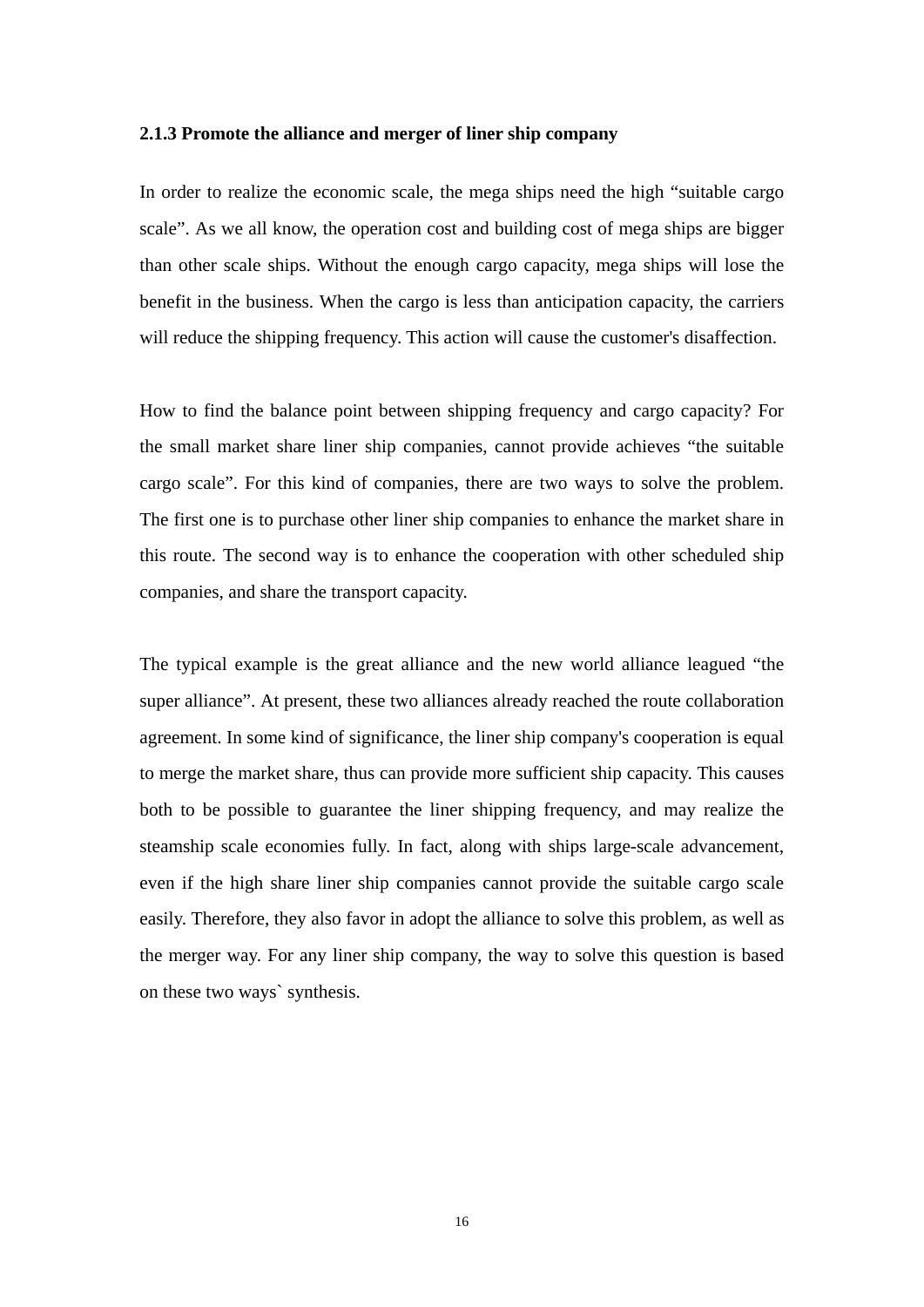# <span id="page-17-0"></span>**2.2 Disadvantage of mega ship**

As we have discussed in the precious section 2.1 that mega ships bring considerable profit to carriers, shipping companies, or ship owners. But, every coin has two sides. Mega ships also have some disadvantage compared with other scale container ships. In this section, those disadvantages will be searched in details.

### **2.2.1 Limitation of berthing**

<u>.</u>

At the present time, a lot of ports in the world have no ability to service container ship in new generation. The water depth of berth is the biggest limitation. The operation cost of mega ships is about 25,000 dollars every day, and the freight income amounts to USD 150,000 per day (Zheng Lou-xian, Lin Xiao-dong, 2005). If the mega ships can only berthing at the flood period into the ports, the shipping company will suffer great damage in economy. The channel and berth depth in international hub ports over the world were designed with a standard about 15 meters (Zheng Lou-xian, Lin Xiao-dong, 2005). A forecast given by ship building expert said that, the sea gauge of Malaccamax ship<sup>[[1\]](#page-17-1)</sup> would achieve 21 meters. With the current ship building craftwork and advanced design level, the sea gauge of Malaccamax ship can be reduced to 18 meters. It is obvious that in order to service the mega ships, hub ports over the world should design channel and berth depth as at least 18 meters. This kind of design will cost a huge number of money to construct suitable channel and berth. And it will also take a long time to complete the project.

In order to acclimatize it to mega ships, the hub ports which service for loading and unloading of mega container ships should provide corresponding equipments and suitable channels. With the increscent container ship quantity, the development of ports certainly will be influenced. For example, the width of ship with 9,000 TEU is

<span id="page-17-1"></span><sup>[1]</sup> Malaccamax ship :one kind of mega ships with 18,000 TEU, and it takes the max bound for ships can pass through the Malacca strait as a standard. Source: Containerization, 2003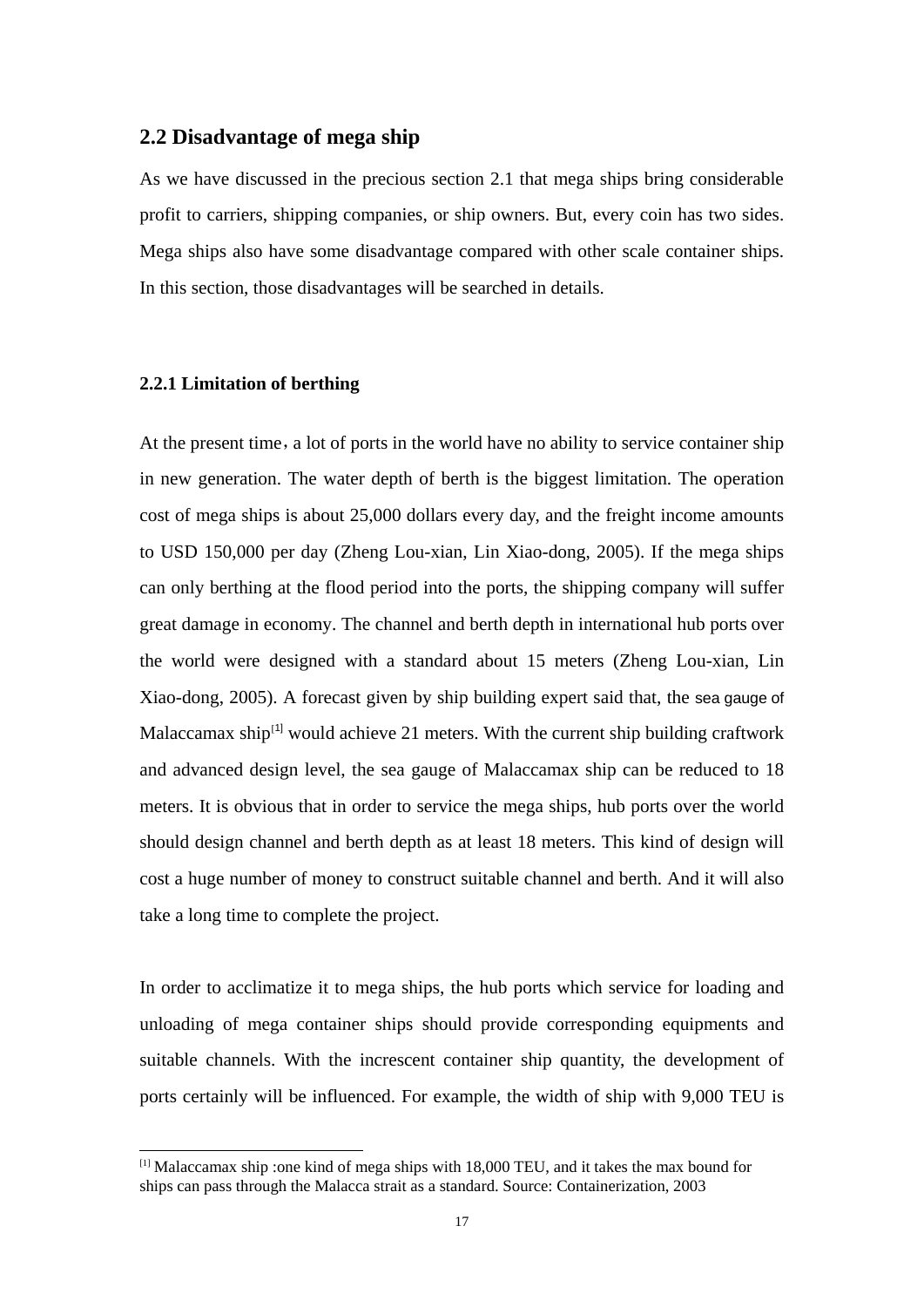45.6 meters and the width can provide 18 lines for containers to lie on board. This scale needs ports to invest at longer and wider crane to match it. Davis, the senior engineer of international port of container in Virginia in USA, has the same view. He said that, mega container ship needs a deeper port channel and a larger berth. It also asked a wider water area for ships and super cranes. These changes mean an essential revolution about basic construction in ports should be done to match ports and mega container ships.

In order to reduce operate cost and abbreviate time on ports, shipping companies need ports with high loading and unloading efficiency. But a majority of ports cannot satisfy their requests. As loading and unloading frequency depends on manipulation efficiency in Cargo Freight Station, and the efficiency of cranes. As a result, ports are asked to improve the efficiency and use new equipment to service the mega container ships. With scientific transport layout in port and high productivity crane, the port service accepts mega container ship consummate.

As a result of the scale economies, the mega ship's single container cost is possibly low, but such container ship have the negative influence to transports service. Because, from the first container was unloaded from the mega ship to the last container was loaded from the port, it usually three or four days to complete the process. These three or four days account for a big proportion in the whole journey. If the days can be saved, a big cost of mega ship will be saved. Therefore, in the choice process of harbor, loading and unloading time also must be attached importance to. As the delay of mega ships in port, the port where have cargos more concentrative would be the better one.

As a result, these ports should invest much money on reconstruct equipments and enlarge their confine. The amount is so huge, for example, a suitable berth for mega container ship needs more than 300 million dollars. And, it is not so easy to take a short time to accomplish the reconstruction and enlargement. It is a vast project that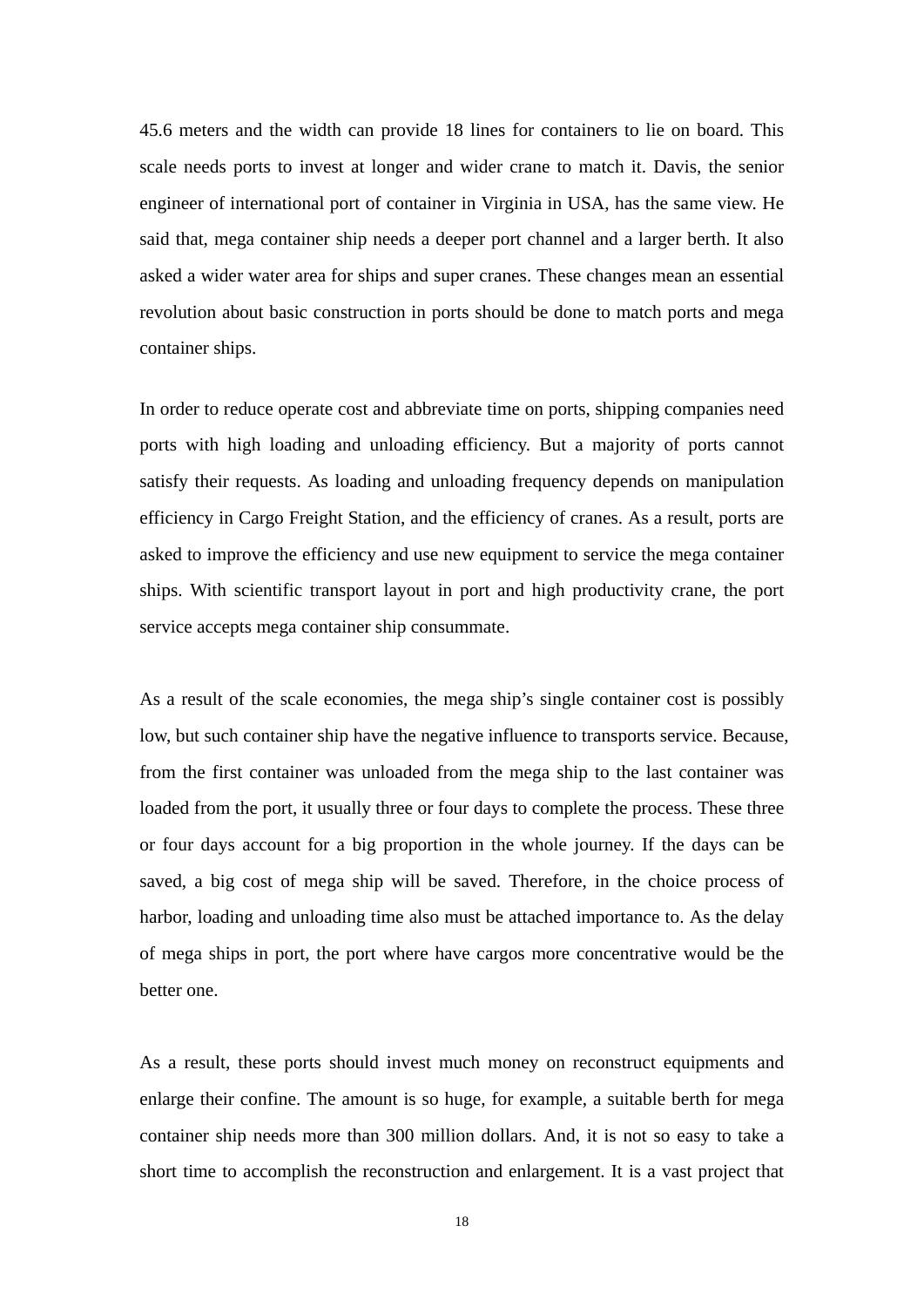<span id="page-19-0"></span>needs planning and fabrication in a long period better.

### **2.2.2 Limitation of routing**

Firstly, mega ships will be restricted when they get across the Panama Canal and the Suez Canal. At present, the width and length of brake room in Panama Canal is 33.5 meters and 305meters. The max size of ships can across the Panama Canal is Panamax ships. This size of ships can carry 4,000 TEU only. But 27% of all ships in the world are ships with 8,000 TEU, and all these ships cannot sail through the Panama Canal. And the inverse proportion will increase to 37% in 2011. The president of COSCO, Wei Jia-fu, complained about the limitation in his presentation at Panama Congress. He said, there were nearly 100 ships waiting to pass the Panama Canal every day. This number exceeds the normal capacity of the Panama Canal far away. [\[2\]](#page-19-1)

Ships can pass the Suez Canal must accord with the data below: (1) there is no limitation of length, but the width should less than 74.67 meters. And ships wider than 64 meters only can pass the Suez Canal when the crosswind speed less than 10 KN. (2) there is a sea gauge limitation for a full loaded ship with width less than 74.67 meters. The  $DF^{[3]}$  $DF^{[3]}$  $DF^{[3]}$  of this ship is less than or equal to 9.75 meters, and the DA<sup>[\[4\]](#page-19-3)</sup> is less than or equal to 10.97 meters. (3) the max headroom height of ship should not more than 68 meters. Because of these limitations, mega ships cannot pass these two canals and they have to choose other sea route loathly.

Secondly, the mega ship's superiority consists in the high transportation capacity, the high average frequency, and the low average oil consumption of marine transportation. So, the mega ship is more suitable for the long route transportation. Now, the ships

-

<sup>[2]</sup> Source: www.news.cn

<span id="page-19-2"></span><span id="page-19-1"></span><sup>[3]</sup> DF: the sea gauge depth measured in fore-perpendicular

<span id="page-19-3"></span> $^{[4]}$  DA: the sea gauge depth measured in after-perpendicular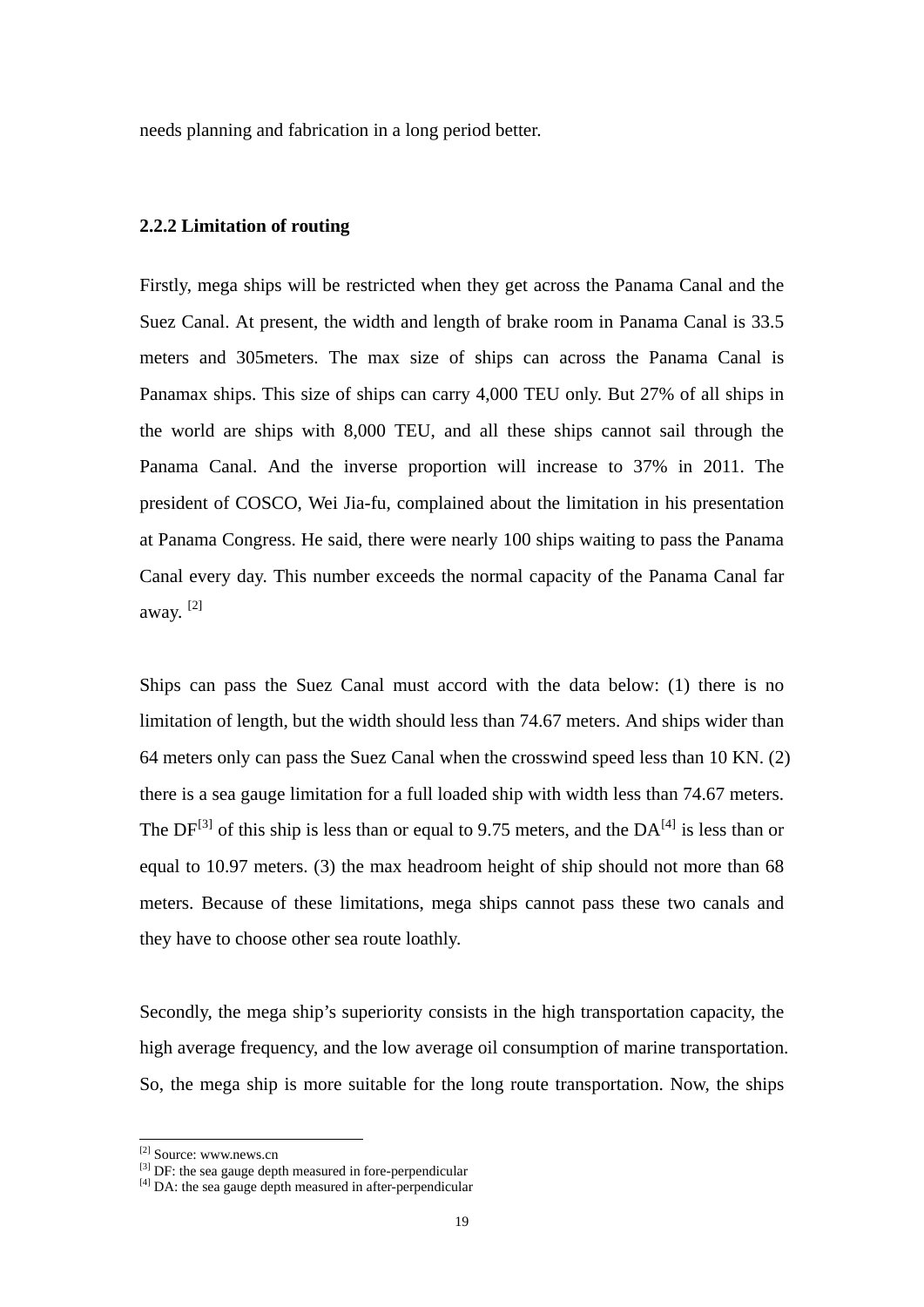<span id="page-20-0"></span>surpass 8000TEU mostly put in the Asian - Europe and the Asian - North America in Pacific Ocean's route.

## **2.2.3 risk of investment**

In the international shipping market, the ship transport business total cost holds the quite great proportion in the capital cost, and the financing market change also has the pivotal influence function to the international shipping investment. The financing risk in international shipping investment mainly comes from some aspects, like the fund supplies, the bank loan policy, the interest rate and the exchange rate.

It is well known that the container shipping industry is a high investment profession, particular in the container ship construction. Massive funds are needed to makes a mega ship, but these funds usually come from financing. And a phenomenon was discovered from some reports, that is, the international shipping investment fund supply is not invariable. The interest rate undulation brings the international shipping ships invest interest rate risk. Regarding by the high debt proportion financing international shipping investment, the debt financing interest cost is a very important fixed cost in the ships transport business cost. In addition, the different interest rate level also can affect the investor to the international shipping ships investment opportunity choice.The building cost of different scale container ships is showing in the table 2.2.

| Table 2.2           |                                                                     |            |            |            |        |  |
|---------------------|---------------------------------------------------------------------|------------|------------|------------|--------|--|
|                     | Comparison about changed building cost with different exchange rate |            |            |            |        |  |
| Ship type           | 4,000                                                               | 6,000      | 8,000      | 10,000     | 18,000 |  |
|                     | <b>TEU</b>                                                          | <b>TEU</b> | <b>TEU</b> | <b>TEU</b> | TEU    |  |
| Building cost of    |                                                                     |            |            |            |        |  |
| ships (ten thousand | 4,500                                                               | 6,350      | 8,100      | 9,600      | 12,120 |  |
| USD                 |                                                                     |            |            |            |        |  |

*Source: Drewry Shipping Consultants 2003*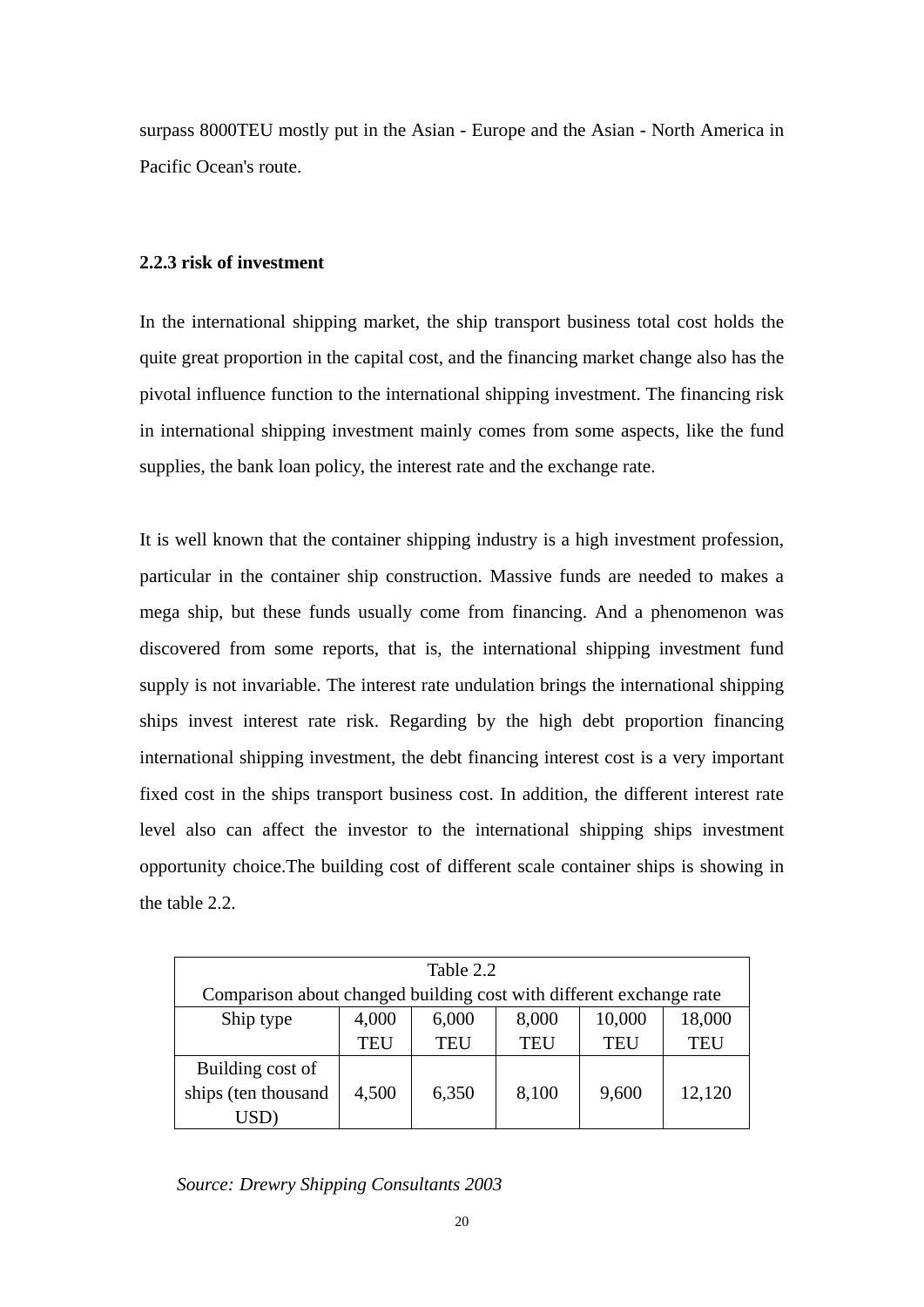| Suppose the change range of exchange rate is $5\%$ <sup>[5]</sup> . The changed building cost of |  |  |
|--------------------------------------------------------------------------------------------------|--|--|
| ships is: $C_1 = C_0$ <sup>*</sup> (1+R) and the result is showing in Table 2.3.                 |  |  |

| Table 2.3                           |            |                                      |            |            |            |  |
|-------------------------------------|------------|--------------------------------------|------------|------------|------------|--|
|                                     |            | The building cost of container ships |            |            |            |  |
| Ship type                           | 4,000      | 6,000                                | 8,000      | 10,000     | 18,000     |  |
|                                     | <b>TEU</b> | <b>TEU</b>                           | <b>TEU</b> | <b>TEU</b> | <b>TEU</b> |  |
| Original Building                   |            |                                      |            |            |            |  |
| cost of ships (ten<br>thousand USD) | 4,500      | 6,350                                | 8,100      | 9,600      | 12,120     |  |
| <b>Changed Building</b>             |            |                                      |            |            |            |  |
| cost of ships (ten                  | 4,725      | 6,668                                | 8,505      | 10,080     | 12,726     |  |
| thousand USD)                       |            |                                      |            |            |            |  |

The original margin of ships with 6,000 TEU and 18,000 TEU is 57.7 million dollars. And with the exchange rate alteration, the margin of ships with 6,000 TEU and 18,000 TEU is 60.58 million dollars. From the quantitative analysis, it is clear that investment risk of mega ships is larger than that in other scale container ships. When the exchange rate floats as 5%, the more 2.88 million dollars should be paid. The sensitivity is: S=2.88/57.7=5%

Therefore, in summary, looking from the financing aspect, we can know that the mega ship investment has more risk than other scale of ships. Forecast the correct judgment to the international shipping fund supplies and the bank loan policy change is extremely not easy. So, the investor needs to synthesize various aspects of the situation to consider whether invests or not.

<u>.</u>

<span id="page-21-0"></span> $[5]$  5%: it means the exchange rate ascended and descended are 2.5% respectively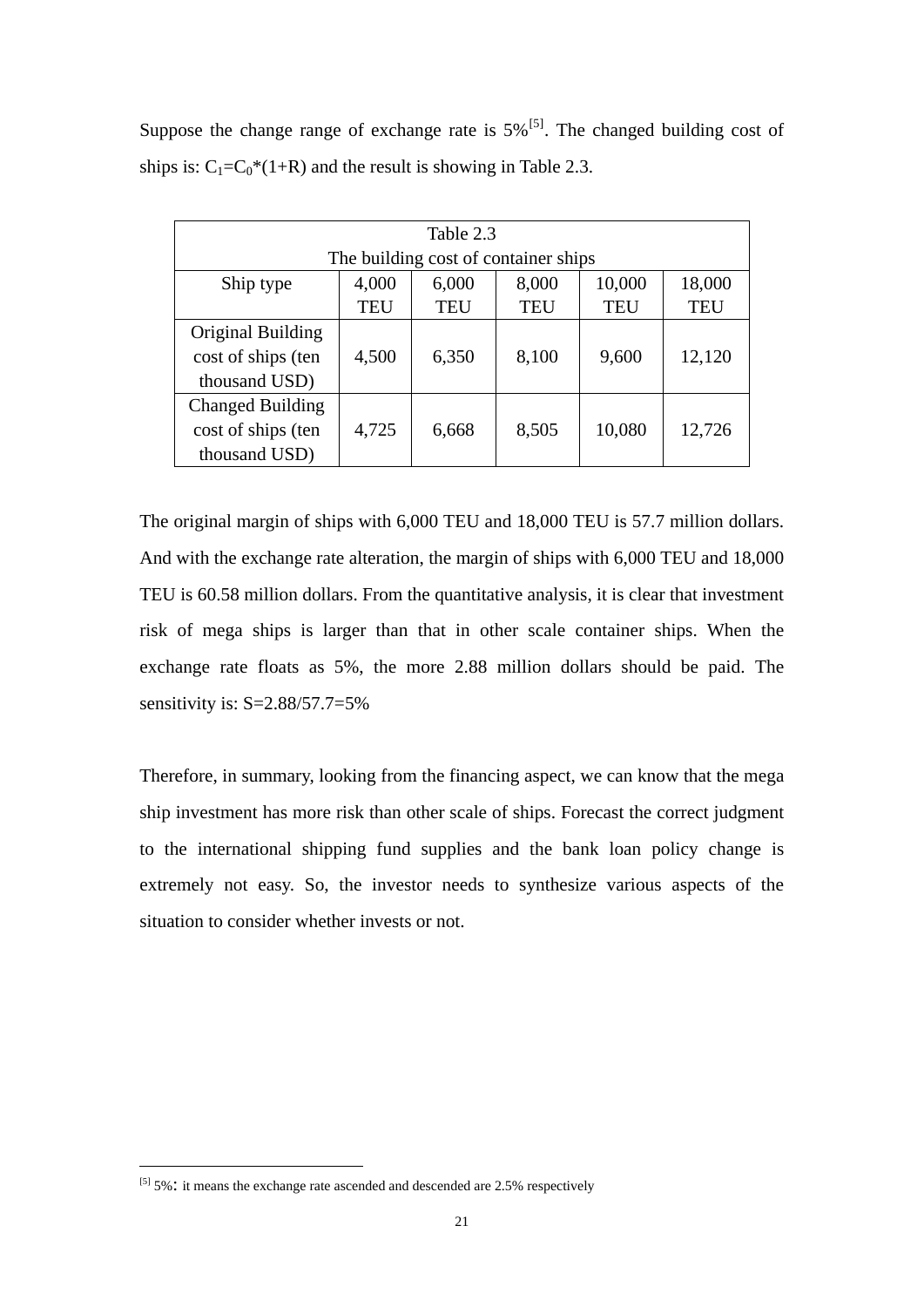# <span id="page-22-0"></span>**2.3 Conclusion**

There is no doubt that the mega ship has some disadvantages, like influence of ports, limitation of line, investment risk, which are mentioned in 2.2. But, the advantages are more important than these disadvantages. Because, the economies scale of mega ships can bring huge benefits to shipping companies, ship owners and carriers. As we all known, with the development of world trade, the capacity of cargos that needed to transport from one country to another will increase rapidly in a short period. In this situation, the mega ships can carry more containers than other type of ships in the same voyage. Comparing with the increased operation cost, the return of mega ships is more considerable. So, the carriers, and the shipping companies would like to choose mega ships to transport more cargo than before. And the ship investors are also like to invest in mega ships considering with the need of shipping market. Getting more profits is the main aim of businessman.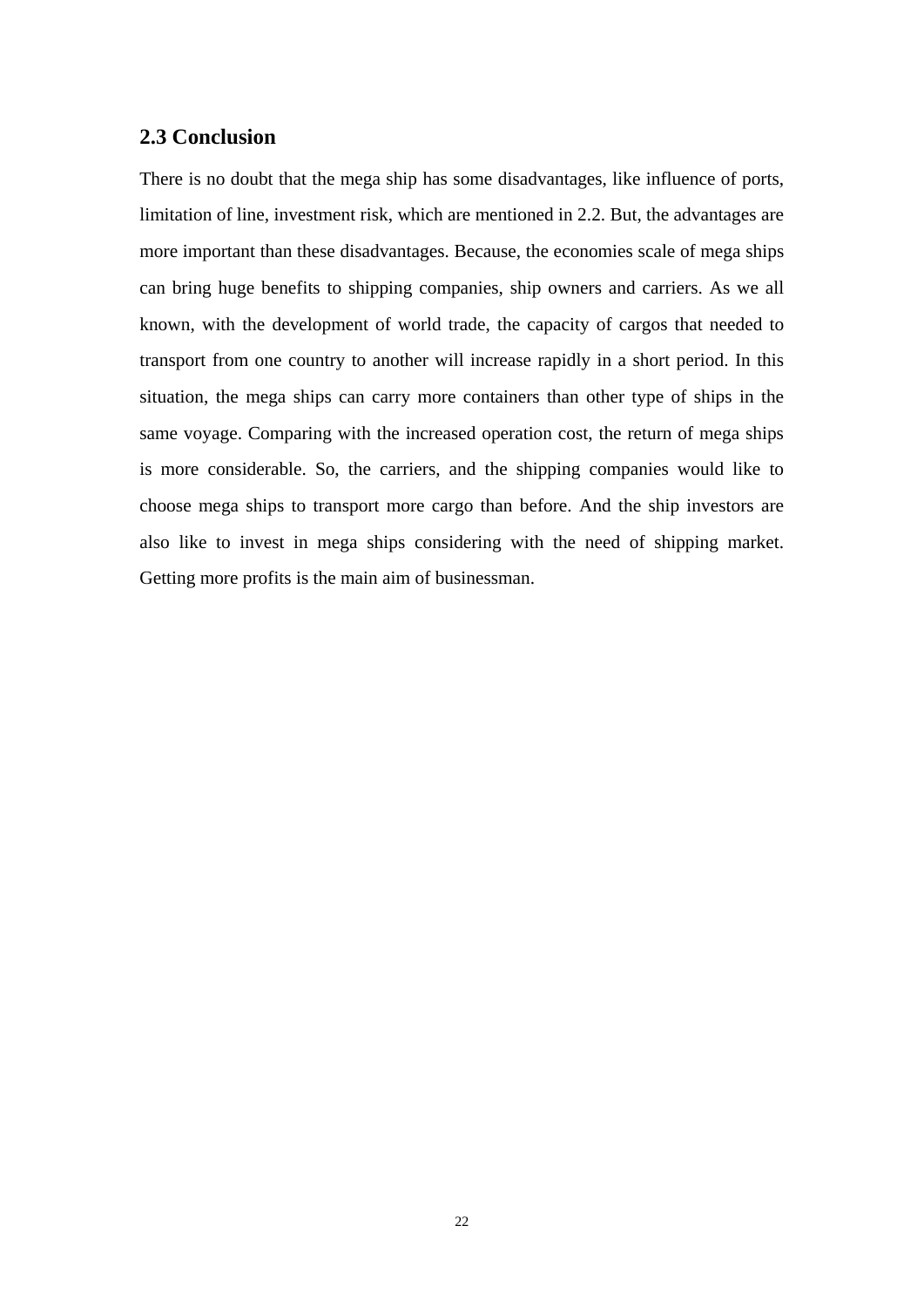# <span id="page-23-0"></span>**3 Risk analysis of mega container ships**

After having a general understanding of economies scale, it is clear that getting more profit needs some preconditions. These preconditions are oscillatory, so, there exist risk in mega ship `s operation.

## **3.1 general view of risk**

About the risk, domestic and foreign still has not given an authority definition until now. Usually, people regard risk as possibility or the opportunity to suffer danger and lost; either people regard risk as some kind of motion possibly to occur the possibility which all or good or bad results and each result appear. These two kinds are popular at present, and they are also the widespread used view to under the risk institute definition. In view of the itemized appraisal, "the risk" is refers to the result, which is made by disadvantageous complications.

The international shipping ships investment risk refers to a process that the international shipping investment maybe changed after the investment. And it has the distinct characteristics, which mainly displays in 6 aspects as follow:

### 1. Objectivity

The international shipping investment risk will not shift with the hope of investors, because the risk existence is decided by many kinds of objective existence environmental factor.

The risk factors in the international shipping ships investment process are so many and so varied. They come from the shipping market, the international shipping community policy, and also some coming from capital market and so on. These risk factors objective existences in international shipping ships investment each aspect.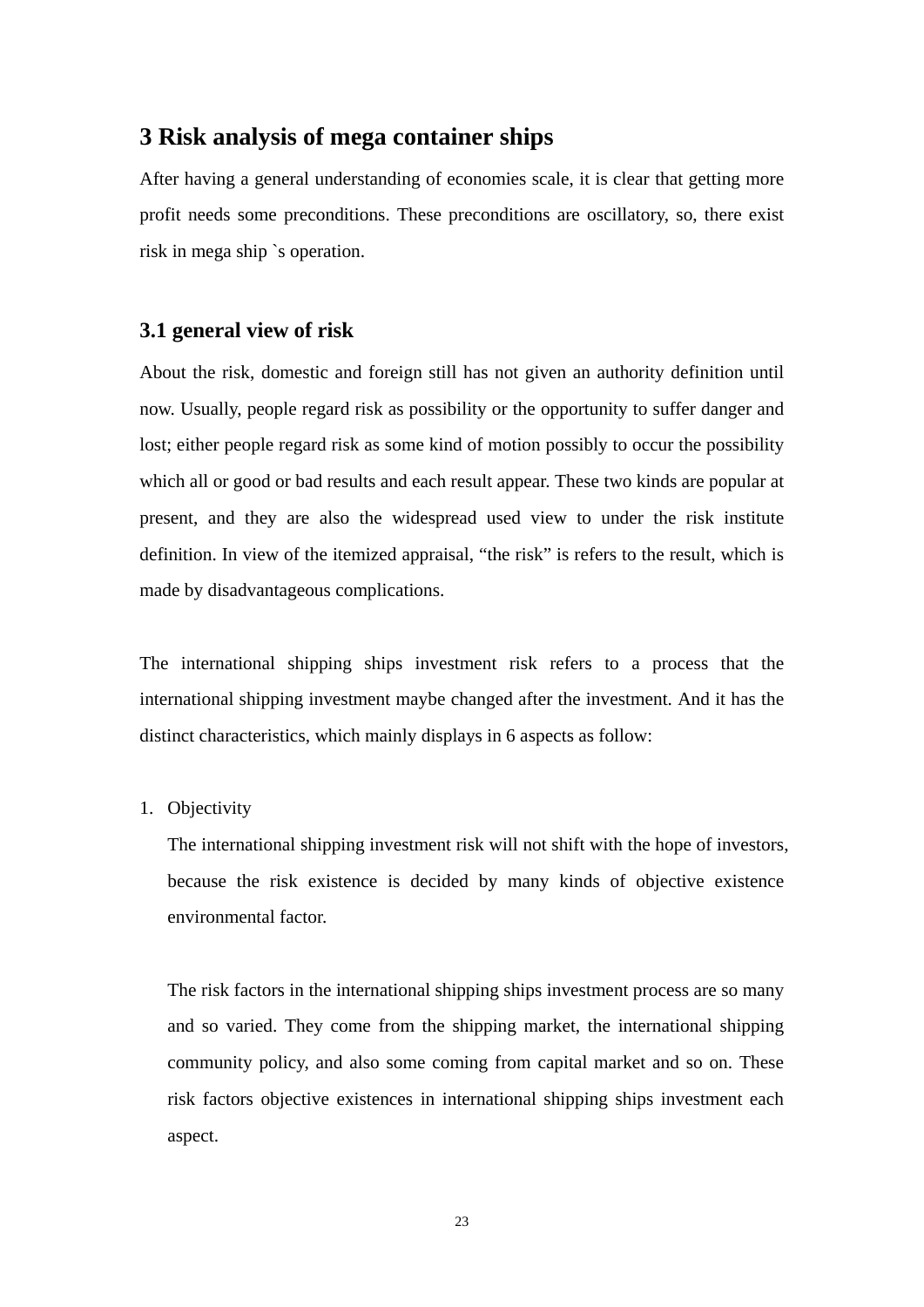#### 2. Paroxysm

The risk `s exhibition is a warp between the real return and the anticipated income. And the risk will not take investor's will as the shift excuse. The actual risk caused by risk factor is gusty for the investors, especially the sudden income change caused by some paroxysmal international events.

# 3. Levity

The international shipping investment income receives the influence of multitudinous environmental factors. And any environmental factor's change can bring discrepancy between the real return and the anticipated income.

## 4. Diversification

The international shipping investment risk `s character and the influence it brings present a dynamic tendency. For example, the international shipping market, which bring the enormous influence to investment incomes, always change ceaselessly, because of international trade volume, shipping cost, ships supplies, ships efficiency changes. This change brings the dynamic risk for the international shipping investment incomes.

## 5. Relativity

The international shipping ships investment risk is different when regarding the different investor. In other words, the investor has the different bearing capacity on the international shipping investment risk. This kind of bearing capacity is usually affected by financial strength, risk manner, the investment cost, and so on.

### 6. Immateriality

The international shipping investment risk does not look like the concrete object to be weighed or describe easily. But it needs to use the special concept and the method, like system theory, probability, elasticity, fuzzy and so on to weigh.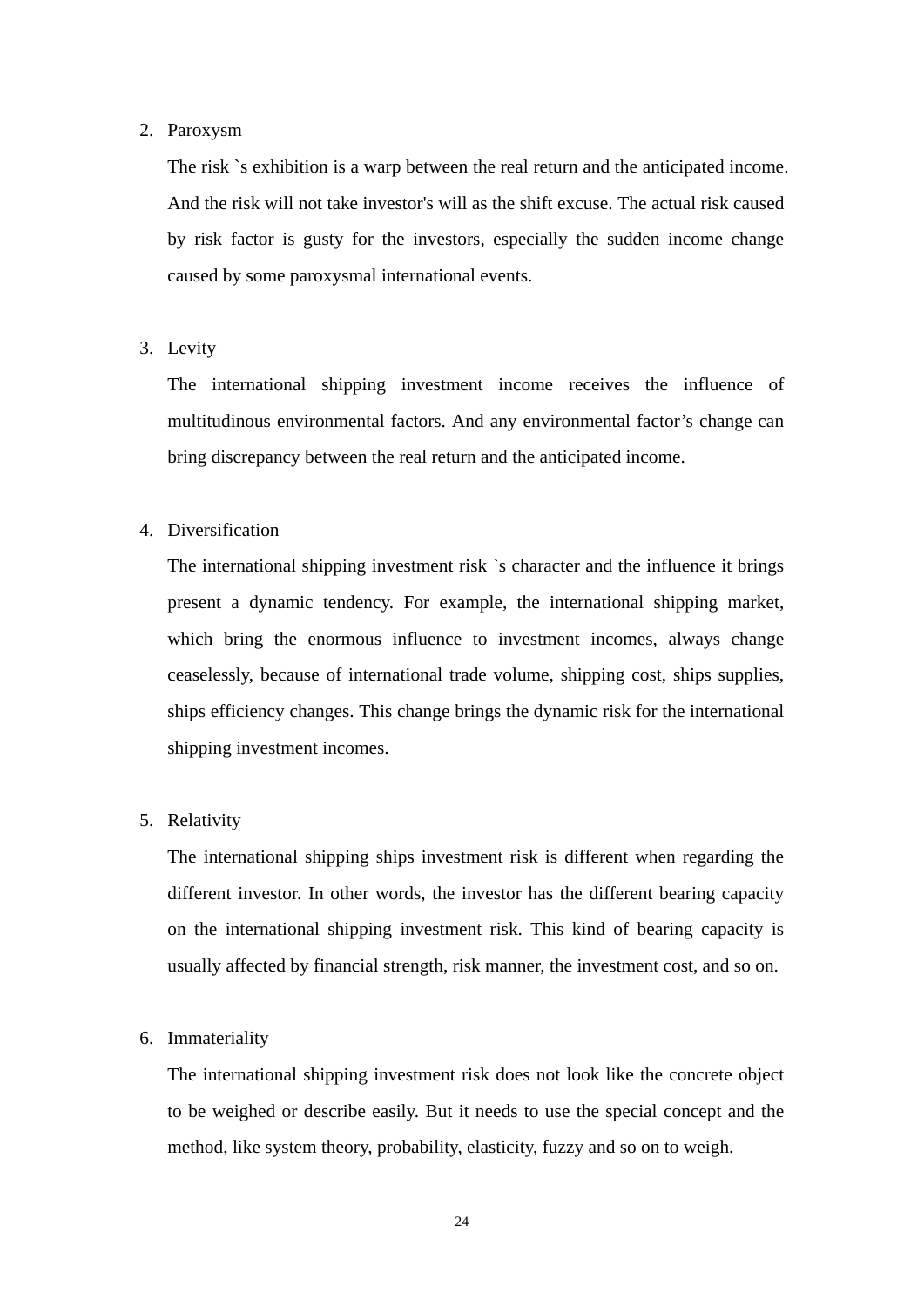## <span id="page-25-0"></span>**3.2 Oil price factor**

The rise fuel oil price has already influenced the present traffic market advancement obviously. The carriers who under the high oil price pressure have to put a part of oil price to customers or strengthen the dominant status in the fuel oil market. The using of large quantity of mega ships in the next several years will trigger the fuel oil rise in price in the quite great degree. Under this atmosphere, the open sea carriers who make order to the mega ships on a large scale will faces the enormous fuel oil cost pressure.

#### **3.2.1 Trend of oil price**

The petroleum is one kind of important energy and the important industrial raw material. It is the important strategic resource that relates the national economy and the people's livelihood. And the oil industry is an important foundation industry for a country. We can see from table 3.1 that, since 2002 after the Iraqi war, the oil price continuously rising, and have an obvious rising channel. In this chart, red broken line expression rise up channel, green dashed line expression rise down channel. Recently, the petroleum price fell to 64 US dollars per barrel. This price has already broken the green dashed. The viewpoint according to the technical analysis is that, the petroleum price will rise possibly. If this rise channel maintains invariable, then in 2007 year's end or at the beginning of 2008, the petroleum price will approach 100 US dollars as one barrel.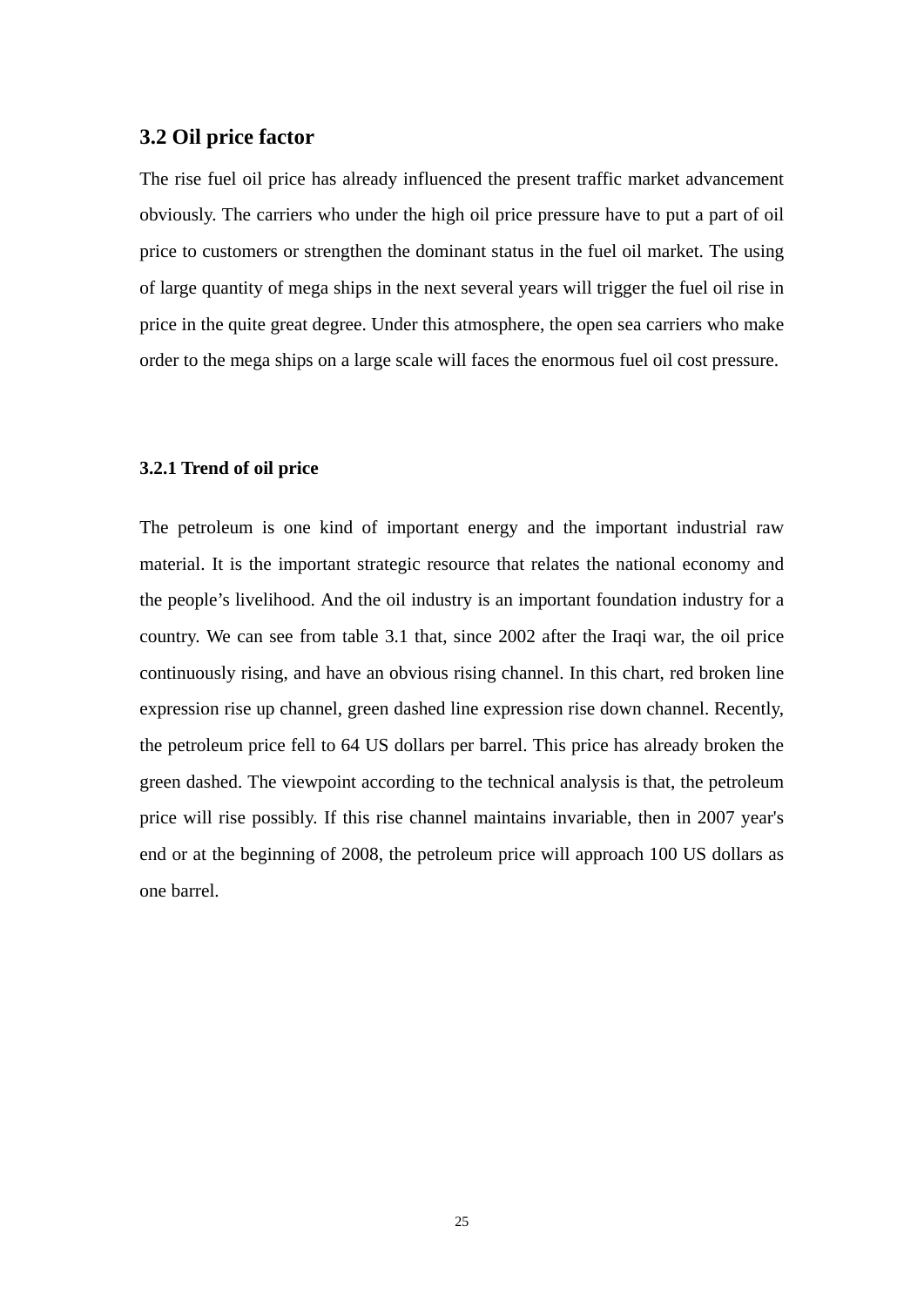

Table 3.1 oil price trends from 1970 to 2007

*Source: www.chartoftheday.com* 

The reason that started the picture from 1970 in this chart was US dollar started to fluctuate freely at that time. Then, in 1973, the first petroleum crisis appeared very quickly, and we know that, before 1973, the oil is so cheap that people today cannot imagine. Moreover, we also may see from the chart that, the petroleum historical maximum price appeared in 1980. At that time, the oil price was equal 100 US dollars per barrel. Iran revolutionized at that time erupts, and the second petroleum crisis appeared. The oil price shake intensifies, overall price level rise with a large extent. The oil price in the whole year mounted up to 1.2 times as quondam price.

Looking from the trend, it is clear that the international market oil price rises at first and then fall down. Since the beginning of this year, the international market oil price continues to shake largely, because the global oil supply and demand was unbalance, and the policy situation is queasy. After that, because of the alleviation of policy situation and the rich oil stockpile in USA, the international market oil price appears recedes largely.

View from all aspects, the demand and supply relationship will keep a flimsy balance.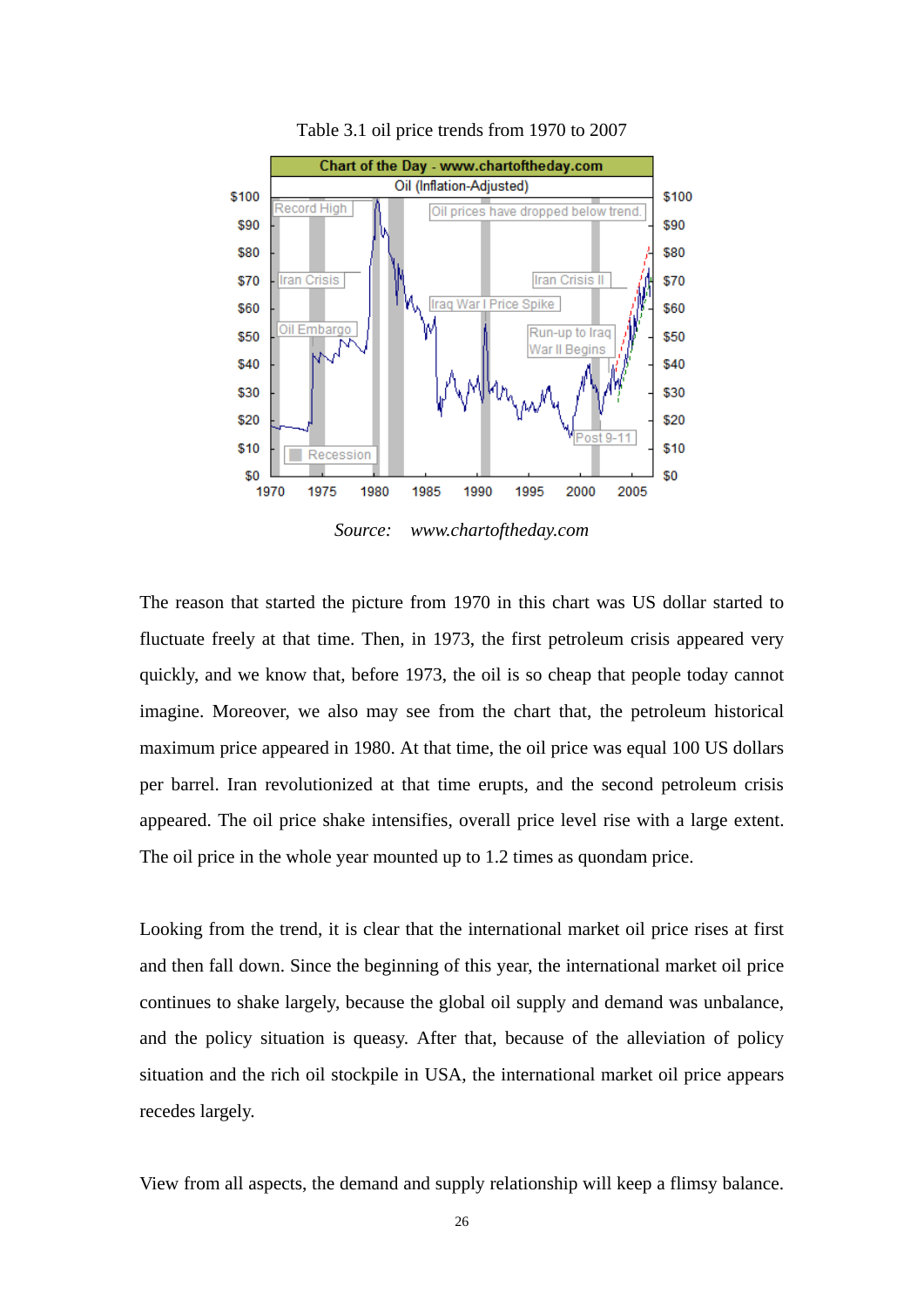<span id="page-27-0"></span>The policy of  $OPEC^{[6]}$  $OPEC^{[6]}$  $OPEC^{[6]}$ , the weather over the world, the different area's politics and the trend of financing will dominate the oil price trend in a short period. With the rise of dubious factors, the reasons for oil price increase or decrease will all exist at the same time. Because, firstly, the increase of oil demand in the world becomes laggardly; secondly, the oil supplied without OPEC will go up in a large extent, this event will benefit the demand and supple relationship around the world; thirdly, the large stockpile make countries have advantage at restrain the oil price; fourthly, the lessened output of OPEC is the main complication for high oil price. So, the generalized analysis shows us, if there have no big unexpected events occur, the oil price in the international market will shake at the high price, but the overall price level will possibly be depressed. Experts estimate that, the crude oil price in 2007can be slightly lower than it in 2006.

#### **3.2.2 Risk analysis about oil price**

In the international shipping market, carriers under the pressure that the fuel oil market price rises suddenly and repeatedly. The factitious carrier could not keep equanimity as before, and they feel worry by all appearances. The price given by global sea carrier group now changes every day, for example, they find multifarious methods to put increased part of oil price to their customers. For example, many marine transport companies enhance the fuel oil extra charge in the original increase foundation. Obviously, the reason is that the price of oil that used in ships keeps increase all the time.

At present, the open sea carrier suffers strikes not only the increased oil price, but also the oil extra charge comes from multi-model transport carriers, like railway carrier and highway carrier. Therefore, the  $TSA^{[7]}$  $TSA^{[7]}$  $TSA^{[7]}$  ocean carrier members are considering how to regulate evaluation of extra oil charge, and change the frequency to once a

<u>.</u>

<span id="page-27-1"></span><sup>[6]</sup> OPEC: Organization of the Petroleum Exporting Countries

<span id="page-27-2"></span><sup>[7]</sup> TSA: Transportation Security Administration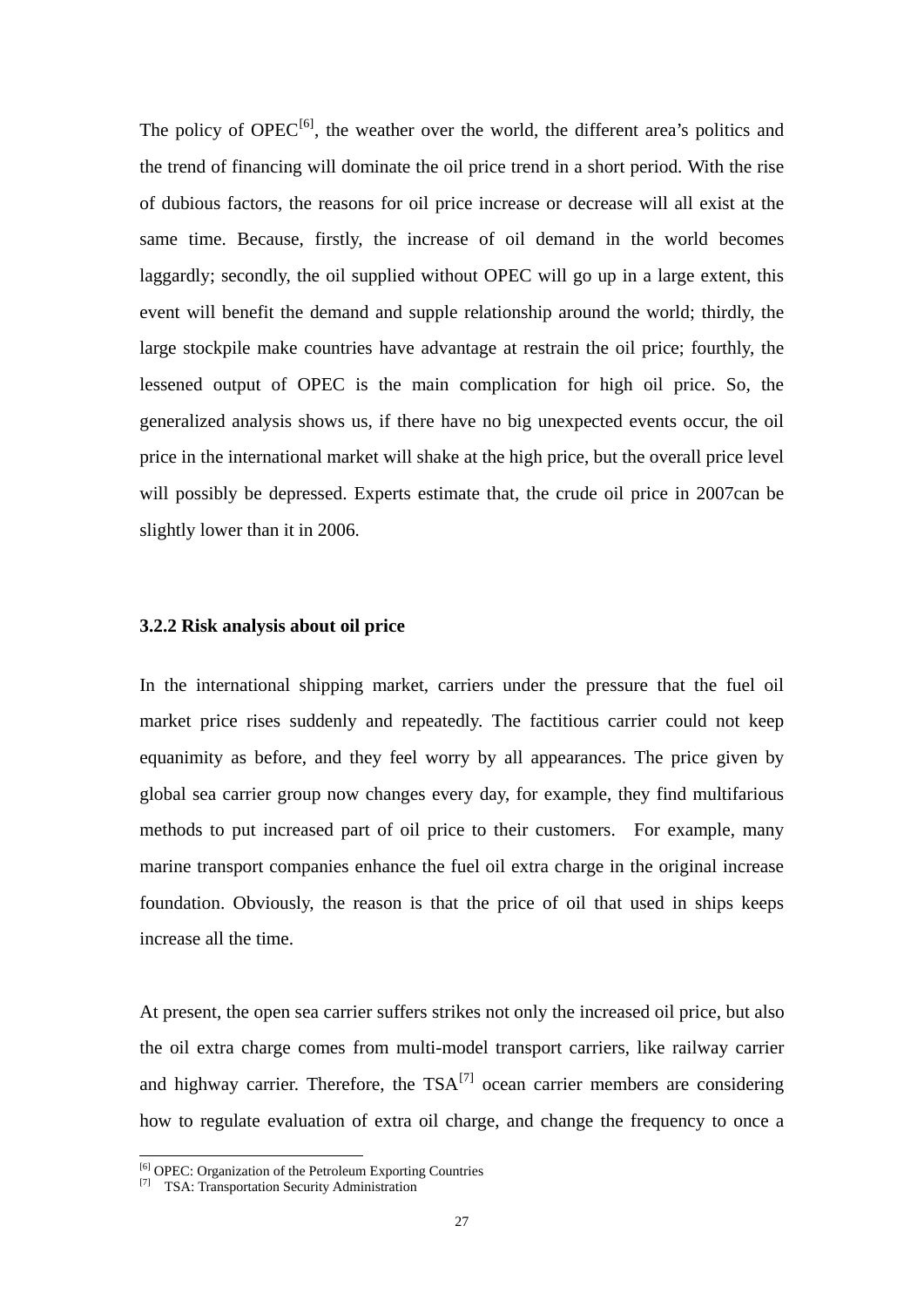month at least. This evaluation is programmed in order to reduce the ocean carriers` extra cost. The executive officer in TSA, Albert A. Pierce, said that nowadays the reiterative rising of fuel price has already substituted the port jam, and becomes the first factor to block, affect even destroy the development of international shipping industry. Before several years, global ocean carriers, or container liner ship companies, and carriers of the railroad and the road always thought the insufficient transportation infrastructure and the frequent jam betide in ports is the bottleneck of international containerized traffic survival. But now, jam goes far away. Even in the Los Angeles at west coast in USA, the jam has been straightened up in near several months. But, the price of ships` fuel has increased to a situation which never appearance before, and the carrier cannot accept the bill of fuel.

Now, the problem is, compared with other industry, how the marine carriers face to the force of fuel? This answer is extremely obvious that the ship used the fuel oil price and the fuel oil extra charge of multi-model transportation already works on development of present containerized traffic. Although ocean carriers put the rise part of ship used fuel into oil extra charge, in order to obtain certain compensation. Maersk Sea Land Shipping Company has not got all compensation from oil extra charge project. In recent years, the Maersk Sea Land mergers some fuel oil company, and this action enable it to obtain the enhancement in the fuel oil market holding status. But many people suspect that, the ocean carrier's merger and acquisition activity, especially merge the energy production enterprise's strategy will further intensify the increase of oil price. But, some experts have different view that as a top carrier, there is no reason for it not to merge more companies widely to consolidate its status. And there is a leading card in air transport. The Southwest Airlines is through the several petroleum companies` merger and acquisition, grasps the unceasingly rises in price directly. Thus, it enhances its aviation market competitive power, and finally defeats its competitors.

In recently several years and the next several years, many mega ships ` operation will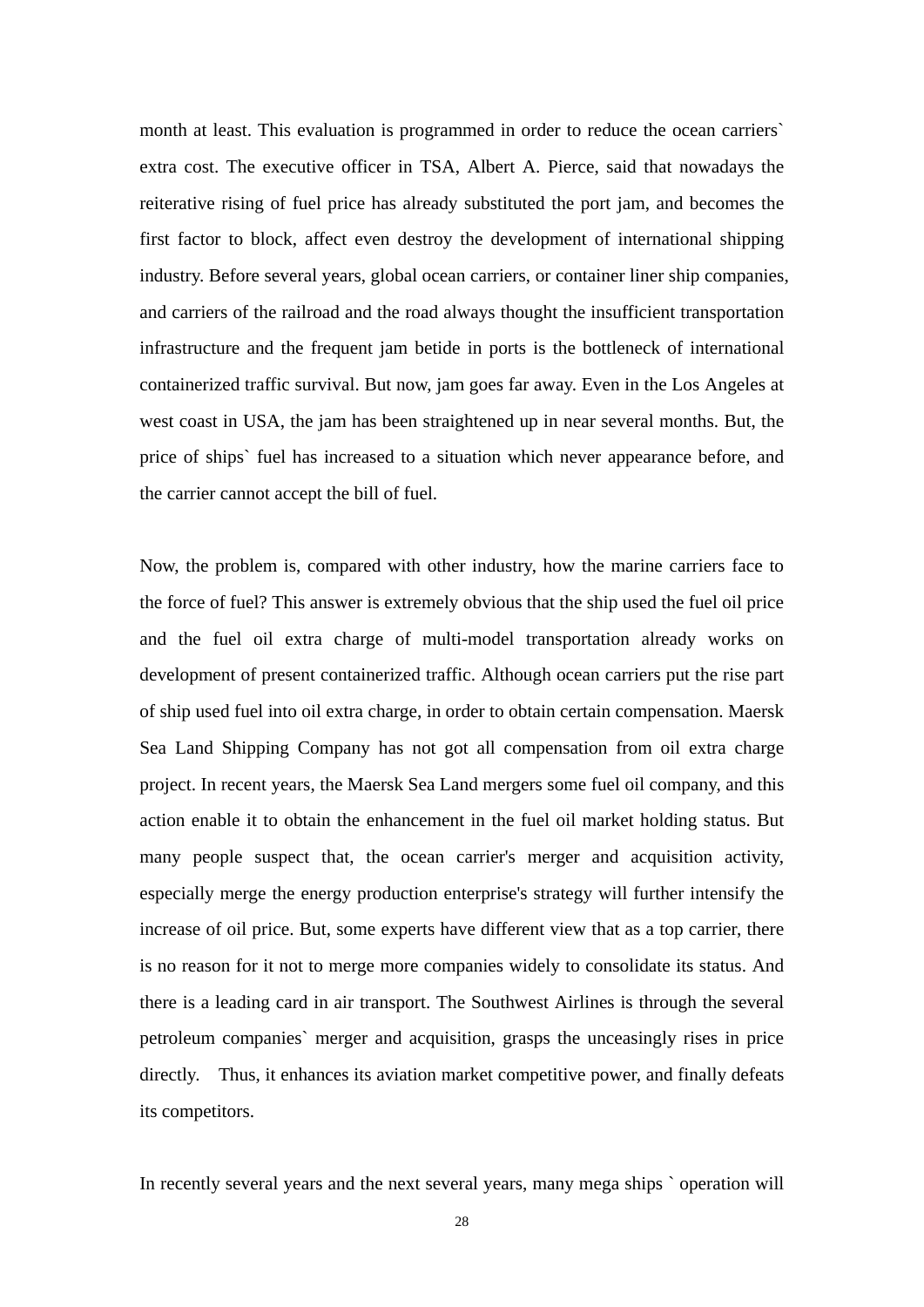consume more and more fuel. It is hard for carrier to control fuel supply chain by trade agreement. And the fuel oil extra charge meets inevitably rises again, as soon as the day when the price drop down is hopeless. However, why can the fuel oil rise in price have the so tremendous influence to the shipping companies? The quantitative analysis from view of mega ship's operation marginal cost will be given below.

The container ships transport operation cost mainly includes: the personnel wages, the insurance, the ships management fee, the harbor fee, the lubricating oil storage, the fuel cost and so on. In the total cost, the harbor fee and the fuel occupy approximately 70%. And the fuel cost even holds a greater proportion, is approximately 50%. Therefore, it can be seen that, the fuel cost is the most primary factor, which restricts the mega ship `s operation cost.

We can see from chart 3.2.1 that, in year 2000, the oil price is 20 USD per barrel, but now, the price climbed to 70 USD per barrel. The markup of oil price is 350%. As the 50% of total cost, the oil price rise up to this degree will affect the international transportation so much is not strange and no wander. But, when the oil price rise in a large extent continual, which type of container ship will be affected most? The single container `s material build parts and operation cost are showed in table 3.2 below.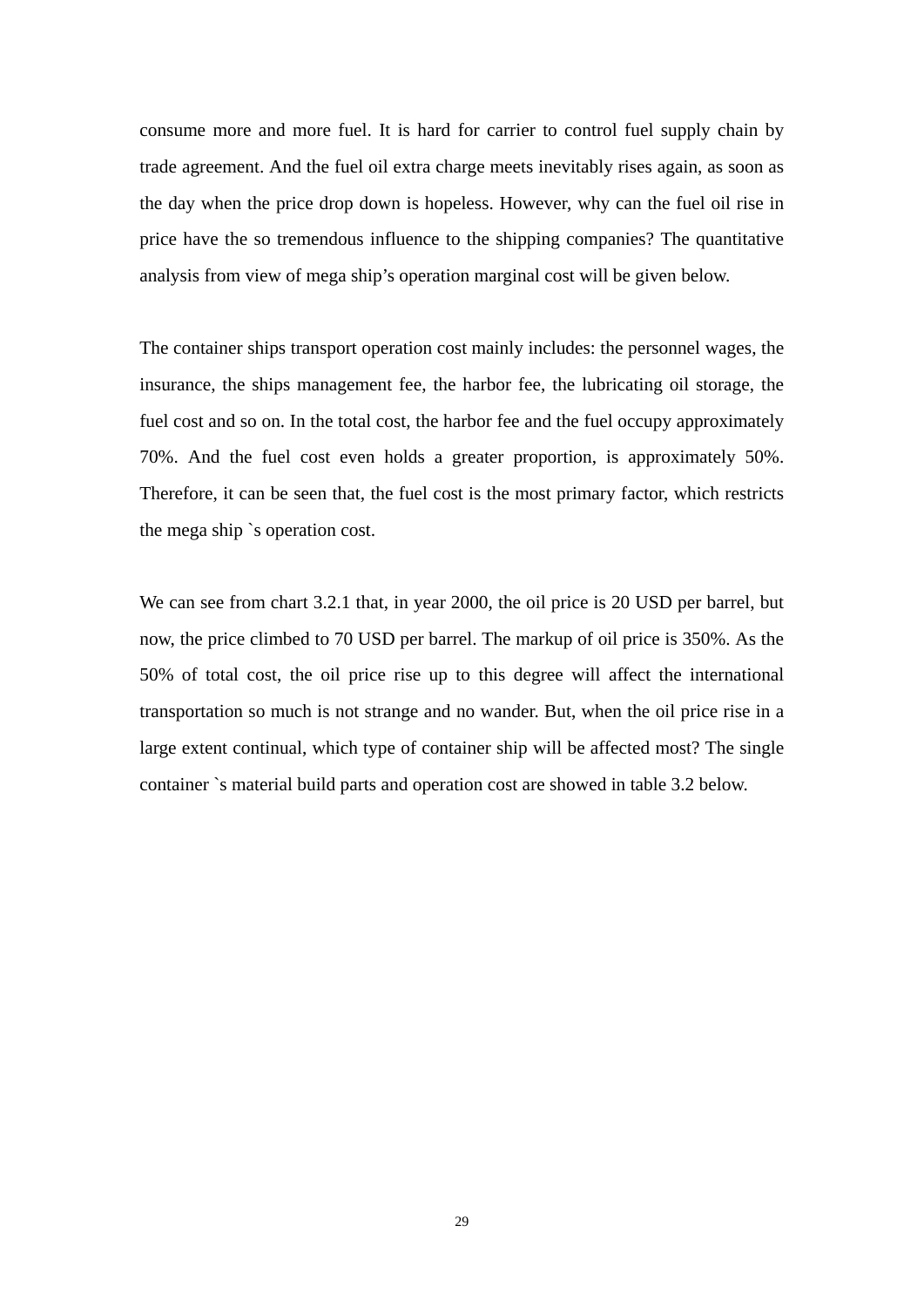| Source: Chinese shipping industry development and investment opportunity analysis report in 2006 | Total<br>2301 | <b>Fuel</b><br>1067 | Preserve and<br>Lubricant<br>50 | M&R<br>217       | Ports cost<br><b>500</b> | Ship management<br>34 | Insurance<br>200 | Personnel factor<br>233 | Cost       | Ship type factor |                                                        |
|--------------------------------------------------------------------------------------------------|---------------|---------------------|---------------------------------|------------------|--------------------------|-----------------------|------------------|-------------------------|------------|------------------|--------------------------------------------------------|
|                                                                                                  | 100%          | 46.37%              | 2.17%                           | $9.43\%$         | 21.73%                   | 1.47%                 | 8.69%            | 10.13%                  | Percentage | 4,000 TEU        |                                                        |
|                                                                                                  | 1950          | 950                 | $\overline{C}$                  | 167              | 450                      | 33                    | 191              | 133                     | Cost       |                  |                                                        |
|                                                                                                  | $100\%$       | 48.72%              | 2.56%                           | 8.56%            | 23.08%                   | 1.67%                 | 8.56%            | 6.82%                   | Percentage | 6,000 TEU        | Table 3.2 the Operation cost of every container $(\$)$ |
|                                                                                                  | 1400          | 717                 | $\overline{L}$                  | $\overline{001}$ | 300                      | 33                    | 183              | 83                      | Cost       |                  |                                                        |
|                                                                                                  | 100%          | 50%                 | 1.19%                           | 6.98%            | 20.94%                   | 2.3%                  | 12.77%           | 5.79%                   | Percentage | 10,000 TEU       |                                                        |
|                                                                                                  | 1413          | 002                 | $\overline{3}$                  | 133              | 283                      | $\overline{L}$        | 167              | 83                      | Cost       |                  |                                                        |
|                                                                                                  | $100\%$       | 49.54%              | 2.12%                           | $9,41\%$         | 20%                      | 1.2%                  | 11.82%           | 5.87%                   | Percentage | 18,000 TEU       |                                                        |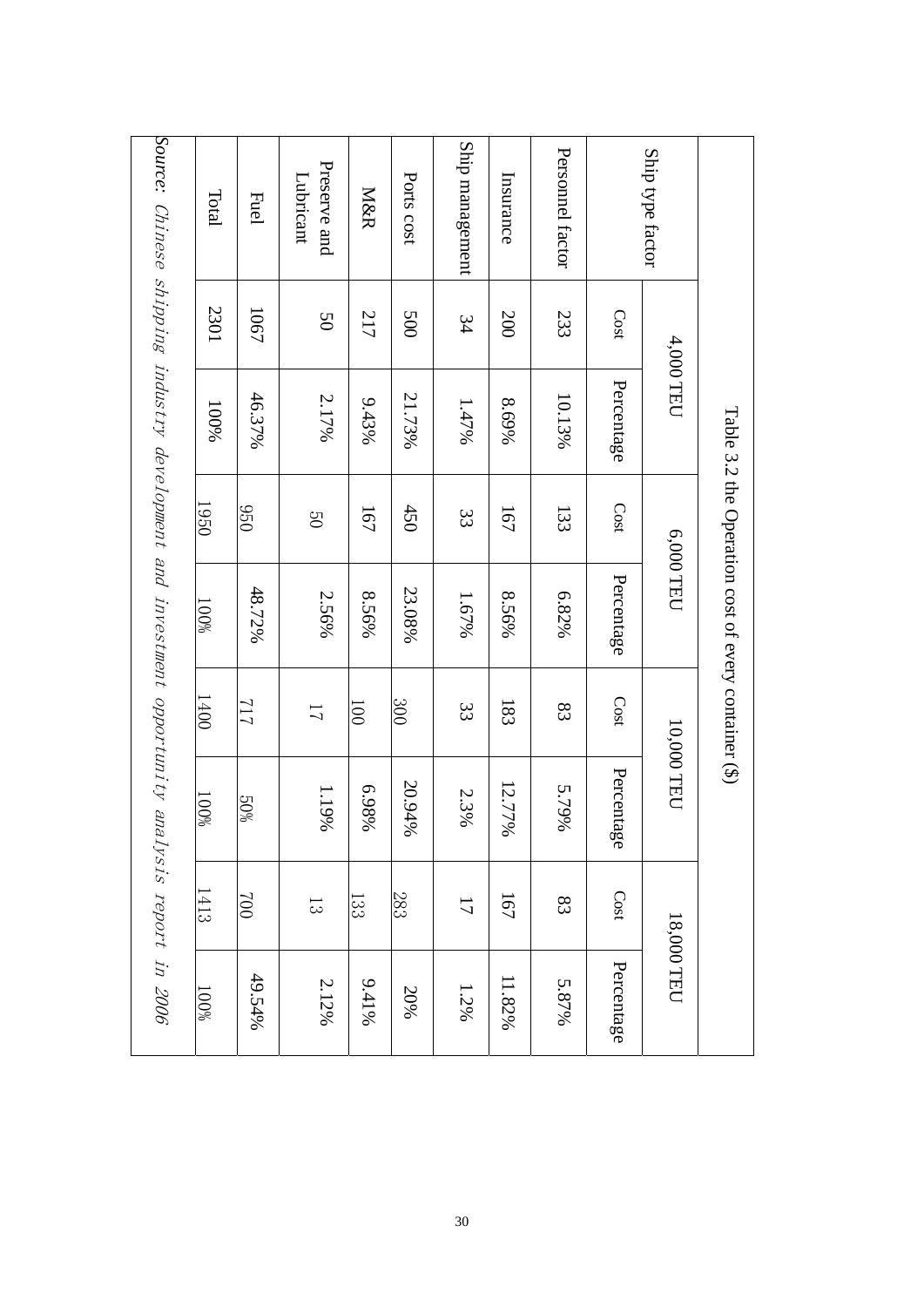It is clearly that, the operation cost will decrease when the size of container ship comes from 4000 TEU to 10000 TEU. As a mega ship with 10000TEU,the single container `s operation cost reach the minimum number which is 1400 USD. With the increase of mega ship size, the operation cost climbs to 1413, and the increase trend will continued. So, considering from the single container `s marginal operation cost, the mega ship with 10000 TEU has the predominance about operation cost. Then, a quantitative analysis was given below to research on the single container operation cost when the oil price increases only.

As we all known, the capacity of consumed fuel is fixed. Then, we only need to calculate the infection, which the changed oil price brought to the mega ships. An account about the infection was given below.

First of all, I suppose the other cost keep fixedness, and then the change can be accounted as flowing:

The changed price of fuel is:  $P_1 = P_0 * (1 + R^{[8]})$  $P_1 = P_0 * (1 + R^{[8]})$  $P_1 = P_0 * (1 + R^{[8]})$ 

The changed total cost is:  $T_1=T_0+P_0*R$ 

The percentage is:  $S_1 = P_1/T_1$ 

The results are listed in Table 3.3, Table 3.4, and Table 3.5. From the data in these three tables, it is clear that the percentage of fuel fee in the total cost increased from ships with 4,000 TEU to ships with 10,000 TEU. Then the trend decreased from ships with 10,000 TEU to ships with 18,000 TEU. A result can be seen from the three tables that, when the other cost keeps fixedness, the fuel price infection of mega ships with 18,000 TEU is the minimum one, especially at the period when the markup is huge.

But, the discrepant building cost of mega ships with 18,000 TEU and 10,000 TEU is as huge as 2.52 billion USD in Table 3.6. Comparing with the price difference of mega ships with 10,000 TEU and 18,000 TEU in building cost and cost saving with

-

<span id="page-31-0"></span> $[8]$  R: the fluctuant range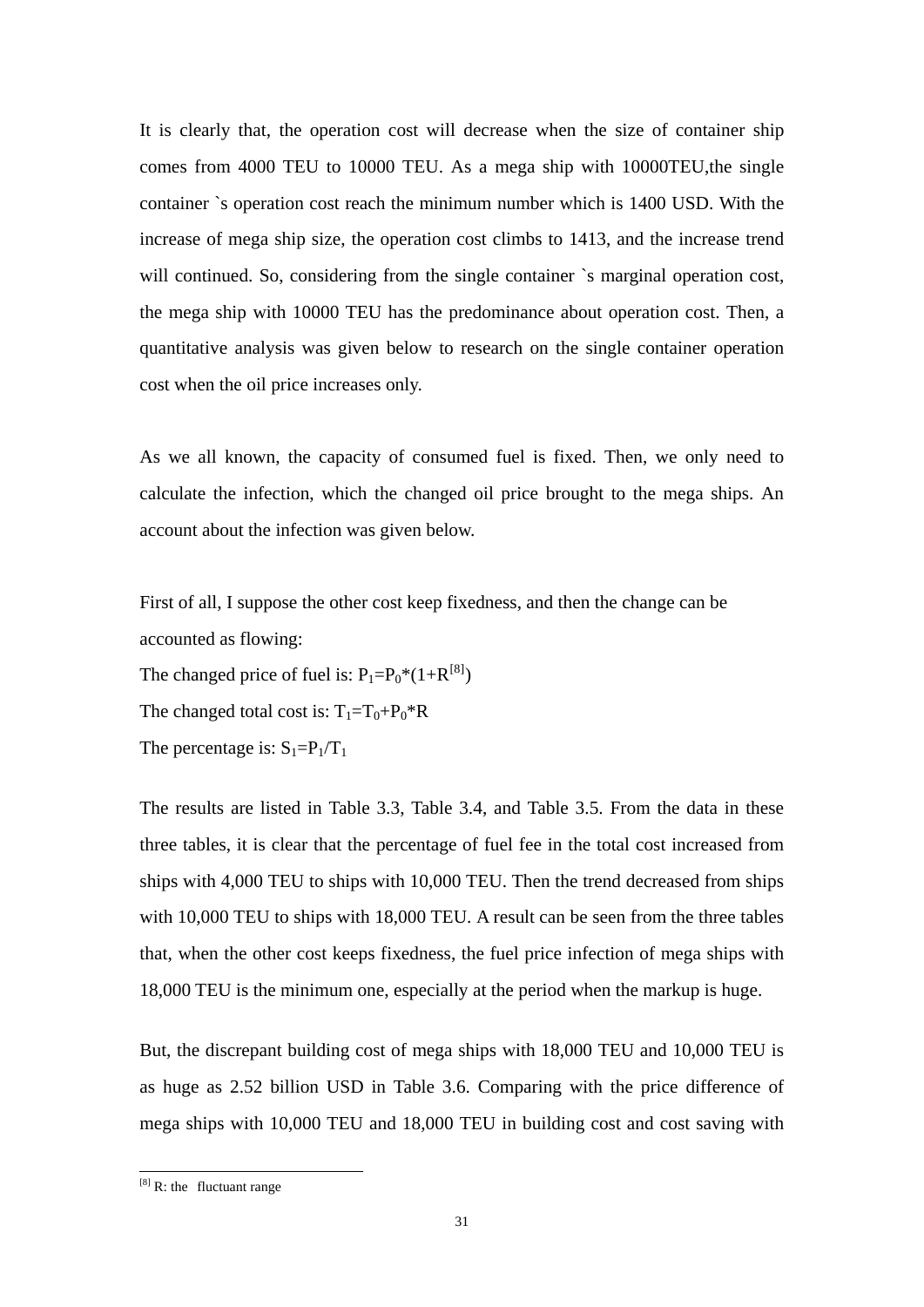the increased fuel fee, it is obvious that the mega ship with 10.000 TEU is the most economical, rational and advisable investment.

After the risk analysis about fuel price factor, the analysis about loading rate was given. In this analysis, a result can be found, which is if the international trade will shrink in the few years' future, the mega ship with 10,000TEU is the best ship scale to invest in.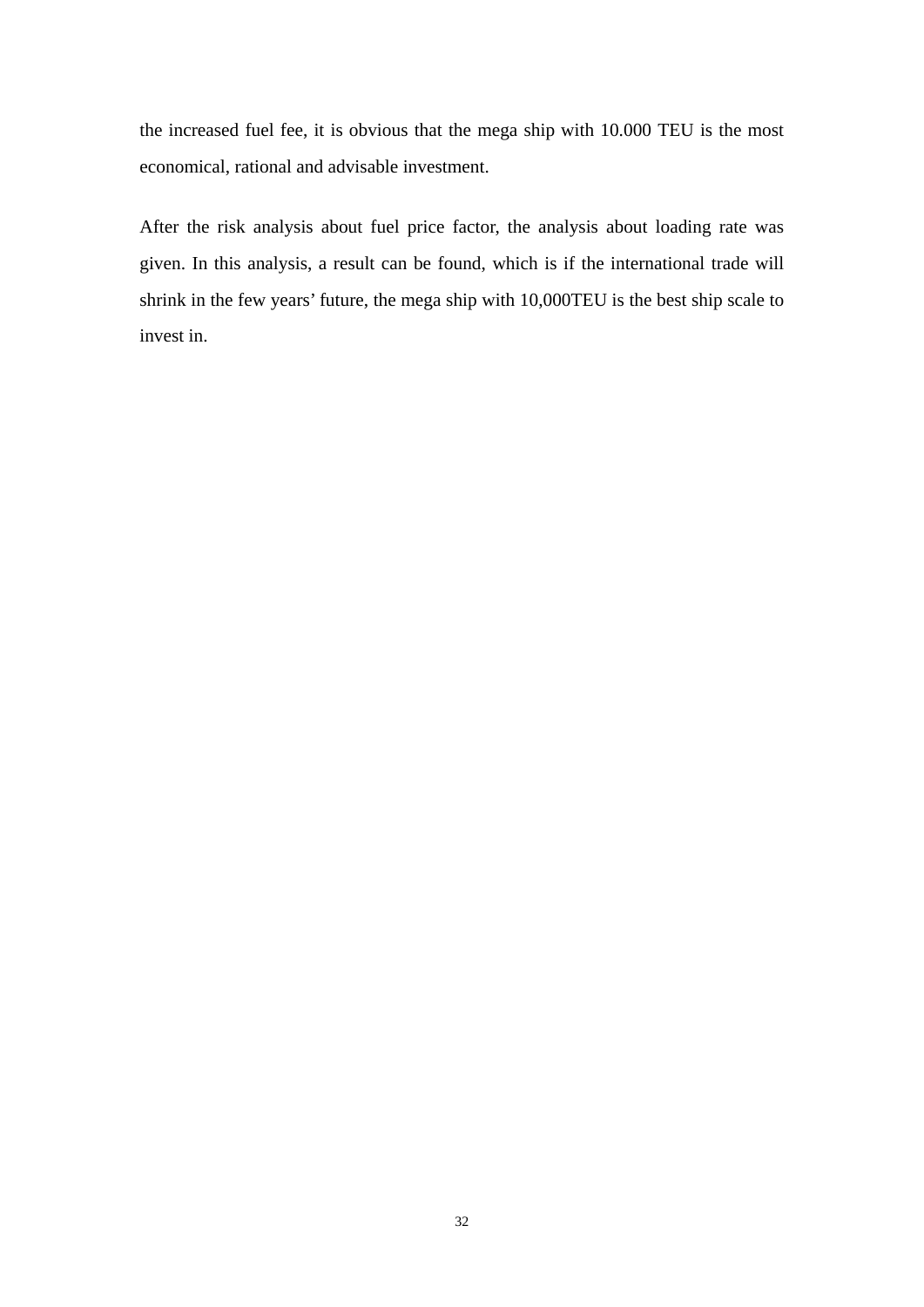| Total |        | <b>Fue1</b> | Ship type  |                                           |
|-------|--------|-------------|------------|-------------------------------------------|
| 3368  | 2134   | Cost        |            |                                           |
| 100%  | 63.36% | Percentage  | 4,000 TEU  |                                           |
| 2900  | 1900   | Cost        |            |                                           |
| 100%  | 65.51% | Percentage  | 6,000 TEU  | Table 3.3 the markup of oil price is 100% |
| 2117  | 1434   | Cost        |            |                                           |
| 100%  | 67.74% | Percentage  | 10,000 TEU |                                           |
| 2113  | 1400   | Cost        |            |                                           |
| 100%  | 66.26% | Percentage  | 18,000 TEU |                                           |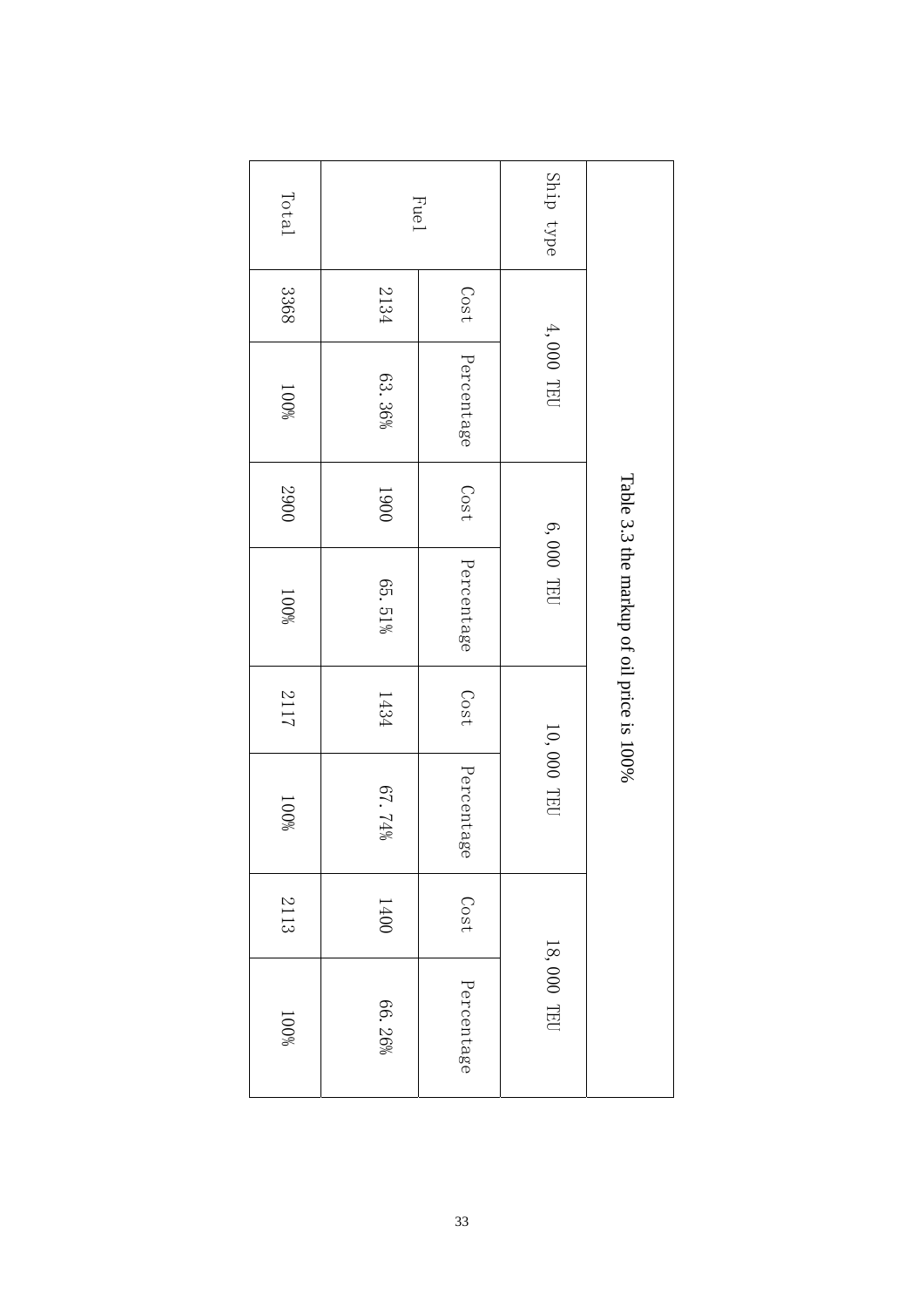| Total   |        | <b>Fue1</b> | Ship type  |                                           |
|---------|--------|-------------|------------|-------------------------------------------|
| 4435    | 1078   | Cost        |            |                                           |
| $100\%$ | 72.38% | Percentage  | 4,000 TEU  |                                           |
| 3850    | 2850   | Cost        |            |                                           |
| 100%    | 74.03% | Percentage  | 6,000 TEU  | Table 3.4 the markup of oil price is 200% |
| 2834    | 1512   | Cost        |            |                                           |
| $100\%$ | 75.9%  | Percentage  | 10,000 TEU |                                           |
| 2813    | 2100   | Cost        |            |                                           |
| 100%    | 74.65% | Percentage  | 18,000 TEU |                                           |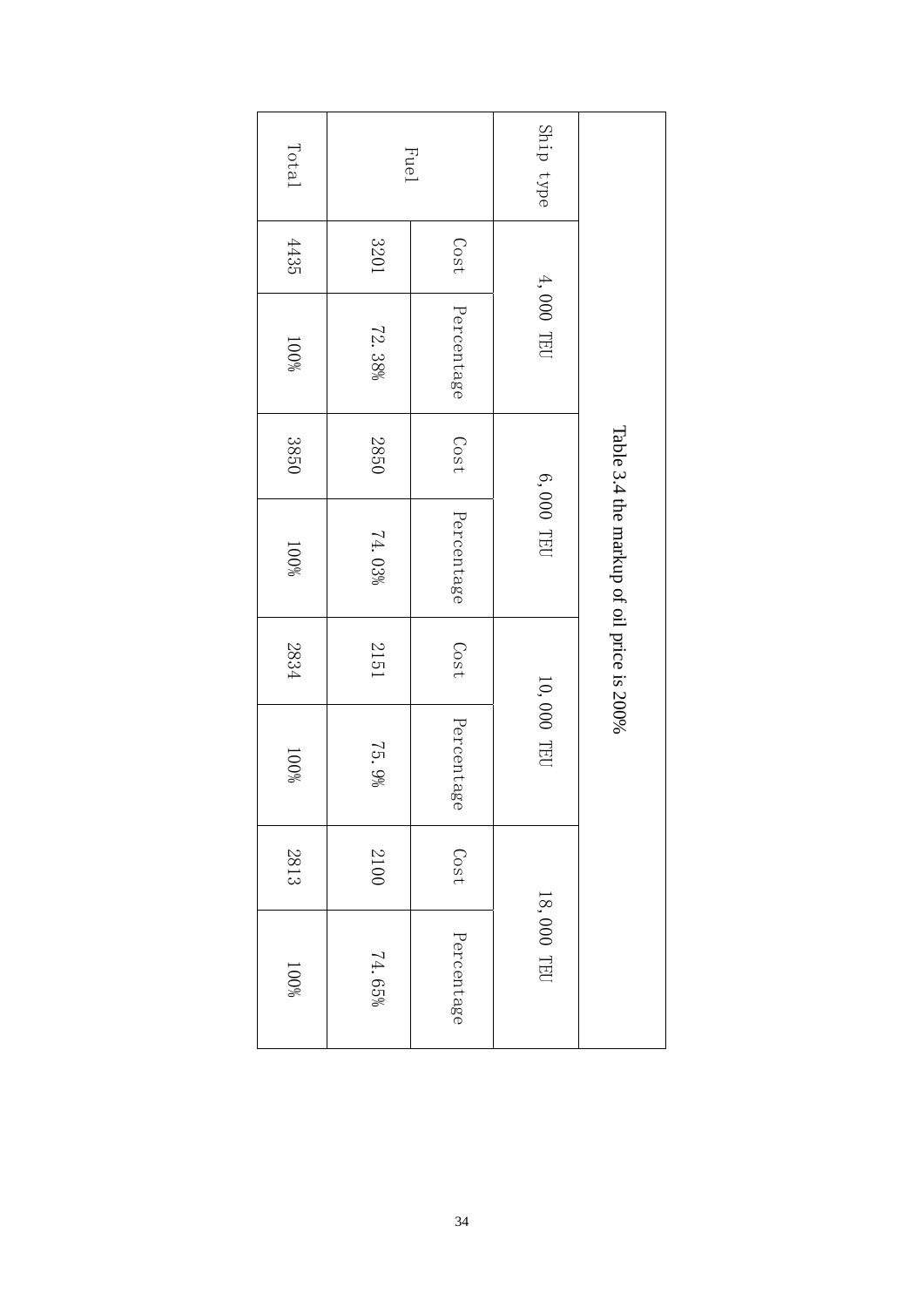| Total   |        | <b>Fuel</b> | Ship type  |                                           |  |
|---------|--------|-------------|------------|-------------------------------------------|--|
| 7636    | 0759   | Cost        |            |                                           |  |
| 100%    | 84.08% | Percentage  | 4,000 TEU  |                                           |  |
| 0029    | 0025   | Cost        |            |                                           |  |
| $100\%$ | 85.07% | Percentage  | 6,000 TEU  | Table 3.5 the markup of oil price is 500% |  |
| 4985    | 4302   | Cost        |            |                                           |  |
| $100\%$ | 86.3%  | Percentage  | 10,000 TEU |                                           |  |
| 4913    | $4200$ | Cost        |            |                                           |  |
| 100%    | 85.49% | Percentage  | 18,000 TEU |                                           |  |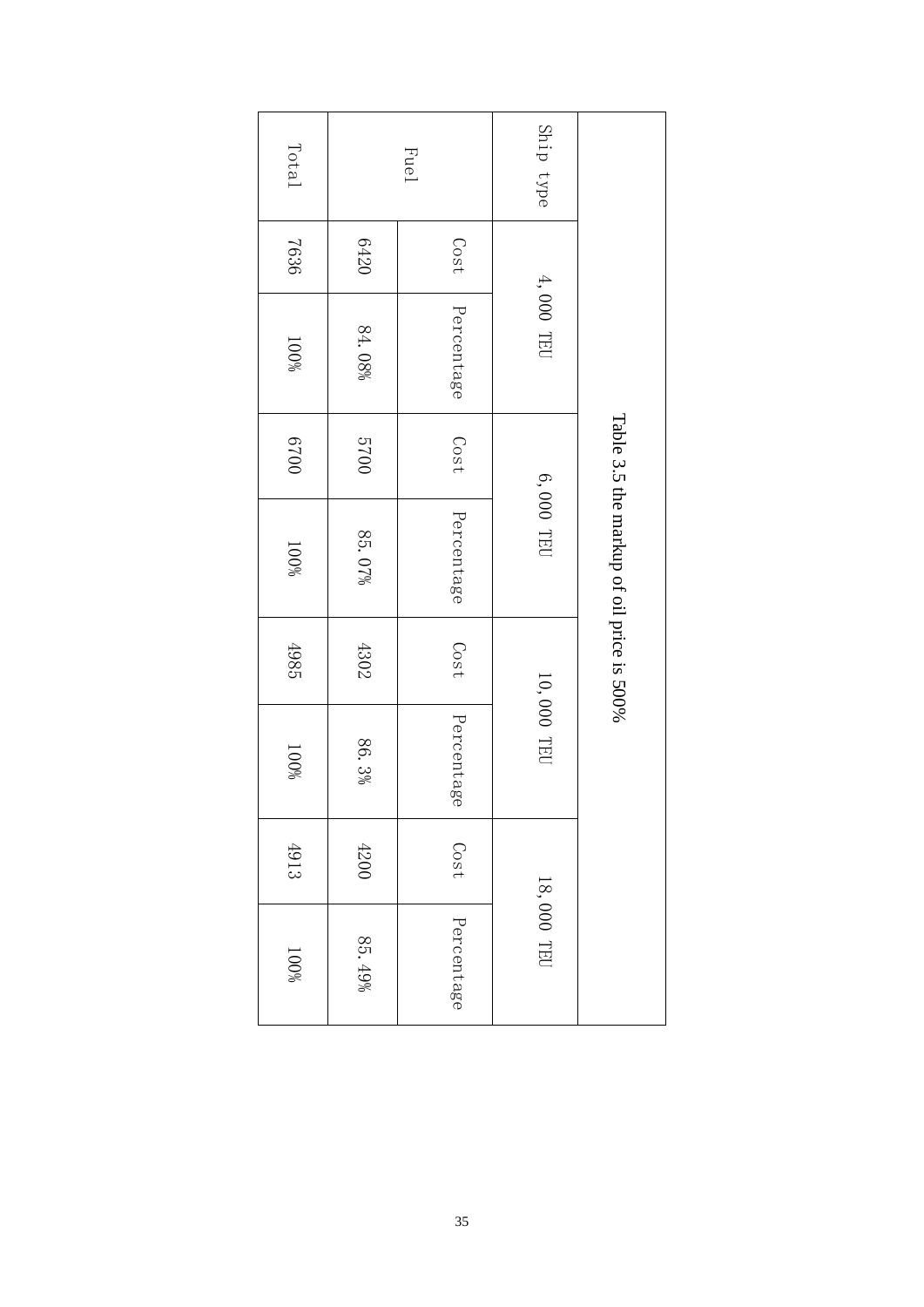| Table 3.6 Average cost of container             |            |            |            |            |            |
|-------------------------------------------------|------------|------------|------------|------------|------------|
| and                                             |            |            |            |            |            |
| The building cost of container ships            |            |            |            |            |            |
| Ship type                                       | 4,000      | 6,000      | 8,000      | 10,000     | 18,000     |
|                                                 | <b>TEU</b> | <b>TEU</b> | <b>TEU</b> | <b>TEU</b> | <b>TEU</b> |
| Marginal cost of<br>one container<br>(USD)      | 9980       | 9250       | 8750       | 7500       | 12600      |
| Average cost of<br>one container<br>(USD)       | 11250      | 10583      | 10125      | 9600       | 10100      |
| Building cost of<br>ships (ten thousand<br>USD) | 4500       | 6350       | 8100       | 9600       | 12120      |

*Source: Drewry Shipping Consultants 2003*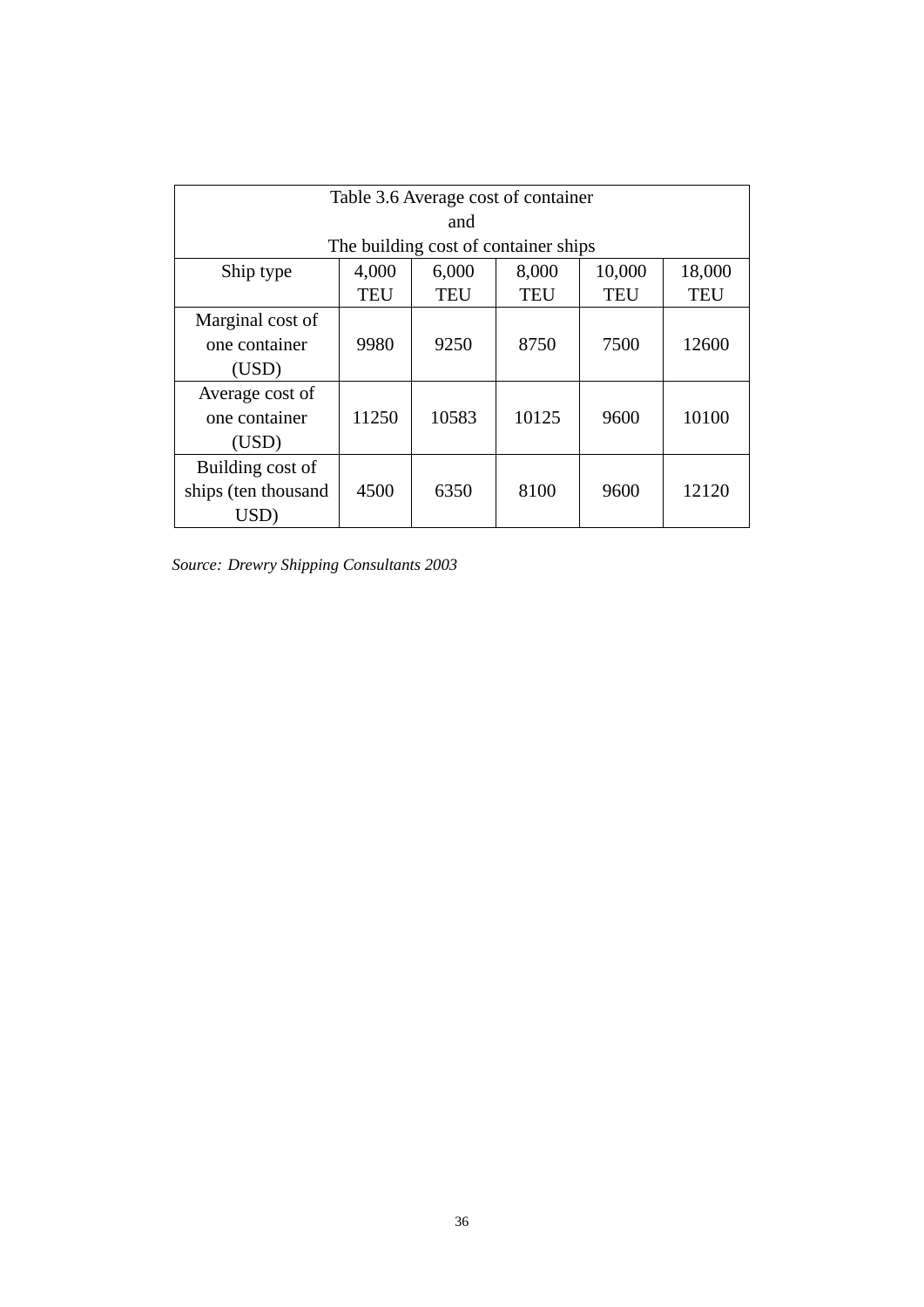# <span id="page-37-0"></span>**3.3 Precarious marketing factor**

The international shipping market is seasonal, and it always in a cycle that begin from resuscitation to climax, then to atrophy, and then it touch the lowest situation, and finally to resuscitation again. In the market, there is a period with huge benefit, and also have the winter, in which many international shipping companies or some ship owners become impoverished. The change of international shipping market in this century shows us the characteristic adequately. In order to holds the risk in international shipping market, the analysis about supply and demand relationship is the most important key. And the supply and demand relationship is affected by two factors. They are the capacity of international shipping and the distance of the transportation.

Actually, the capacity of international shipping is influenced by the capacity of international trade, other kinds of transport way, the transport cost and the policy events. The transport distance is influenced by ecumenical distance and policy events. We can get a conclusion from the description that the supply and demand relationship is so complicated to forecast. In this precarious marketing, the loading rate is the most important aspect for carriers or the investor in the international shipping market.

### **3.3.1 general view of world trade**

The need of mega ships in international shipping market presents a bullish trend. Because of the captivating low cost and efficiently the expectation of the benefit, the ordered mega ships to build never interrupted, and the shipbuilding scale continuously promotes. Speaking from the theories, the supreme benefit is that the mega ship with more than 8000 TEU can gather the max number of containers at one sequence of voyages. And because the decreased number of ports for mega ship to berth, the economic benefit for mega ship operator will increase. Compared with ships with 5,000-6,000 TEU, the average expense of mega ships is lower about 10% to 12% than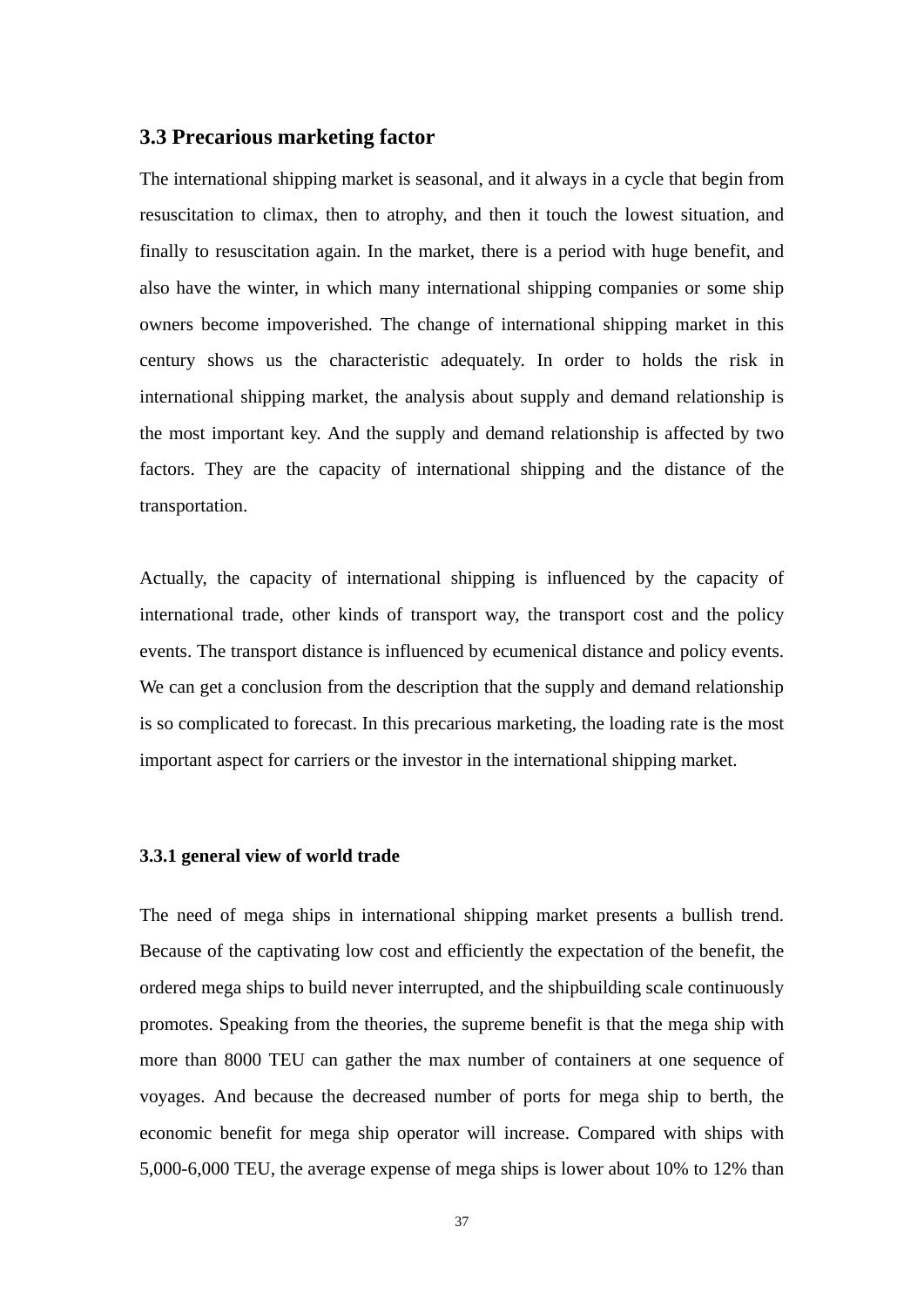it. However, this premise is these mega ships have to carry the full container in a maximum capacity. Otherwise, the advantage will disappear.

According to the Statistic given by the world container ship transportation center, the carrying capacity in Japanese south trade line increased to 3,090,000 TEU in 2004, and the increased range attained 17.3%. In 2005, the markup was between 10.4% and 10.9%. Then in 2006 the markup was 9.7%. The transport capacity from Southeast Asia to Northeast Asia increased to 3,700,000 in 2004,and the actual rise was 6.2%. According to the report given by the international containerization in UK, the container ships` carrying capacity growth a rate for 4.6% between Southeast Asia to Northeast Asia trade routing. The container ships` carrying capacity between Oceania and Europe also has a big change, especially in 2004. In this year, the capacity of container ships up to 318,000 TEU. The rise increased as 8.5% in 2004, and in 2005 for 8.5% and 3.8% in 2006. Trade capacities in other areas in the world were also increased with different degrees.<sup>[\[9\]](#page-38-0)</sup>

But, from the beginning of 2006, the total capacity of ocean carriers over the world was withtled. And in the end of 2006, there were some liner shipping companies claimed that they reduced their capacity of liner shipping. And some of them reined up the speed of container ships without more ado. There is expert point out, the speed of container ships` used in Asia and North Europe trade line put slowly two knots can not only reduce the ships` consume amount of oil, but also can accepts one more container ship in this line. This action can help liner-shipping companies to solve the problem about superfluous capacity.

With the worsen situation, ocean carriers had to arrange a part of mega ships with scale more than 8000 TEU to be employed. For example, some members in the New World Alliance Organization, like APL, Hyundai Korea, and Mitsui O.S.K. Lines Ltd, withdraw some mega ships from their trade line in Asia to Europe and Pacific Ocean

-

<span id="page-38-0"></span><sup>[9]</sup> Source: www.cangchu.com.cn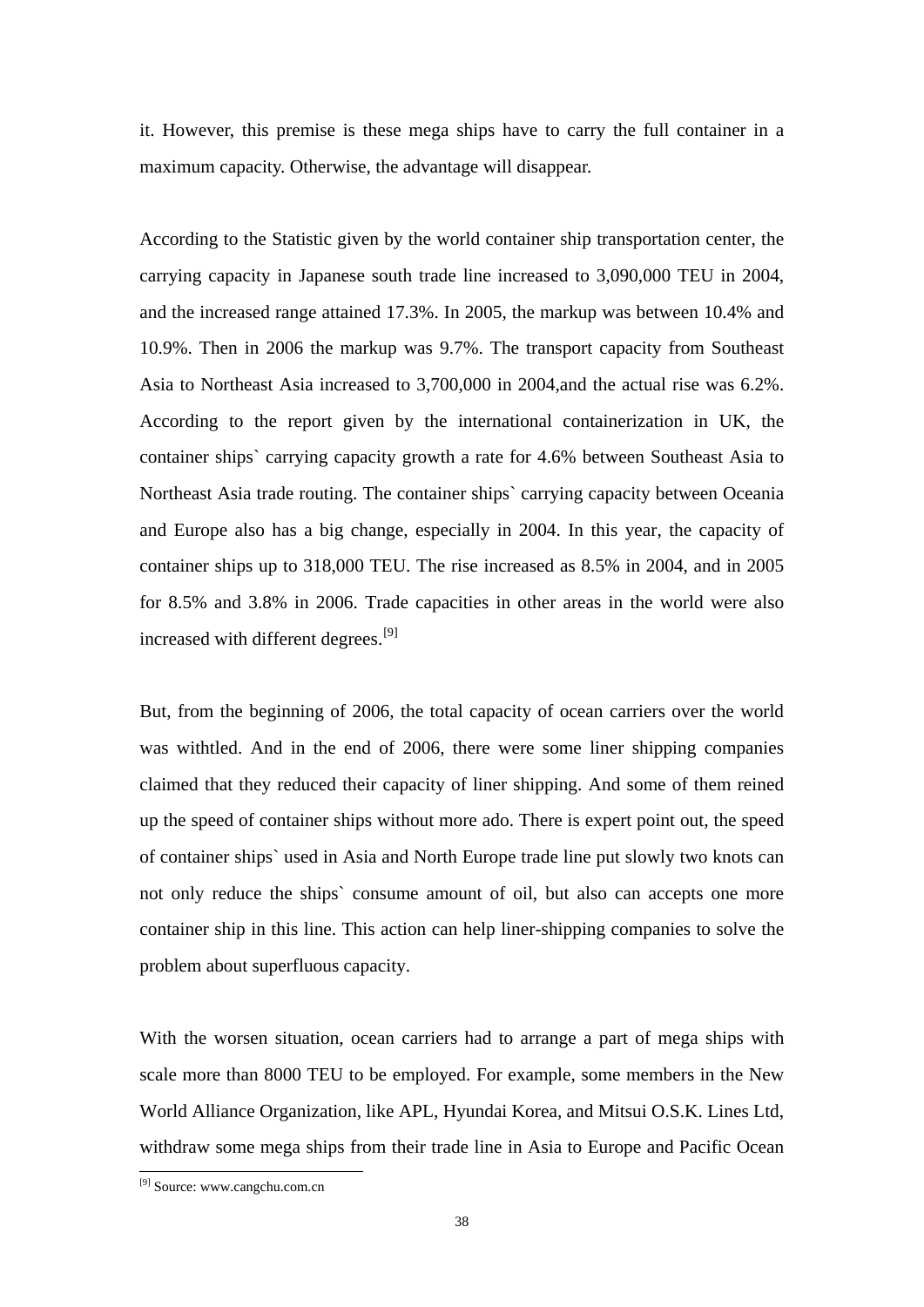<span id="page-39-0"></span>in November 2006. From that time on, the cabin reduction program in liner shipping was started formally. According to the latest data, the ocean carriers in new world alliance organize considered that, the competition ability in Pacific Ocean line is more powerful than Asia/Europe line obviously. So, it needs special protection.

The Containerization feels worry about the foreground of international shipping market. It said that, the supply and demand relationship in main shipping market over the world will show a worsen circumstance from the second half of 2007 to the whole year in 2008.

### **3.3.2 Risk analysis of precarious marketing**

In the international shipping market, all the benefit came from the freight. The capacity of cargos, which need to be transported, affected the profits of shipping companies, carriers and ship owners directly. As we all know, there is no mega ship would reach the full loading situation. Then, the problem came. In which point of loading rate, the shipping companies can keep the balance between incomes and payout?

At first, I define the building cost as B, the full loading rate as R, operation cost as O, the freight is F, the ship scale is X TEU.

The total operation cost is:  $O_1=O_0*X$ 

The income is:  $I = X^*R^*F$ 

According to the  $\le$  opinions about discard the over age ships coercive  $>$  in China, the ships over 35 years old should be discarded. So, in this analysis, the limitation of mega ships` using time is 35 years.

The total payout in one year is:  $P = O_1 + B/35 = O_0 * X + B/35$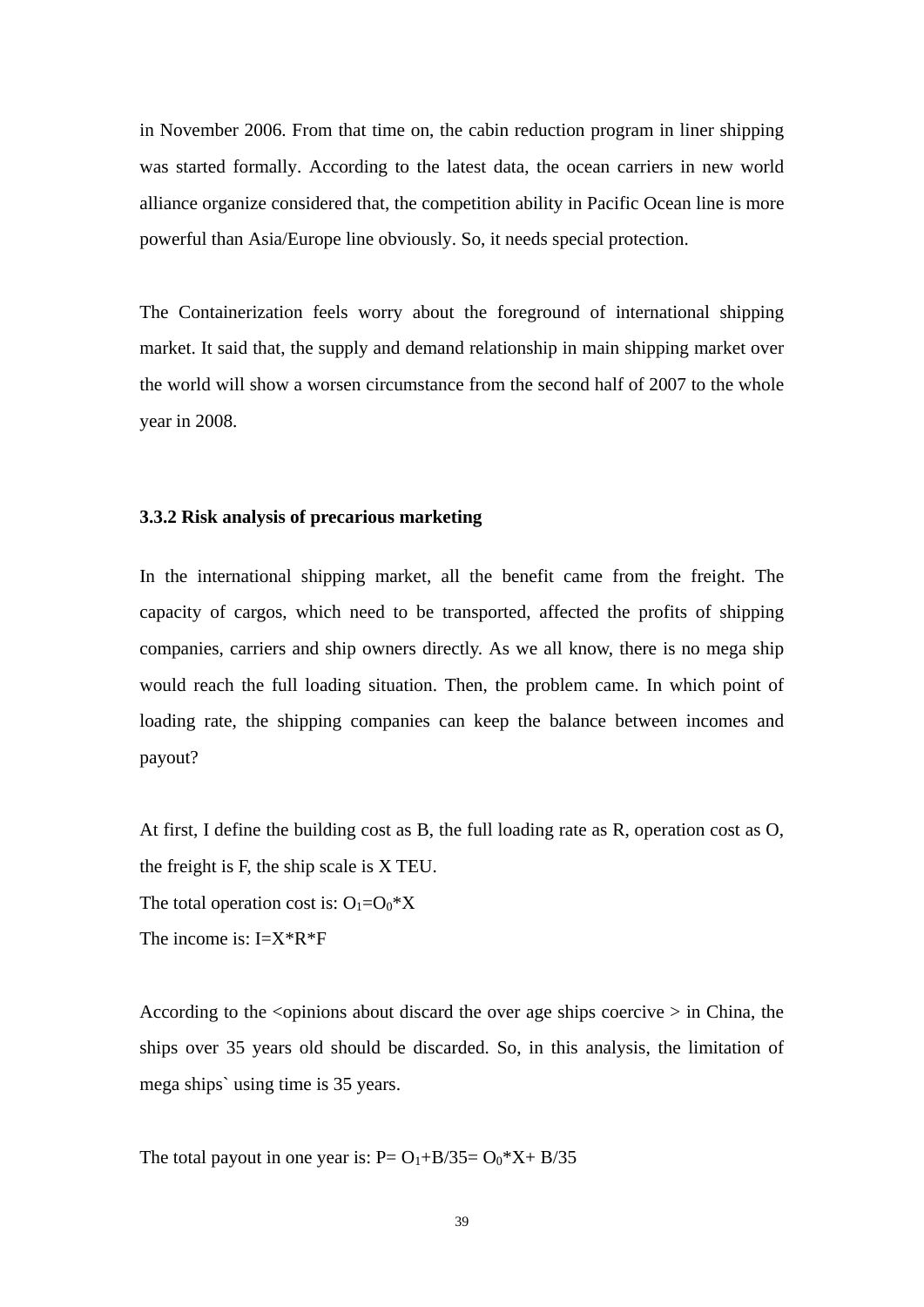The total income in one year is:  $I = X^*R^*F$ 

In order not to lose money in business, carriers should insure the P=I at least. In another word, they should operate their mega ships in this status:

$$
O_0{\rm{ }}^*X{\rm{ }}+B/{\rm{ }}35{\rm{ }}{\rm{ }}-X{\rm{ }}^*R{\rm{ }}^*F
$$

The loading rate is:  $R=(O_0*X+B/35)/(X*F)$ 

Take the mega ships with 10,000 TEU and 18,000 TEU shipping between Qingdao in China to Santiago in Chile as examples. The freight for one TEU in this voyage is 2,750 dollars.<sup>[10]</sup> And the mega ship `s building cost and the operation cost are showing in Table 3.7.

| Table 3.7 Building cost<br>and<br>operation cost in one year |            |            |  |  |
|--------------------------------------------------------------|------------|------------|--|--|
| Ship type                                                    | 10,000 TEU | 18,000 TEU |  |  |
| Building $cost$ (\$)                                         | 2742857    | 3462857    |  |  |
| Operate cost<br>per container $(\$)$                         | 1400       | 1413       |  |  |

Source: Drewry Shipping Consultants 2003

For mega ship with 10,000 TEU:

The balance loading rate is:  $R=(O_0*X+B/35)/(X*F)=60\%$ 

For mega ship with 18,000 TEU:

The balance loading rate is:  $R=(O_0*X+B/35)/(X*F)=64$  %

The result is that, when the loading rate is over 60.1%, the mega ship with 10,000 TEU can pay off, but the mega ship with 18,000 TEU needs a 64% loading rate to keep the finance balance. It means, with 6,000 full containers, the mage ship with 10,000 TEU will win benefit. But the mega ship with 18,000 TEU needs 11,520 full

-

<span id="page-40-0"></span><sup>[10]</sup> Source: http://www.shippingchina.com/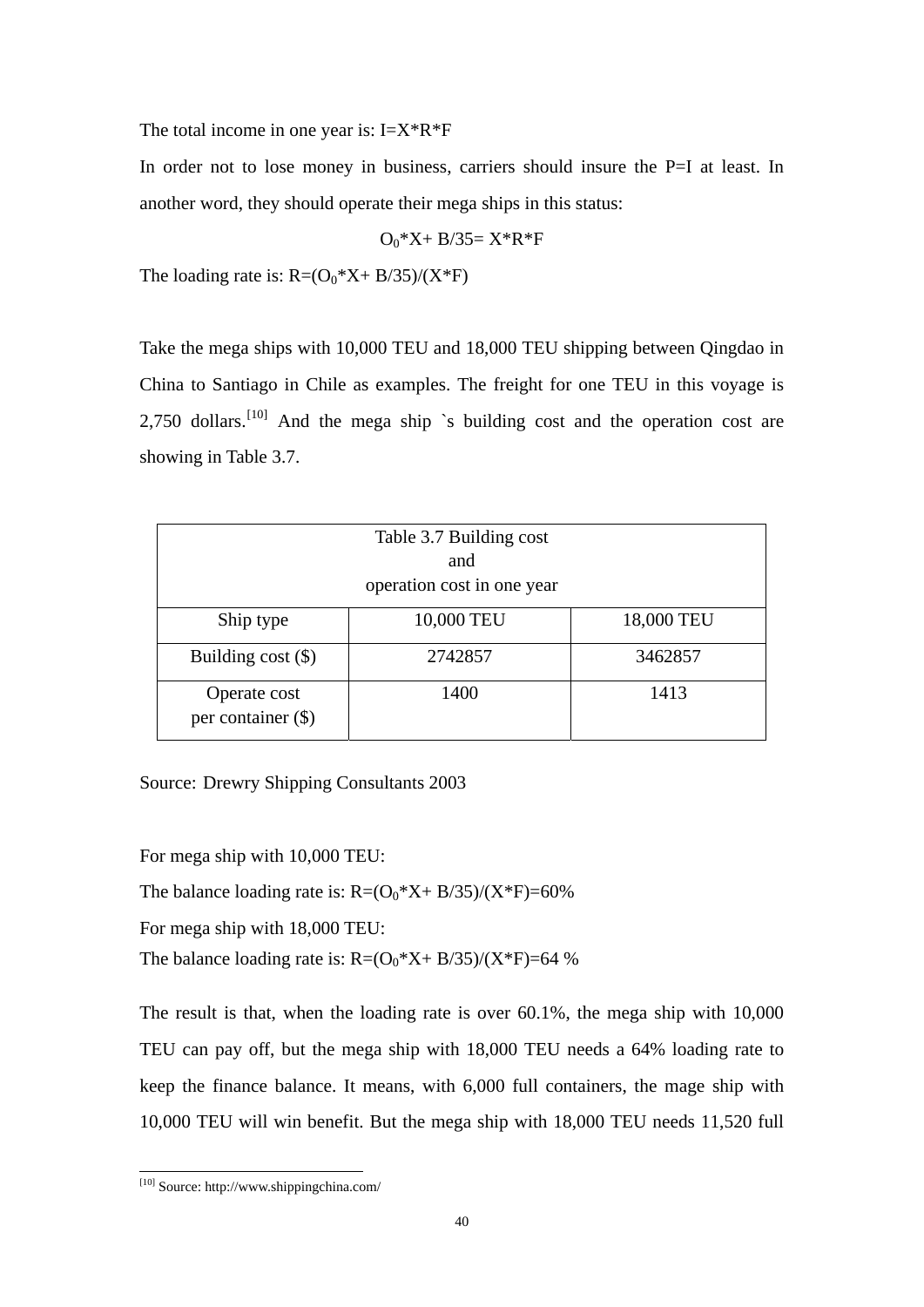containers under the same circumstance. Seeing from this aspect, when the international trade capacity cannot satisfy the need of the mega ship with 18,000 TEU, the mega ship with 10,000 TEU have more predominance than it.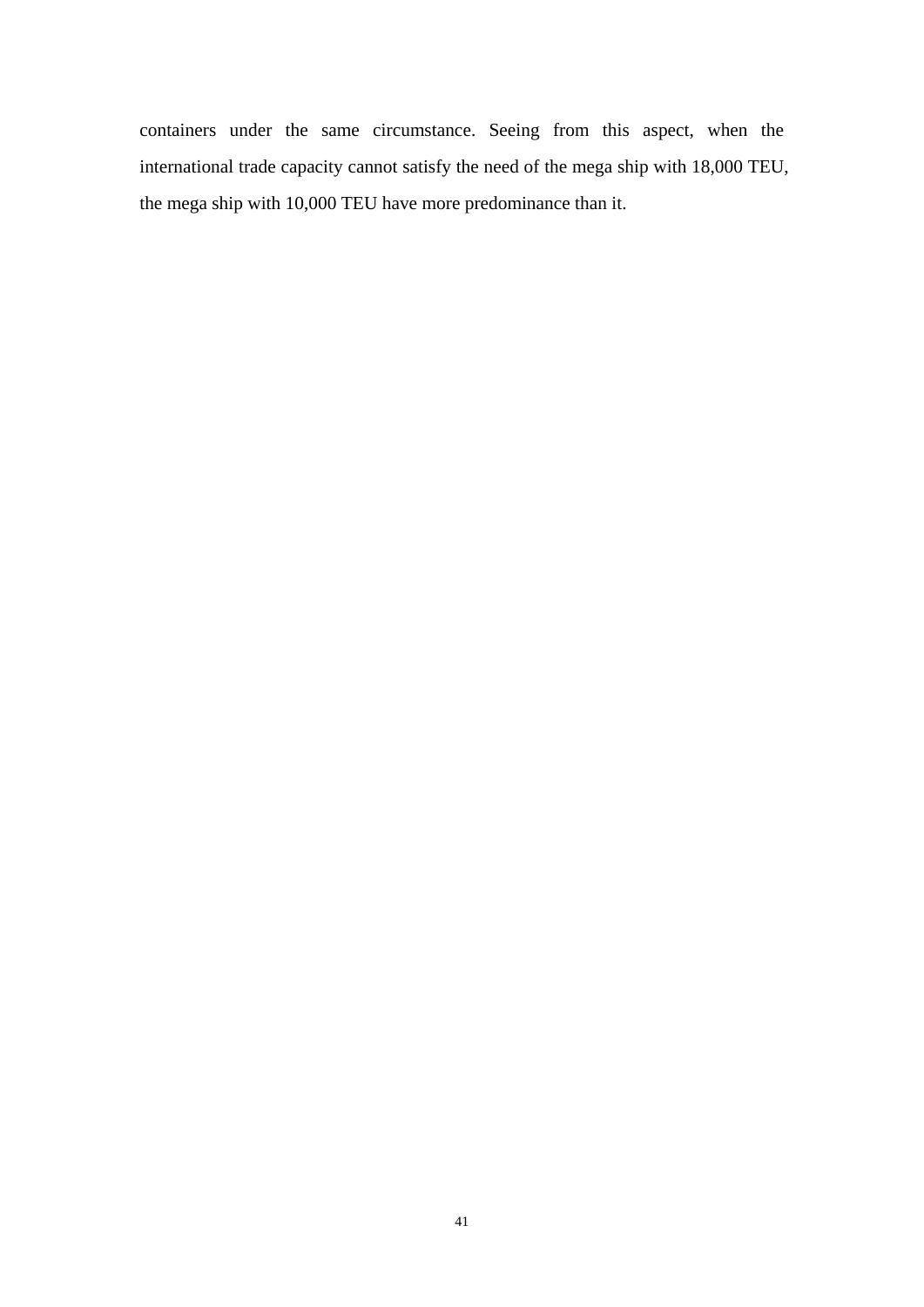# <span id="page-42-0"></span>**3.4 conclusions**

In this chapter, risk analysis about fuel price factor and precarious marketing factor were discussed amply. The first risk analysis gave a conclusion that, with the huge increase range of fuel price, the total operation cost variety of mega ships with 18,000 TEU is the least one. But considered with the building cost of different types of ship, the mega ship with 10,000 TEU is the best choice to invest. The second risk analysis showed that, when the loading rate decreased, the mega ships with 10,000 have more competition than mega ships with 18,000 TEU.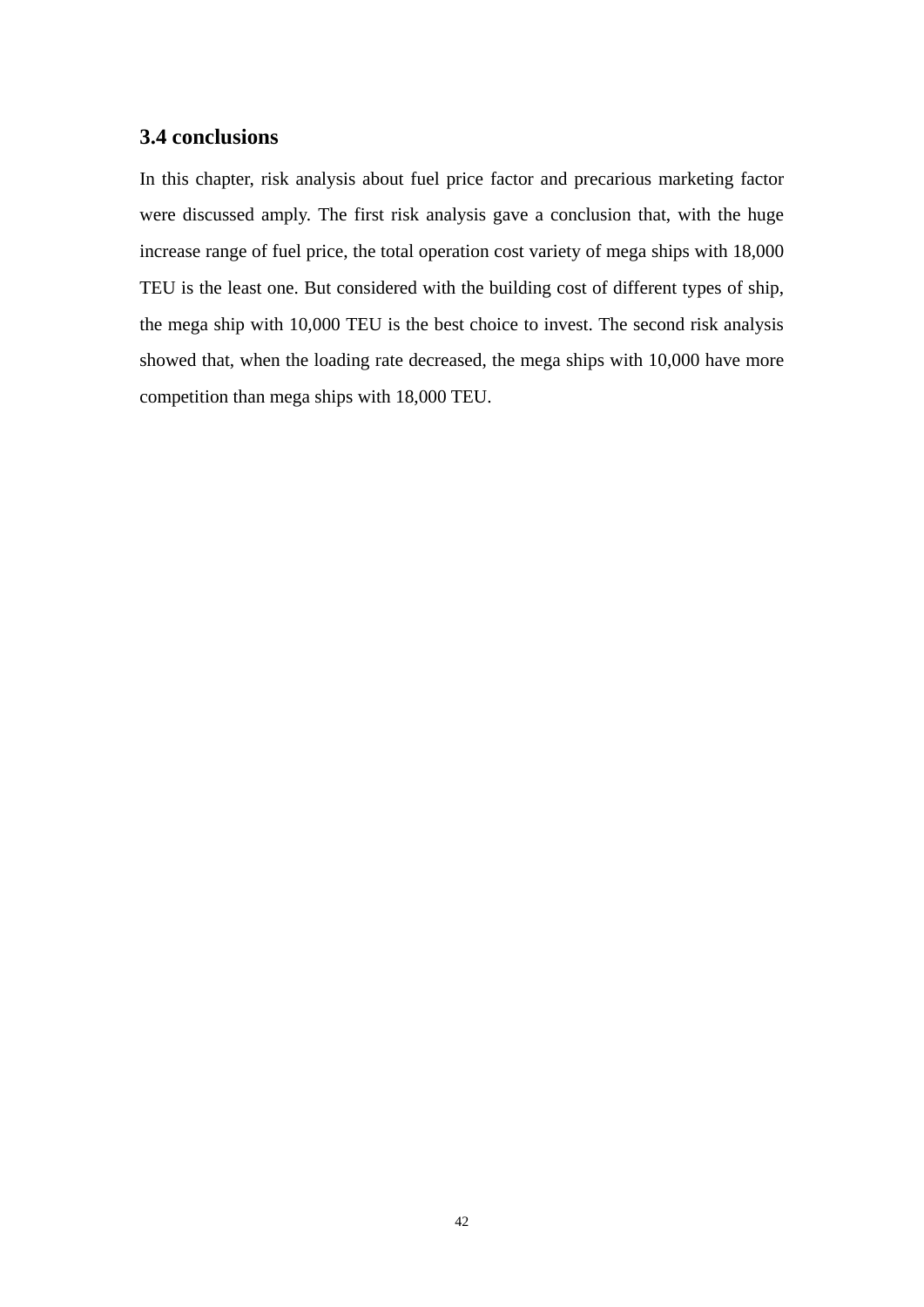# **4 CONCLUSION AND RECOMMENDATIONS**

With the steady development of international economy and international trade, containerized transport will increase by a large margin in the future. The market demand of containerized transport is increasing constantly. And the trend of using mega ships to transport cargos is obvious. Mega ship has brought enormous influence on the liner shipping company and ports. Facing the fierce competitive market, the shipping company increased the scale of container ship with the hope of getting the maximization scale effect of shipping and occupying the advantage position in the market competition. With the mega ships, the competition of the world container pivot harbor is weak. On one hand, mega ships can only berth those ports, which condition of depth of water, efficiency of loading and unloading, and management level is qualified. On the other hand, for pursuing scale economic benefits, the liner shipping company choose fewer ports to berth, in order to saving the whole time of sail. Pearson (1998) draws the conclusion, "no matter what ship type it is, with the increasing of the scale of ship, the hipping cost of every load ton or every case is reduced ". Jansen and Shearson (1987) point out, adopt mega ships mean "large-scale production of shipping take at sea, and its scale uneconomically receives in the harbor."

This text begins to analyze the current situation of containerized transport market, the developing history of container ship and current situations and trends of container ship maximization in detail. Thinking about with the fast development of container transports and more and more fierce competition of international containerized transport, every large container liner carrier in the world under the enormous competition pressure, accelerate the process and promotion of international containerized transport.

This text continues to demonstrate the motive force of ship maximization of containerized transport - -Scale effect. Using mega ships has become one inevitable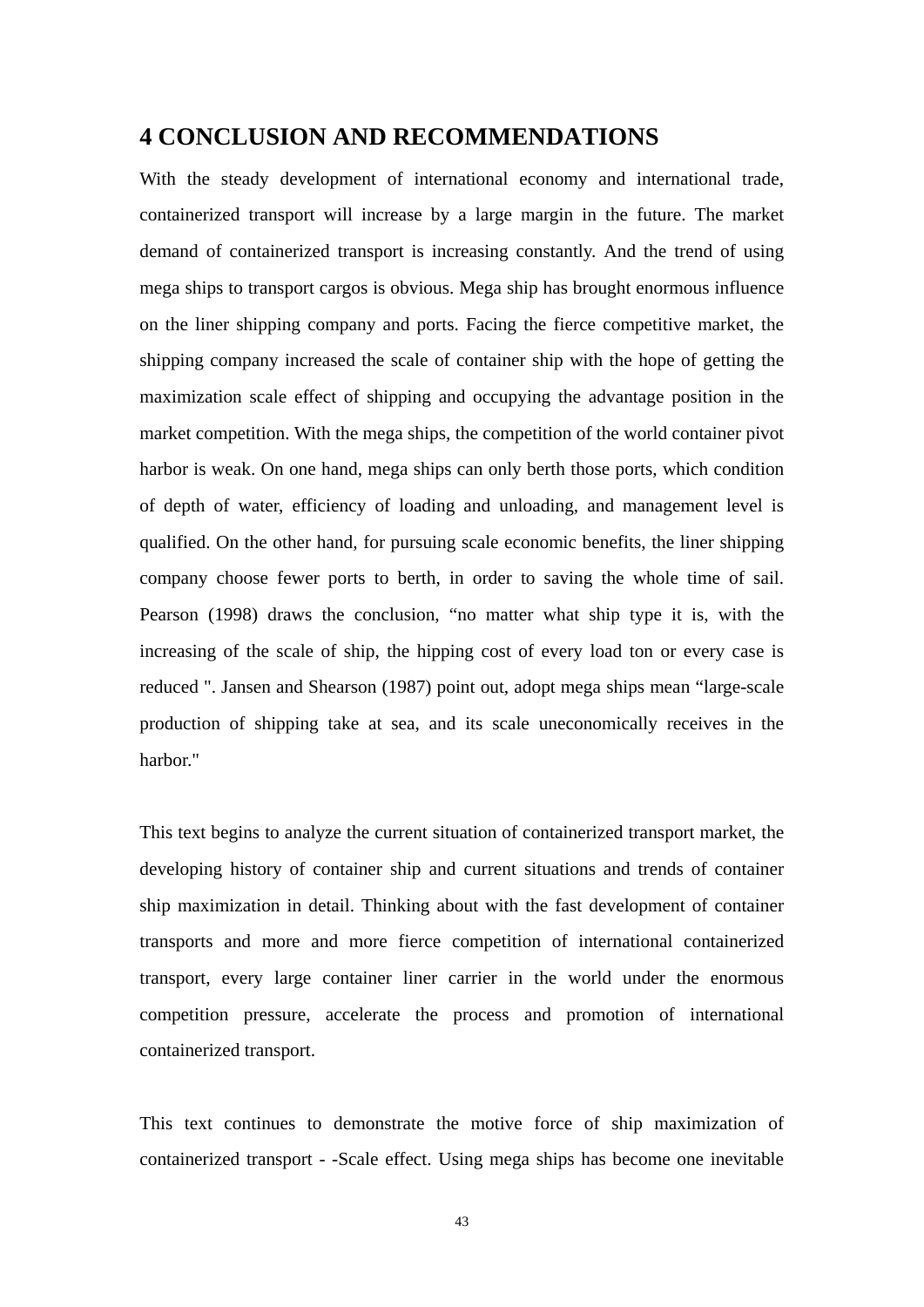tendency, but as a result of many factor limits, this tendency should be the step-by-step and moderate. The main aim of mega ship transportation is that, the liner ship companies hoped the mega ship can be able to reduce the single container transportation cost, thus they can occupy the dominant position in the intense market competition. There are more and more mega ships are used in international trade line, but it will be limited because of the original ports distributed in every corner in the world. The port limitation expressed in loading and unloading ability, infrastructure, trade routing and so on. And, it is not so easy to reach the perfect scale effect. The mega ships have many factor restrictions. Research on the restrictions, the analysis is advantageous in taking the correlation measure of large economy scale about mega ships.

Have analyzed and researched several limiting factors which influenced the effect of scale effect of ship maximization, the text think of the mega ship is restricted by two main factors. They are oil price factor and loading rate factor. Two kind of risk analysis were given to compare the different scale container ship in these two aspects. From the risk analysis of oil price factor in chapter 3, a result can get facilely. It is that, without considering other operation cost, 18,000 TEU is the most economical scale of mega ships. But some other factors should not be ignored in the real application. For example, the building cost of mega ships with 18,000 TEU is more expensive than mega ships with 10,000 TEU.

Therefore, considering the two conclusions together, the mega ships with 10,000 TEU will soon spread over the international shipping market. And, if the capacity of international trade can increase as the last several years, the mega ships with 1200 TEU or 13,000 TEU can be popularize. But, the scale of mega ships cannot too near or over 18,000 TEU. Mega ships in this scale will surmount the extreme limit of development. Once this situation happens, the risk of mega ships will become too high to be accepted. Meanwhile, the income will also descend. For carriers, shipping companies and ship owners, they will get more kicks than halfpence.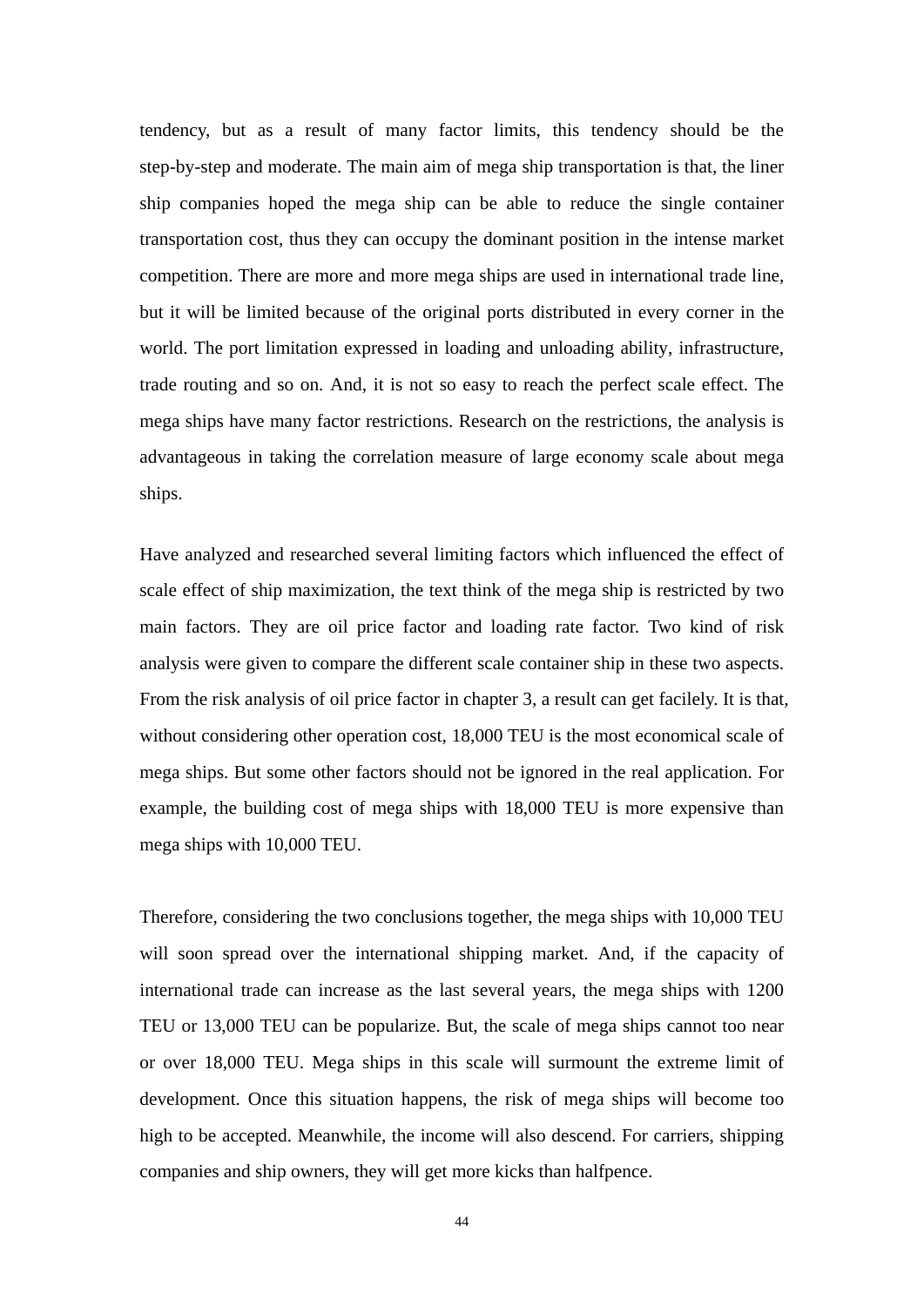# <span id="page-45-0"></span>**References**

ZHENG Lou-xian, LIN Xiao-dong. (2005). Analysis on the advantages and disadvantages of the large-scale trend for container ship. *Ship & Ocean Engineering*, Vol.4, pp.79-80

Global Logistics Research Team at Michigan State University (1995). *World Class Logistics: the challenge of managing continuous chance*. Oak Brook, IL, Council of Logistics Management.

Jonathan Roach. (2005). Evolvement of world fleet in 2005. *International containerization*, Vol.20, pp.5-6

ZHEN Ai-bing, XU Jian-hua. (2002). Challenge of Ship Enlargement to Port. *China water transport*, pp.10-11

Akio Imai, Etsuko Nishimura, Stratos Papadimitriou, Miaojia Liu. (2006). The economic viability of mega ship. *[www.sciencedirect.com](http://www.sciencedirect.com/), Transportation Research Part E*, pp.21-41

Zhang, Z., Sharifi, H. (2000). A methodology for achieving agility in manufacturing organizations. *International Journal of Operations & Production Management*, Vol.20, No.4, pp.496-512

SHI Jun-fang. (2004). The present developing situation of the container ship market and the problems thereof. *Tianjin of Navigation*, Vol.4, pp.40-41

WANG Ying.(2001). Analysis on the Economic Benefits by Large-Size Containerization. *World shipping*, Vol.24, No.2, pp.37-39

45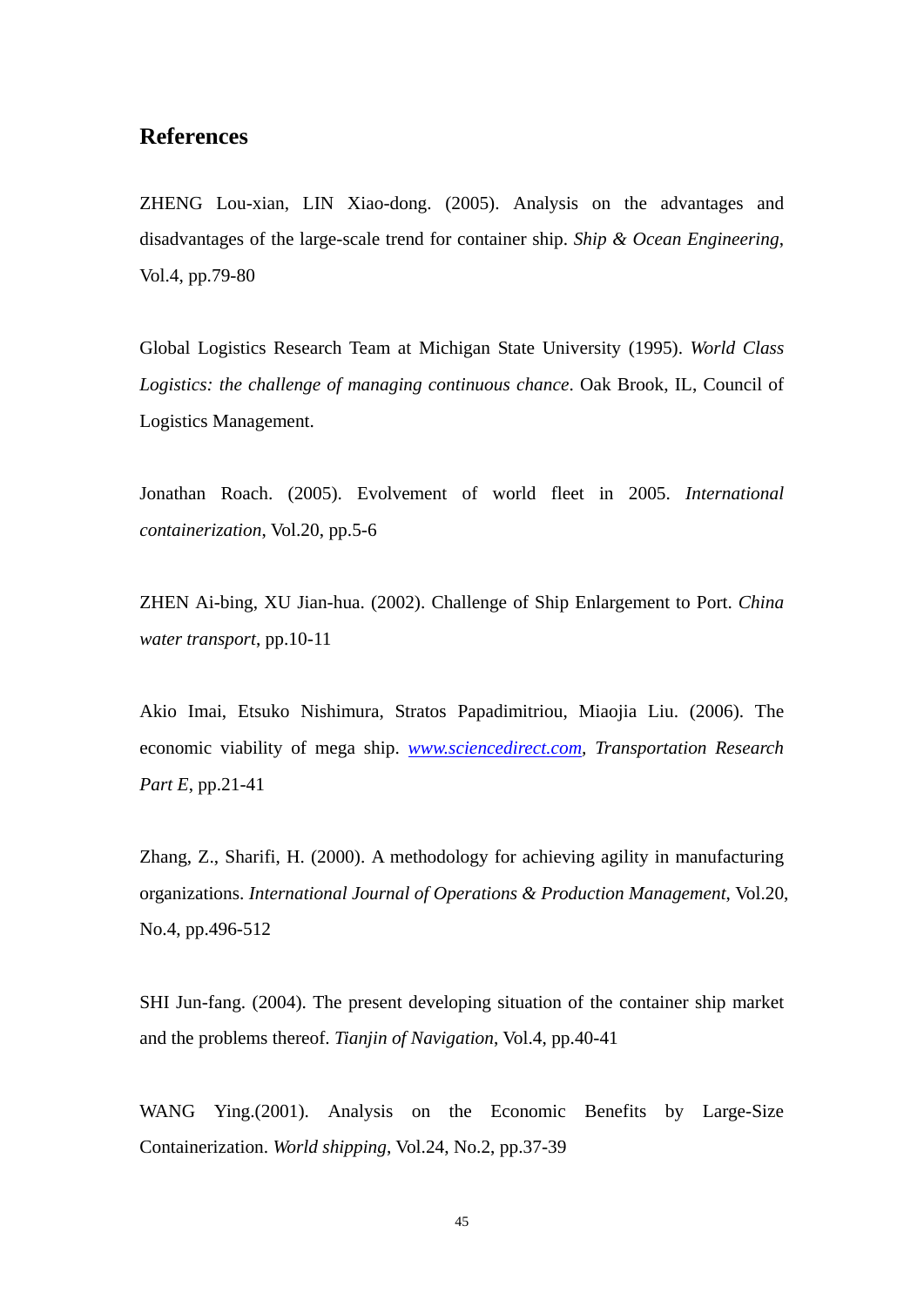Chaug-Ing HSU, Yu-Ping HSIEH. (2005). Shipping economic analysis for ultra large containership. *Journal of the Eastern Asia Society for Transportation Studies*, Vol.6, pp.936-951

ZHOU Wu, CHEN Jie, ZHU Xiao-ming. (2006).Multiple demands to branch transport for larger-sized container vessel. *World shipping*, Vo29, No.3, pp.18-35

Michael C. Ircha. (2001). Serving Tomorrow `s Mega-Size Container Ships: The Canadians Solution. *The international journal of maritime economics*, Vol.3, pp.318-332

Damas, P., (2002). Do mega ships save money? *American Shipper*, Vol.43, pp.12-22

Ocean Shipping Consultants. (2000). World ports will handle at least 500 million TEU in 2015, *American Shipper, Shippers New Wire*, Novermber 7<sup>th</sup>

Damas, P., (2000). Post-Panamax containership bonanza, *American Shipper,* 42:9, September, pp. 79-83

Gilman, S., (2000), An Evolutionary Approach to Large Container Ships. The World of Cargo Handling- Annual Review 2000, International Cargo Handling Association, Rumford, Essex, United Kingdom, pp. 41-44

ZHANG Rong-zhong, (2006), Ocean carriers under the high pressure of marine bunker fuel prices. World Shipping, Vol. 29, pp. 14-15

CUI Lian-de, (2004), Mega ships make me proud, *China Ship Survey*, Vol.7, pp. 4-7

XIAO Ke, (2004), Large scale of container ships in the future, *China Ship Survey*, Vol.3, pp. 78-80